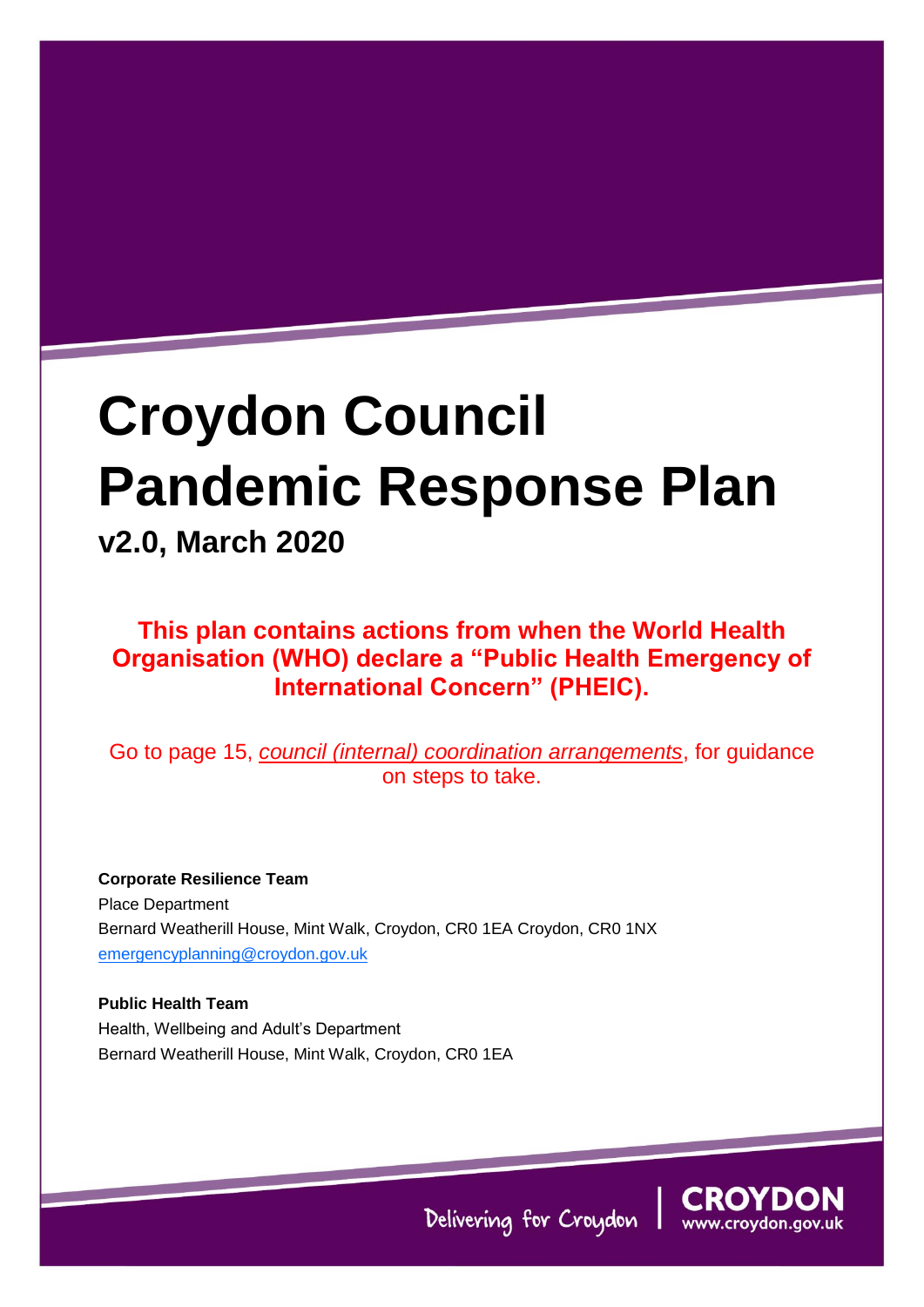# <span id="page-1-0"></span>Ownership and Version Control

| <b>Document Information</b>                                                                                                                                                                                                                                                                                                                                                                                     |                                                 |                                                                                       |                                                            |                                                                                                                                                  |                           |                                                 |                           |            |
|-----------------------------------------------------------------------------------------------------------------------------------------------------------------------------------------------------------------------------------------------------------------------------------------------------------------------------------------------------------------------------------------------------------------|-------------------------------------------------|---------------------------------------------------------------------------------------|------------------------------------------------------------|--------------------------------------------------------------------------------------------------------------------------------------------------|---------------------------|-------------------------------------------------|---------------------------|------------|
| Author(s)                                                                                                                                                                                                                                                                                                                                                                                                       |                                                 | <b>Resilience Officer</b>                                                             |                                                            |                                                                                                                                                  |                           |                                                 |                           |            |
| Current<br>version                                                                                                                                                                                                                                                                                                                                                                                              |                                                 | Director of Public Health,<br>Croydon Council                                         |                                                            | Date<br>11/03/2020                                                                                                                               |                           | Rachel Flowers                                  |                           |            |
| approved by                                                                                                                                                                                                                                                                                                                                                                                                     |                                                 | <b>Executive Leadership</b><br>Team,<br>Croydon Council                               |                                                            | Date<br>11/03/2020                                                                                                                               |                           | Jo Negríní Er Shífa Mustafa on<br>behalf of ELT |                           |            |
| Next review<br>date                                                                                                                                                                                                                                                                                                                                                                                             |                                                 | 2023, or sooner if activated.                                                         |                                                            |                                                                                                                                                  |                           |                                                 |                           |            |
| <b>Distribution</b><br>list                                                                                                                                                                                                                                                                                                                                                                                     |                                                 | Corporate Emergency Management Team<br>All those identified in this plan<br>$\bullet$ |                                                            |                                                                                                                                                  |                           |                                                 |                           |            |
| Superseded<br>documents                                                                                                                                                                                                                                                                                                                                                                                         |                                                 | Croydon Council Pandemic Influenza Plan                                               |                                                            |                                                                                                                                                  |                           |                                                 |                           |            |
| Croydon Council Corporate Emergency Response Plan<br>$\bullet$<br>Croydon Multi-Agency Pandemic Response Plan<br>$\bullet$<br>Croydon Council: Communicating in an incident plan<br>$\bullet$<br>Croydon Council Excess Deaths Plan<br>Key related<br>٠<br>documents<br>London Recovery Management Protocol<br>$\bullet$<br>London Pandemic Influenza Framework<br>$\bullet$<br>https://www.gov.uk/pandemic-flu |                                                 |                                                                                       | https://www.gov.uk/pandemic-flu#workplacebusiness-guidance |                                                                                                                                                  |                           |                                                 |                           |            |
|                                                                                                                                                                                                                                                                                                                                                                                                                 |                                                 | Resilience                                                                            | Contact details                                            |                                                                                                                                                  |                           | This information has been redacted              |                           |            |
| Responsible<br>Officer/s                                                                                                                                                                                                                                                                                                                                                                                        |                                                 | Manager<br>Public Health<br>Consultant                                                |                                                            |                                                                                                                                                  |                           | This information has been redacted              |                           |            |
| Acknowledge<br>ments                                                                                                                                                                                                                                                                                                                                                                                            |                                                 | N/A                                                                                   |                                                            |                                                                                                                                                  |                           |                                                 |                           |            |
|                                                                                                                                                                                                                                                                                                                                                                                                                 |                                                 | <b>Document revision record</b>                                                       |                                                            |                                                                                                                                                  |                           |                                                 |                           |            |
| Version                                                                                                                                                                                                                                                                                                                                                                                                         |                                                 | Description of amendment                                                              |                                                            | Reason for change                                                                                                                                |                           | Author                                          |                           | Date       |
| 0.1                                                                                                                                                                                                                                                                                                                                                                                                             |                                                 | Draft of structure                                                                    | First draft                                                |                                                                                                                                                  |                           |                                                 | <b>Resilience Officer</b> | 31/07/17   |
| 0.2                                                                                                                                                                                                                                                                                                                                                                                                             |                                                 | Addition of emergency<br>planning aspects                                             |                                                            | Development                                                                                                                                      |                           |                                                 | <b>Resilience Officer</b> | Aug 2017   |
| 0.3                                                                                                                                                                                                                                                                                                                                                                                                             |                                                 | Proof reading                                                                         |                                                            | Preparation for<br>consultation                                                                                                                  |                           |                                                 | <b>Resilience Officer</b> | Sept 2017  |
| 0.4                                                                                                                                                                                                                                                                                                                                                                                                             | Minor amendments                                |                                                                                       |                                                            | Incorporating<br>recommendations from<br><b>Exercise Fever and</b><br><b>Exercise Pandemic and</b><br>comments from Public<br><b>Health Team</b> |                           |                                                 | <b>Resilience Officer</b> | 30/11/17   |
| 1.0                                                                                                                                                                                                                                                                                                                                                                                                             | Approval Received                               |                                                                                       |                                                            | Approval                                                                                                                                         |                           |                                                 | <b>Resilience Officer</b> | 13/12/17   |
| 1.1                                                                                                                                                                                                                                                                                                                                                                                                             | Full review                                     |                                                                                       |                                                            | As per schedule, and<br>emergence of COVID-19                                                                                                    |                           |                                                 | <b>Resilience Officer</b> | 20/02/2020 |
| Inclusion of comments &<br>alterations from<br>1.2<br>consultation                                                                                                                                                                                                                                                                                                                                              |                                                 |                                                                                       | Consultation to<br>stakeholders                            |                                                                                                                                                  |                           | <b>Resilience Officer</b>                       | 06/03/2020                |            |
| 2.0                                                                                                                                                                                                                                                                                                                                                                                                             | Approval Received<br>Approval                   |                                                                                       |                                                            |                                                                                                                                                  | <b>Resilience Officer</b> | 11/03/2020                                      |                           |            |
|                                                                                                                                                                                                                                                                                                                                                                                                                 |                                                 | Lessons incorporated into plan                                                        |                                                            |                                                                                                                                                  |                           |                                                 |                           |            |
|                                                                                                                                                                                                                                                                                                                                                                                                                 | Lesson identified<br>Learnt during (incl. date) |                                                                                       |                                                            |                                                                                                                                                  |                           |                                                 |                           |            |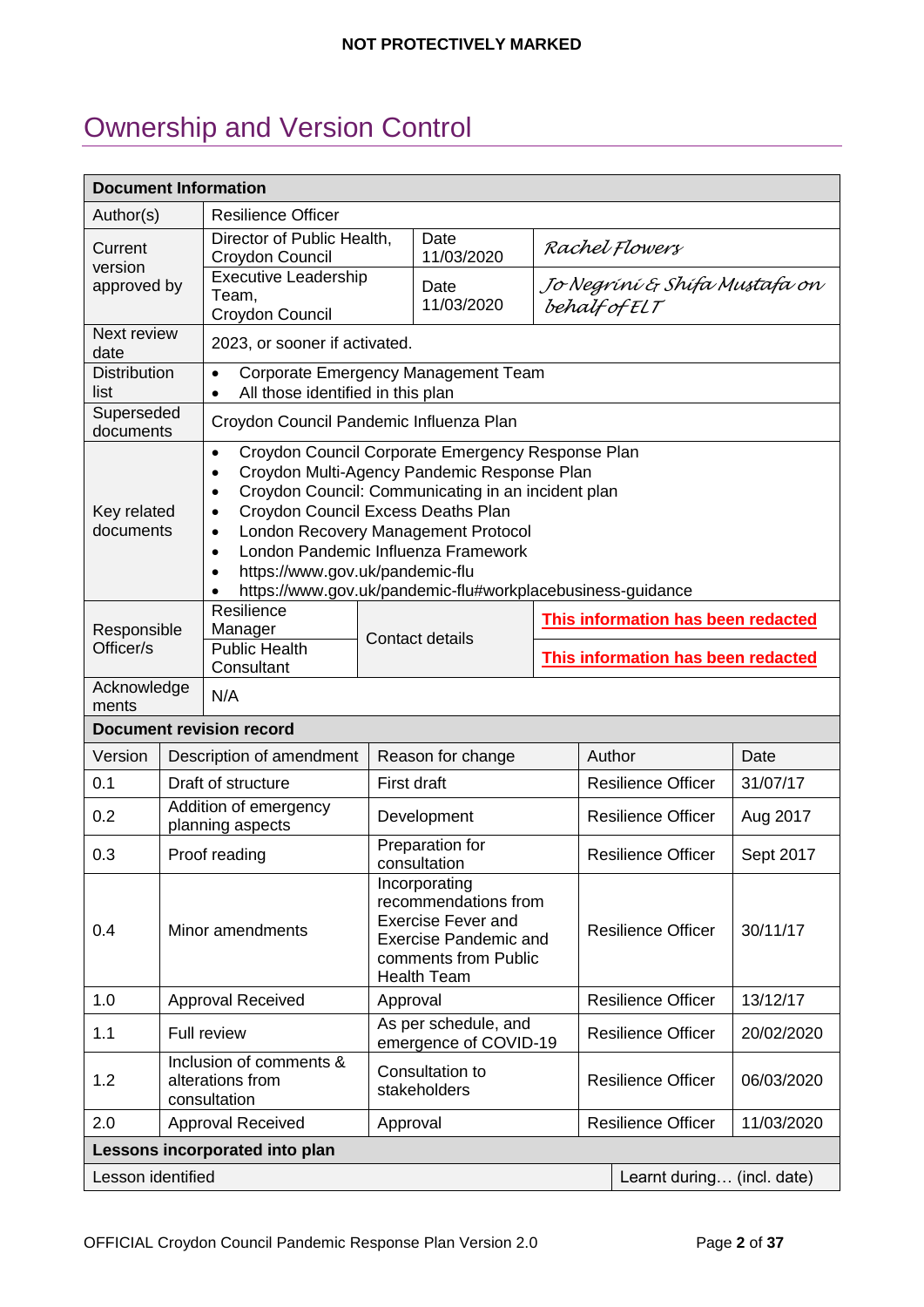| Available from the Resilience Team                 |                                                                   |                                                                                      |  | Exercise Corvus (Jan 2016)                                               |  |
|----------------------------------------------------|-------------------------------------------------------------------|--------------------------------------------------------------------------------------|--|--------------------------------------------------------------------------|--|
| Available from the Resilience Team                 |                                                                   |                                                                                      |  | Exercise Cygnus (October<br>$2016$ ) – tier one command<br>post exercise |  |
| Available from the Resilience Team                 |                                                                   |                                                                                      |  | Exercise Fever (October<br>2017)                                         |  |
| Available from the Resilience Team                 |                                                                   |                                                                                      |  | Exercise Pandemic<br>(November 2017)                                     |  |
| <b>Record of Exercises, Testing or Activations</b> |                                                                   |                                                                                      |  |                                                                          |  |
| Exercise / Training                                | <b>Type</b>                                                       | What was tested/exercised?                                                           |  | Validation<br>method                                                     |  |
| <b>Exercise Corvus</b><br>(January 2016)           | Multi-agency table top                                            | Local arrangements                                                                   |  | Post exercise<br>report                                                  |  |
| <b>Exercise Fever</b><br>(October 2017)            | The 2017 CRF pandemic<br>Multi-agency table top<br>influenza plan |                                                                                      |  | Post exercise<br>report                                                  |  |
| Exercise<br>Pandemic<br>(November 2017)            | Internal table top                                                | The 2017 council pandemic<br>influenza plan and service<br>business continuity plans |  | Post exercise<br>report                                                  |  |
| <b>Exercise Corvus</b><br>(January 2020)           | Multi-agency table top                                            | Local arrangements                                                                   |  |                                                                          |  |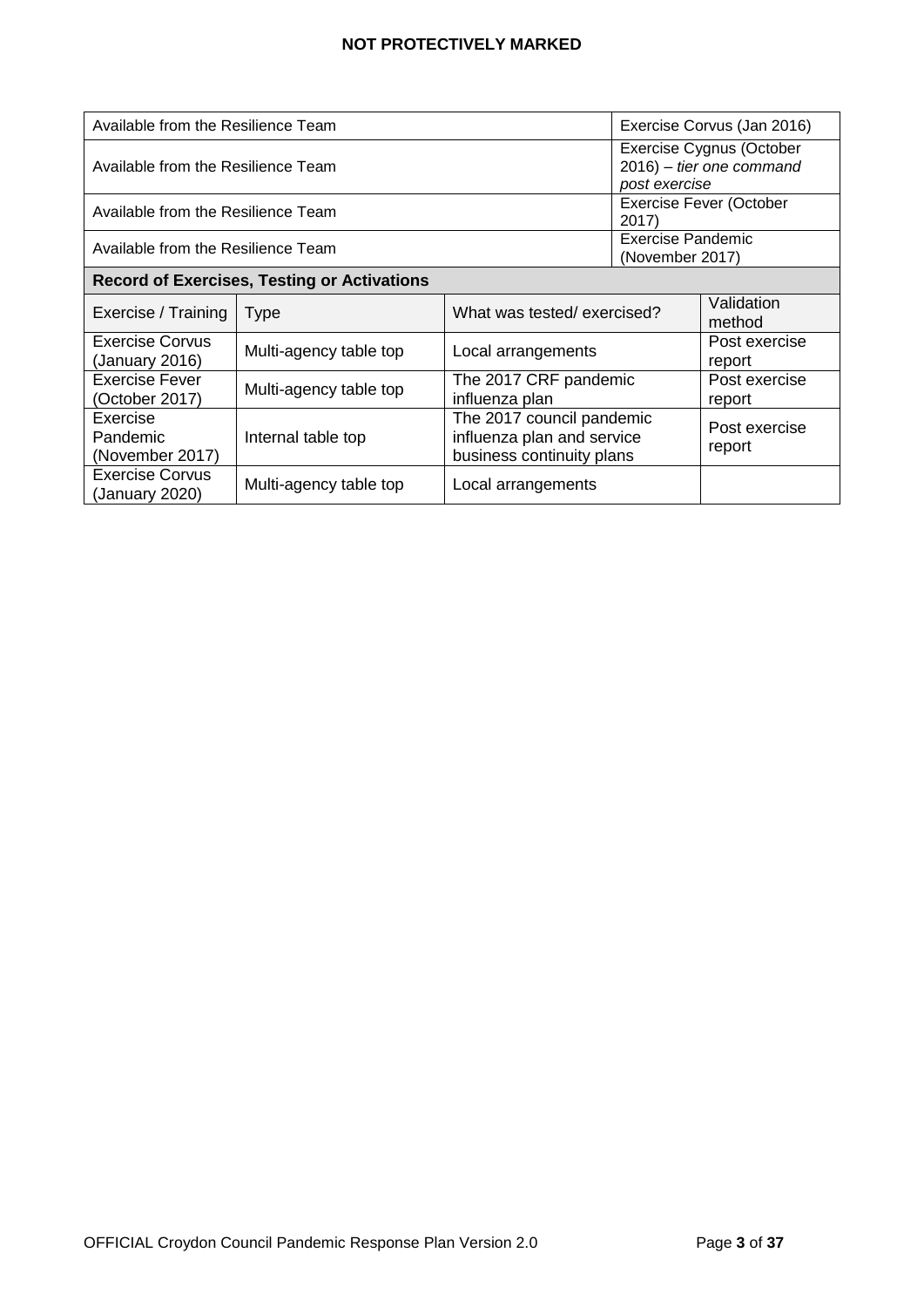# <span id="page-3-0"></span>**Contents**

| 1              |       |  |
|----------------|-------|--|
|                | 1.1   |  |
|                | 1.2   |  |
| $\overline{2}$ |       |  |
| 3              |       |  |
|                | 3.1   |  |
|                | 3.2   |  |
|                | 3.3   |  |
|                | 3.3.1 |  |
|                | 3.4   |  |
| $\overline{4}$ |       |  |
|                | 4.1   |  |
|                | 4.2   |  |
|                | 4.3   |  |
|                | 4.4   |  |
|                | 4.5   |  |
|                | 4.6   |  |
|                | 4.7   |  |
| 5              |       |  |
|                | 5.1   |  |
|                | 5.1.1 |  |
|                |       |  |
|                | 5.2   |  |
|                | 5.3   |  |
|                | 5.4   |  |
|                | 5.4.1 |  |
|                | 5.5   |  |
|                | 5.5.1 |  |
|                | 5.5.2 |  |
|                | 5.5.3 |  |
|                | 5.5.4 |  |
|                | 5.6   |  |
|                | 5.6.1 |  |
| 6              |       |  |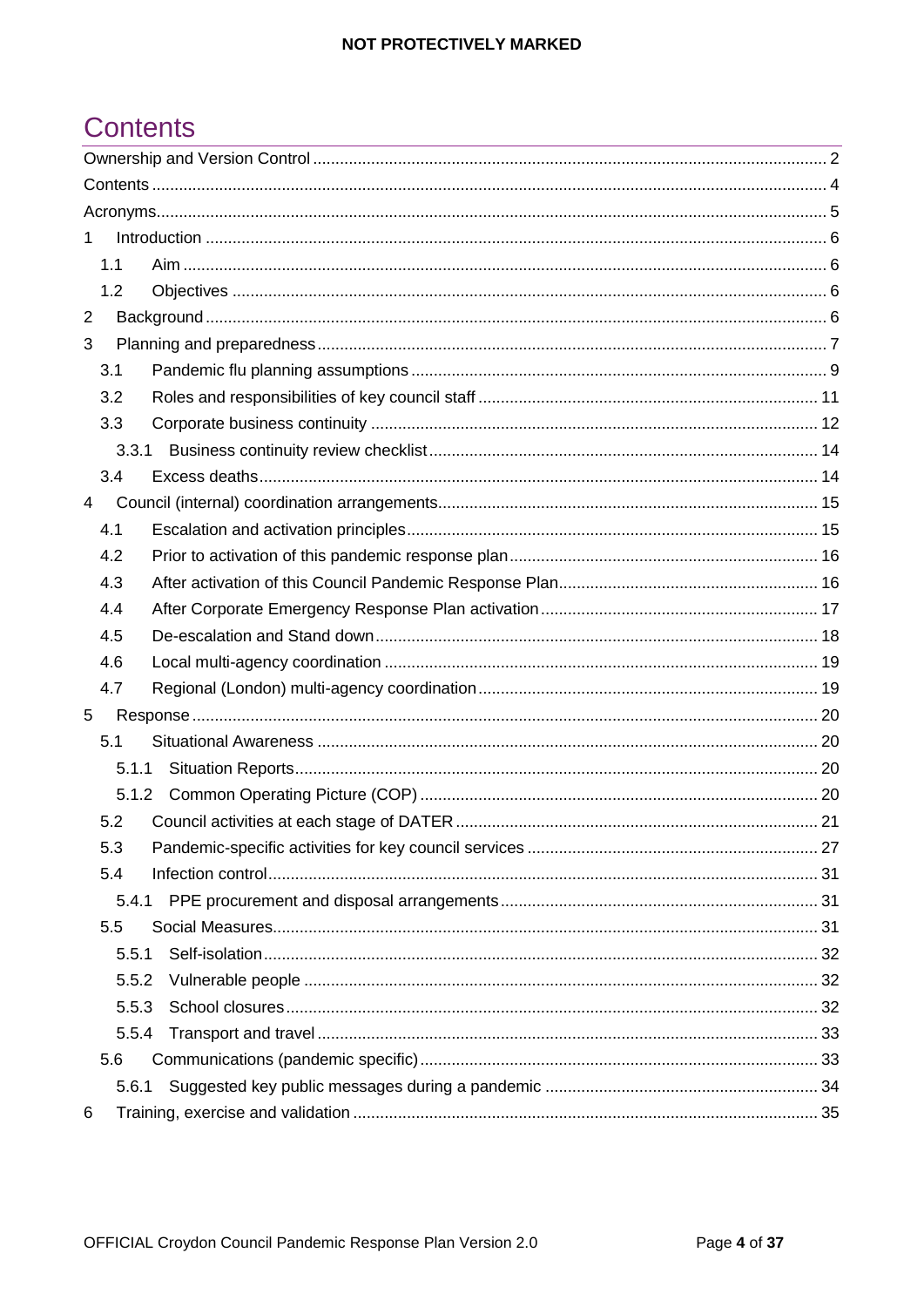# <span id="page-4-0"></span>Acronyms

| <b>BECC</b>   | <b>Borough Emergency Control Centre</b>                                                                                                       |
|---------------|-----------------------------------------------------------------------------------------------------------------------------------------------|
| <b>CCG</b>    | <b>Clinical Commissioning Group</b>                                                                                                           |
| <b>CGG</b>    | <b>Council Gold Group</b>                                                                                                                     |
| <b>COP</b>    | <b>Common Operating Picture</b>                                                                                                               |
| <b>CSG</b>    | <b>Council Silver Group</b>                                                                                                                   |
| CSU           | <b>Commissioning Support Unit</b>                                                                                                             |
| <b>DHSC</b>   | Department of Health and Social Care                                                                                                          |
| <b>DPH</b>    | Director of Public Health                                                                                                                     |
| <b>DRA</b>    | Duty Resilience Advisor [one of the resilience team]                                                                                          |
| LA            | <b>Local Authority</b>                                                                                                                        |
| <b>LLACC</b>  | London Local Authority Coordination Centre                                                                                                    |
| <b>LLAG</b>   | <b>London Local Authority Gold</b>                                                                                                            |
| <b>LLAG</b>   | London Local Authority Gold                                                                                                                   |
| <b>LRG</b>    | London Resilience Group<br>The body that coordinates the London Resilience Partnership and<br>London Local Authority emergency planning teams |
| <b>NHS</b>    | <b>National Health Service</b>                                                                                                                |
| <b>NPFS</b>   | <b>National Pandemic Flu Service</b>                                                                                                          |
| <b>PHE</b>    | <b>Public Health England</b>                                                                                                                  |
| <b>PPE</b>    | <b>Personal Protective Equipment</b>                                                                                                          |
| <b>RCG</b>    | <b>Recovery Coordination Group</b>                                                                                                            |
| <b>SCG</b>    | <b>Strategic Coordinating Group</b>                                                                                                           |
| <b>SitRep</b> | <b>Situation Report</b>                                                                                                                       |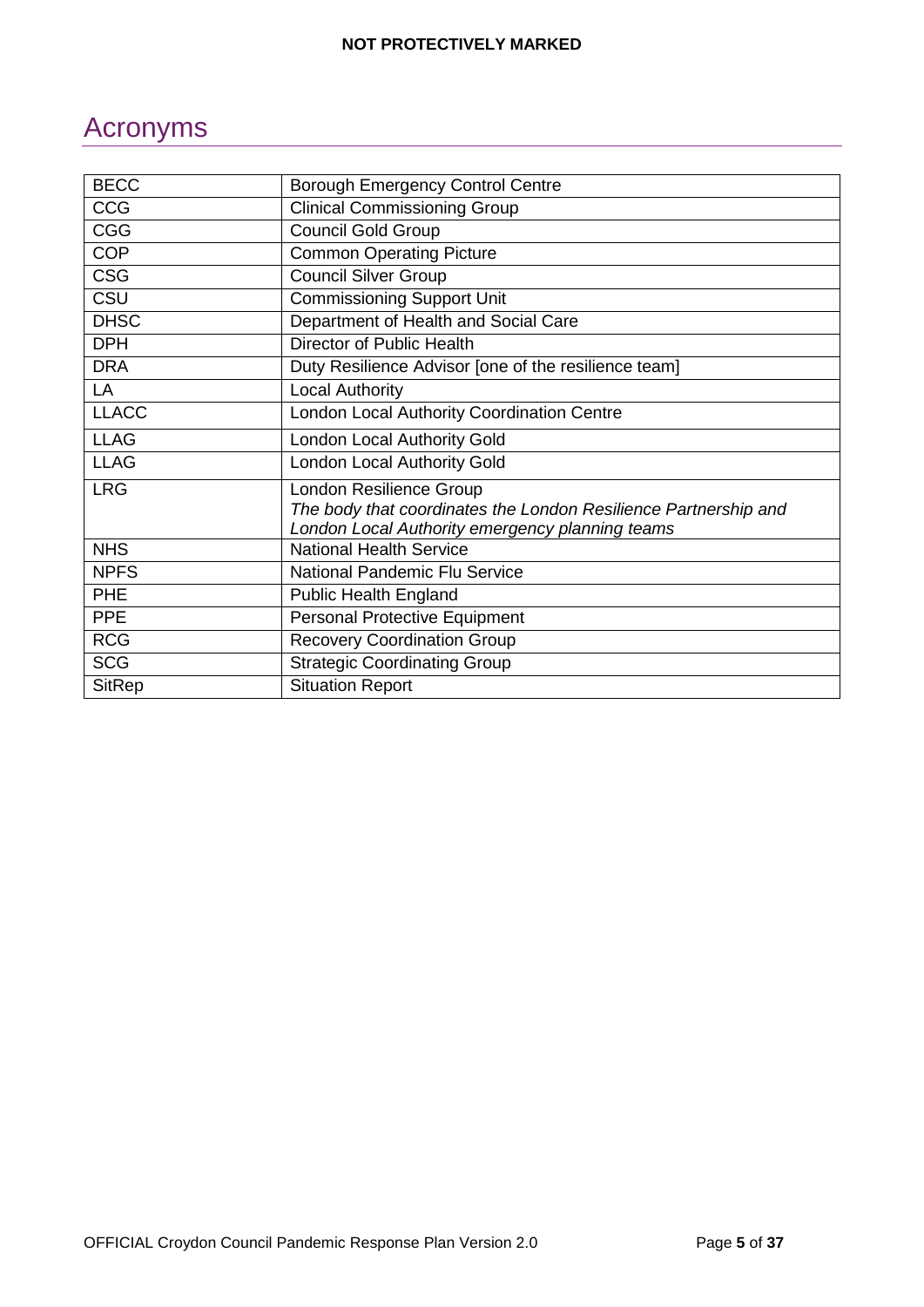# <span id="page-5-0"></span>1 Introduction

This Croydon Council Pandemic Response Plan is based on national pandemic influenza planning assumptions. However, this plan is designed to be adaptable to any new infectious disease, such as the 2003 severe acute respiratory syndrome (SARS), the 2009 Swine Flu, or the 2014-2016 Ebola outbreak.

## <span id="page-5-1"></span>1.1 Aim

To provide a framework for Croydon Council to be prepared for, and able to respond to and recover from a pandemic.

# <span id="page-5-2"></span>1.2 Objectives

- Enable a precautionary, proportional, and flexible approach to respond to a range of pandemic scenarios;
- Outline roles and responsibilities of individuals and council services;
- Ensure the continuation of critical council services through effective service business continuity arrangements;
- Signpost to existing systems and processes wherever possible, augmenting, adapting and complementing them as necessary to meet the unique challenges of a pandemic;
- Minimise and mitigate the impact of a pandemic on the health of the local community, businesses and staff;
- Provide a coordinated media and public information response with timely and accurate information, in conjunction with partner agencies and led by Public Health England;
- Outline a response framework that is adaptable to other threats, to the extent that this is practicable without compromising its effectiveness for pandemic influenza.

# <span id="page-5-3"></span>2 Background

The Government judges that one of the highest current risks to the UK is the possible emergence of an influenza pandemic – that is, the rapid worldwide spread of influenza ('flu') caused by a novel virus strain to which people would have no immunity, resulting in more serious illness than caused by seasonal influenza.

Flu pandemics are natural events that happen when a unique flu virus evolves that few people (if any) are immune to. There are important differences between 'ordinary' seasonal flu of the kind that happens in winter, and pandemic flu. In a pandemic, the new virus will spread quickly and cause more serious illness in a large proportion of the population, due to the lack of immunity. There is a high probability of a flu pandemic occurring, but it is impossible to predict when, or exactly what it would be like.

Emerging infectious diseases could also cause large numbers of people to fall ill. These are diseases which have recently been recognised or where cases have increased over the last 20 years in a specific place or among a specific population (e.g. the Zika virus). The likelihood of an emerging infectious disease spreading within the UK is assessed to be lower than that of a flu pandemic.

The most recent pandemic flu outbreak was an H1N1 strain ('Swine flu') in 2009 which caused at least 18,500 deaths worldwide. In 1918 another variant of the same H1N1 strain ('Spanish flu') killed over 50 million people globally. However, other flu strains exist with pandemic potential, such as H5N1 ('avian or bird flu'). This strain caused several hundred human deaths in South East Asia in 1996.

Over the past 25 years more than 30 new (or newly recognised) emerging infectious diseases have been identified around the world, such as Severe Acute Respiratory Syndrome (SARS), Ebola, Zika and Middle East Respiratory Syndrome (MERS). The latter emerged recently in 2012 and poses a global health threat.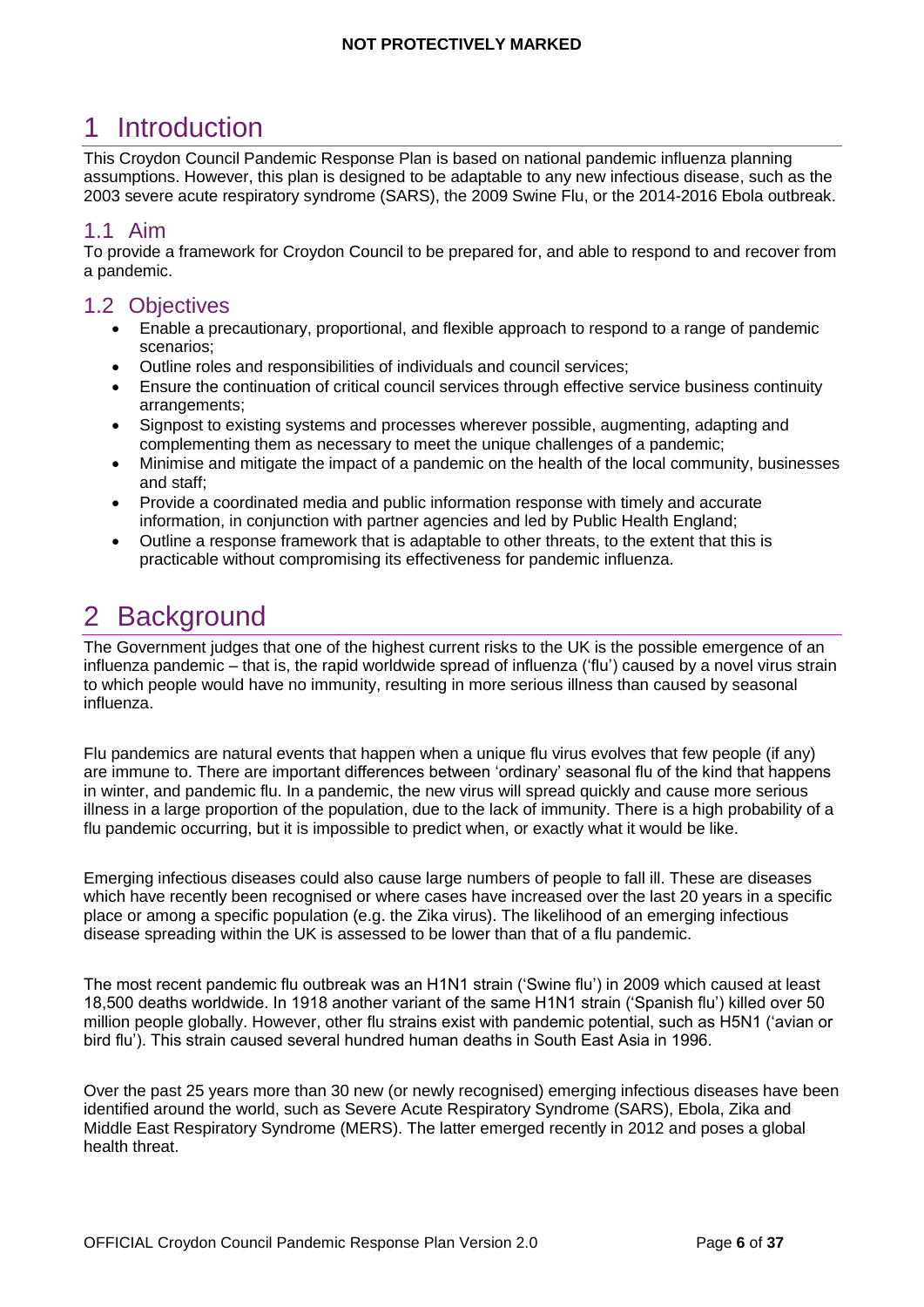# <span id="page-6-0"></span>3 Planning and preparedness

#### **Principles of Pandemic Response**

Many important features of a pandemic will not become apparent until after it has started (i.e. when person-to-person transmission has become sustained). Given the uncertainty about the scale, severity and pattern of development of any future pandemic, three key principles should underpin all pandemic preparedness and response activity:

- **Precautionary**: the response to any new virus should take into account the risk that it could be severe in nature. Plans must therefore be in place for a pandemic with the potential to cause severe symptoms in individuals and widespread disruption to society.
- **Proportionality**: the response to a pandemic should be no more and no less than that necessary in relation to the known risks. Plans therefore need to be in place not only for high impact pandemics, but also for milder scenarios, with the ability to adapt them as new evidence emerges.
- **Flexibility**: there will need to be local flexibility and agility in the timing of transition from one phase of response to another to take account of local patterns of spread of infection, within a consistent UK wide approach to the response to a new pandemic, and accounting for the different healthcare systems in the four countries that make up the United Kingdom.

#### **Five Phases of Pandemic Response**

The overall strategy to the management of a pandemic is to minimise, where possible,

- the potential health impact of a future influenza pandemic
- the potential impact of a pandemic on society and the economy, and
- instil and maintain trust and confidence.

The five pandemic response stages (DATER) listed below are not numbered as they are not linear, may not follow in strict order, and it is possible to move back and forth or jump stages. Transition between stages will be determined at the time, considering regional variation and epidemiological evidence. See the *Local* [multi-agency coordination](#page-19-1)

[Responding to the health, social care and wider challenges of a pandemic requires the combined and](#page-19-1)  [coordinated effort, experience and expertise of all levels of government, public authorities/agencies and](#page-19-1)  a [wide range of private and voluntary organisations.](#page-19-1)

A separate plan, the **[Croydon Multi-Agency Pandemic Response](#page-19-1) Plan**, provides the framework for [Croydon Resilience Forum to be prepared for, and able to respond to and recover from a pandemic, and](#page-19-1)  should be [read in conjunction with this plan.](#page-19-1)

[This multi-agency plan details:](#page-19-1)

- [Roles and responsibilities of key responding organisations within Croydon.](#page-19-1)
- [Activation procedure.](#page-19-1)
- [Coordination structures, to ensure an effective response to the local population which fits in with](#page-19-1)  [national and regional strategies and coordination structures.](#page-19-1)
- [Situational awareness processes, so that potential problems can be identified early and](#page-19-1)  [addressed or, where necessary, raised at a London level.](#page-19-1)
- [Communication arrangements, both between organisations and with the public and media.](#page-19-1)

[It does not detail business continuity arrangements for contributing organisations –](#page-19-1) each agency is [responsible for maintaining an appropriate level of service, which includes being able to actively](#page-19-1)  [participate in local response and coordination arrangements.](#page-19-1)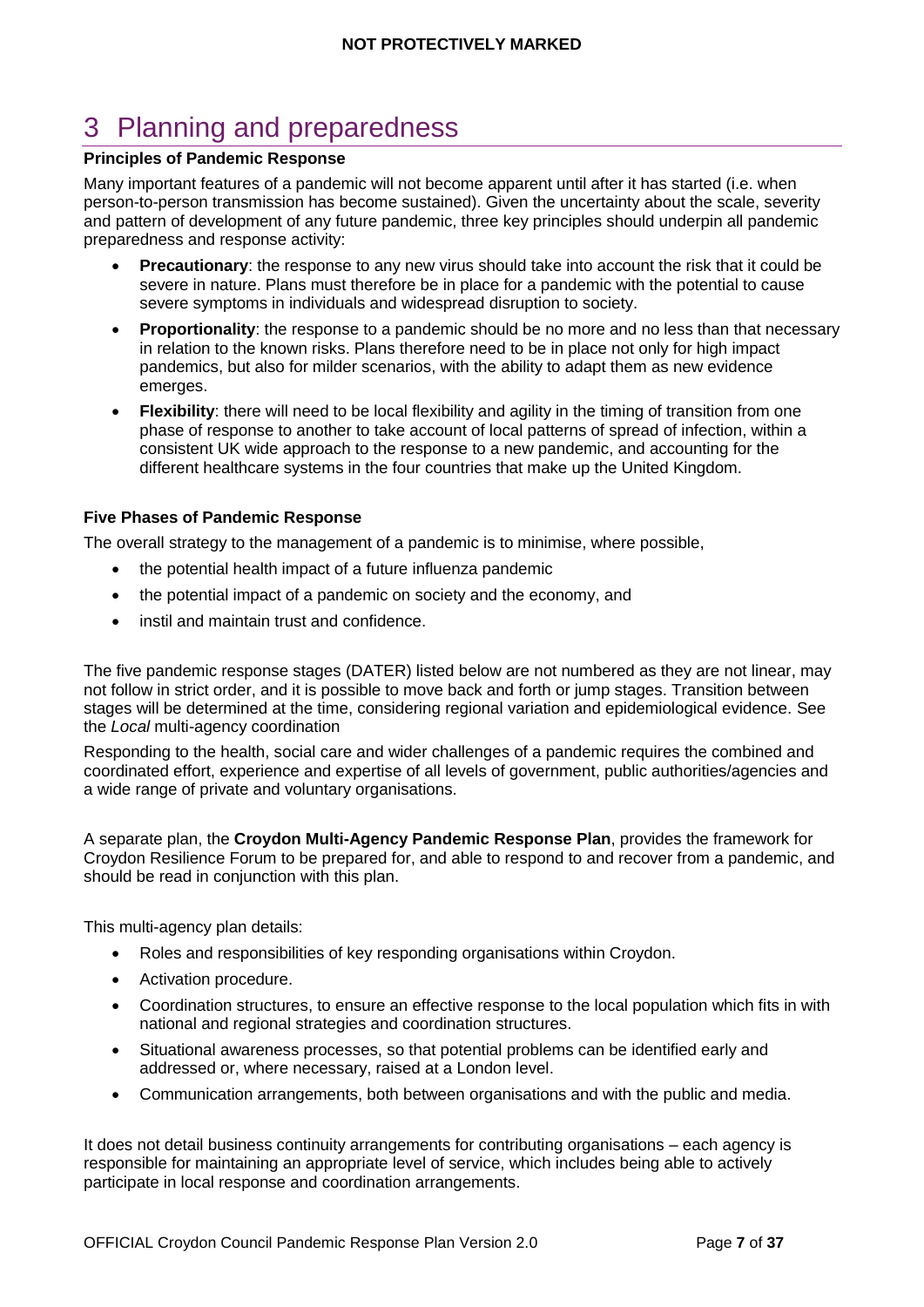# 3.1 Regional (London) [multi-agency coordination](#page-19-1)

[London's strategic coordination arrangements are set out in the Strategic Coordination Protocol available](#page-19-1)  on the London Prepared [website. The Protocol details the arrangements for the coordinated strategic](#page-19-1)  [response and recovery to any emergency, as defined by the Civil Contingencies Act 2004, in London;](#page-19-1)  [including a pandemic.](#page-19-1)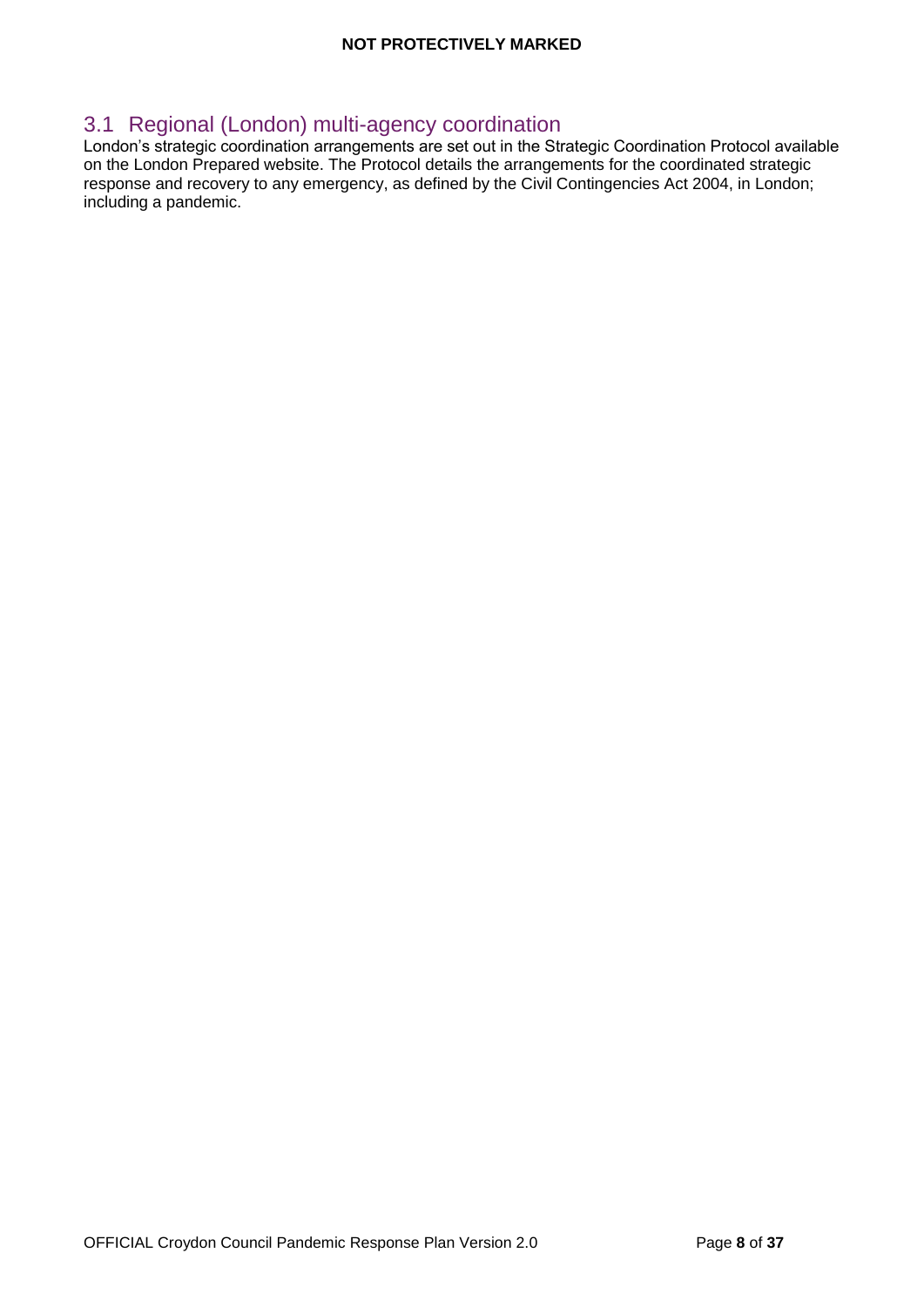| <b>Phase</b>                                                                                                                                 | Lead<br>Organisation                                                                                                               | <b>Pandemic Response Phase Description</b>                                                                                                                                                                                                                                                                                                                                                                                               |  |  |  |  |
|----------------------------------------------------------------------------------------------------------------------------------------------|------------------------------------------------------------------------------------------------------------------------------------|------------------------------------------------------------------------------------------------------------------------------------------------------------------------------------------------------------------------------------------------------------------------------------------------------------------------------------------------------------------------------------------------------------------------------------------|--|--|--|--|
|                                                                                                                                              | "Public Health Emergency of International Concern" (PHEIC) is declared by the WHO, or the<br>WHO declaring a Pandemic Alert Phase. |                                                                                                                                                                                                                                                                                                                                                                                                                                          |  |  |  |  |
| <b>Detection</b>                                                                                                                             | <b>Public Health</b><br>England                                                                                                    | This would result in increased surveillance and intelligence<br>$\bullet$<br>gathering, developing virus-specific diagnostics, and<br>communicating with the public and partners.                                                                                                                                                                                                                                                        |  |  |  |  |
|                                                                                                                                              |                                                                                                                                    | Identification of the novel (influenza) virus in patients in the UK.                                                                                                                                                                                                                                                                                                                                                                     |  |  |  |  |
| <b>Assessment</b>                                                                                                                            | <b>Public Health</b><br>England                                                                                                    | The focus at this stage would be collection and analysis of<br>detailed clinical and epidemiological information on which to<br>base early estimates of impact and severity in the UK.                                                                                                                                                                                                                                                   |  |  |  |  |
|                                                                                                                                              |                                                                                                                                    | Also, reducing the risk of transmission and infection with the<br>$\bullet$<br>virus within the local community by actively finding cases;<br>advising community voluntary self-isolation of cases and<br>suspected cases; and advising on the treatment of<br>cases/suspected cases and use of antiviral prophylaxis for<br>close/vulnerable contacts, based on a risk assessment of the<br>possible impact of the disease.             |  |  |  |  |
| Evidence of sustained community transmission, i.e. cases not linked to any known or previously<br>identified cases.                          |                                                                                                                                    |                                                                                                                                                                                                                                                                                                                                                                                                                                          |  |  |  |  |
| <b>Treatment</b>                                                                                                                             | <b>NHS England</b>                                                                                                                 | Actions at this stage would be the treatment of individual<br>$\bullet$<br>cases and population treatment, if necessary, using the<br>National Pandemic Flu Service (NPFS); enhancing services<br>to handle larger numbers of cases; and consideration of<br>enhancing public health measures to disrupt local<br>transmission of the virus as appropriate, such as localised<br>school closures based on public health risk assessment. |  |  |  |  |
|                                                                                                                                              |                                                                                                                                    | Demands for services start to exceed the capacity available.                                                                                                                                                                                                                                                                                                                                                                             |  |  |  |  |
| <b>Escalation</b>                                                                                                                            | <b>NHS England</b>                                                                                                                 | This would trigger the escalation of surge management<br>$\bullet$<br>arrangements in health and social care, the prioritisation of<br>service delivery and the introduction of resilience measures.                                                                                                                                                                                                                                     |  |  |  |  |
| Influenza activity is either significantly reduced compared to the peak or the activity is considered<br>to be within acceptable parameters. |                                                                                                                                    |                                                                                                                                                                                                                                                                                                                                                                                                                                          |  |  |  |  |
| <b>Recovery</b>                                                                                                                              | Local<br><b>Authorities</b>                                                                                                        | This focuses on the normalisation and restoration of<br>$\bullet$<br>services; evaluating the response to the pandemic; taking<br>steps to address staff exhaustion; and planning and<br>preparing for a resurgence of the virus.                                                                                                                                                                                                        |  |  |  |  |

[Response](#page-19-1) section for Croydon Council-specific considerations and activities at each stage.

# <span id="page-8-0"></span>3.2 Pandemic flu planning assumptions

 One of the main challenges faced by those planning against a pandemic is that the nature and impact of the pandemic cannot be known until it emerges. It is therefore important to emphasise that all impact predictions are estimates – not forecasts – made to manage the risks of a pandemic, and that the actual shape and impact may turn out to be very different.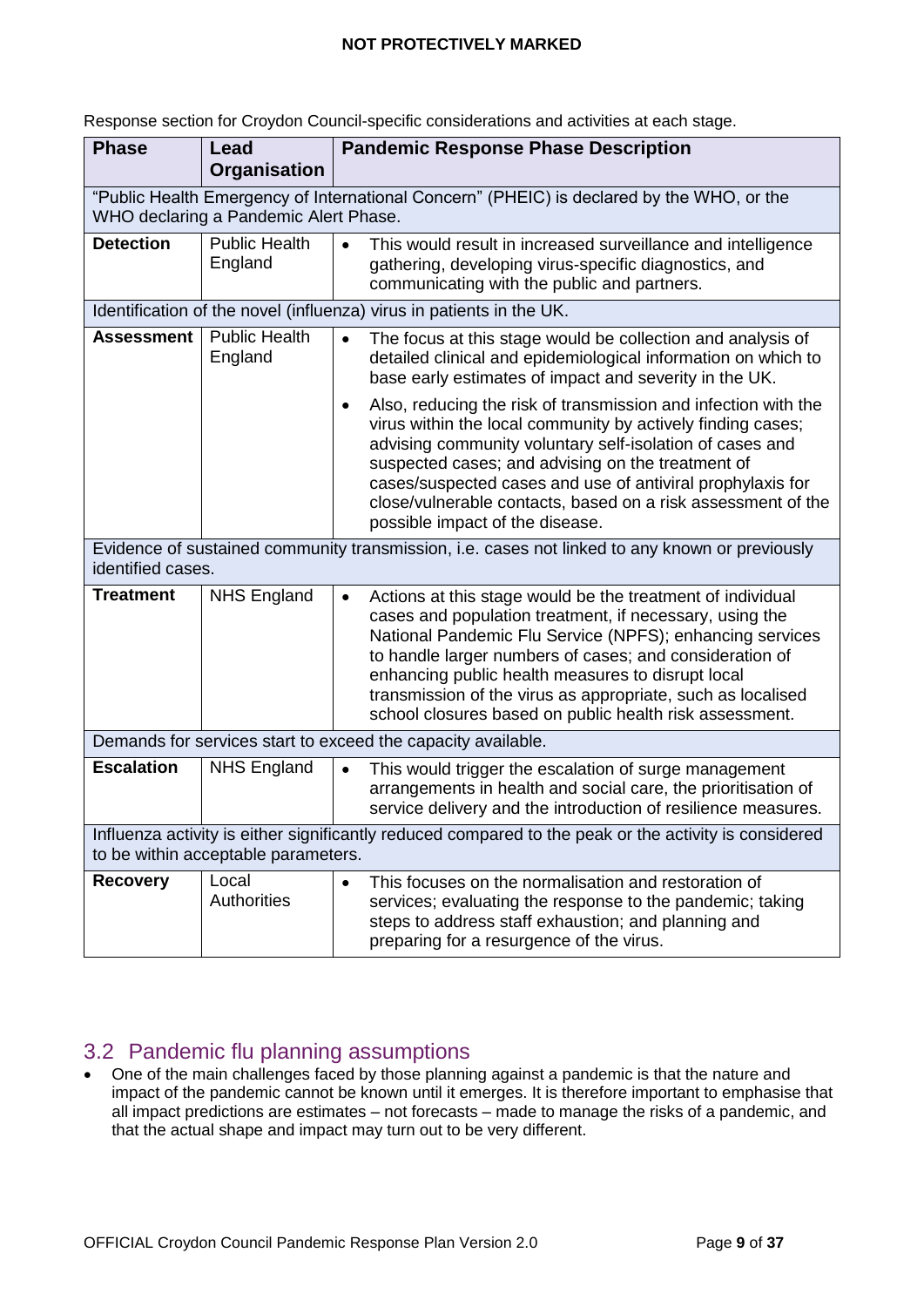- Regardless of where or when an influenza pandemic emerges, it is likely to reach the UK very quickly. From the time of arrival in the UK, it will probably be a further one to two weeks until sporadic cases and small clusters of disease are occurring across the country
- As the H1N1 Swine Flu (2009) pandemic showed, the demands of the pandemic are unlikely to be uniform, but different areas will be under pressure at different times (and some not at all), requiring flexibility of approach.
- During a pandemic, the assumptions on which to base the response will be updated in the light of emerging evidence about the range of likely scenarios at the time. Until then, planning is based on the assumptions set out in The UK Influenza Preparedness Strategy 2011 (and National Resilience Planning Assumptions), as summarised below. These assumptions draw on the best information currently available on the potential impact of a pandemic virus and on the feasibility and merits of specific response options. The assumptions have been derived from a combination of current virological and clinical knowledge, expert analysis, extrapolations from previous pandemics and mathematical modelling and follow from the reasonable worst case which states:
	- o **Cumulative clinical attack rates of up to 50% of the population in total, spread over one or more waves each of around 12-15 weeks, each some weeks or months apart. If they occur, a second or subsequent wave could be more severe than the first. Response plans should recognise the possibility of a clinical attack rate of up to 50% in a single-wave pandemic;**
	- o **Up to 4% of those who are symptomatic may require hospital admission; and**
	- o **Up to 2.5% of those who are symptomatic may die.**
- A case fatality rate of 2.5% is similar to that of the 1918/19 "Spanish flu" pandemic, and higher than both the 2009 H1N1 pandemic, with a case fatality rate of 0.02%, and seasonal influenza, where the average case fatality rate is estimated to be around 0.06%. The case fatality rates for the coronaviruses SARS and MERS were much higher at 10% and 30% respectively.
- As a rough working guide, organisations employing large numbers of people, with flexibility of staff redeployment, should ensure that their plans are capable of handling **staff absence rates of up to 15-20%** set out above (in addition to usual absenteeism levels).
	- $\circ$  Absence is likely to be 7 working days for those without complications, and 10 for those with.

| Reasonable Worst Case Scenario                 |                                                                                    |                   |
|------------------------------------------------|------------------------------------------------------------------------------------|-------------------|
| <b>Pandemic Influenza Planning Assumptions</b> | <b>LB Croydon</b>                                                                  |                   |
|                                                | During a pandemic, the assumptions on which to base the response will be updated   | <b>Modelling</b>  |
|                                                | in the light of emerging evidence about the range of likely scenarios at the time. |                   |
| Population                                     | London Borough of Croydon population                                               | 385,346           |
|                                                | ONS population estimate 2018)                                                      |                   |
| Clinical attack rate                           | 50% of the local population displaying                                             | 192,673           |
|                                                | symptoms (ranging from mild to severe)                                             |                   |
|                                                | 70% of those with symptoms who self-care                                           | 134,871           |
|                                                | 30% of those with symptoms needing primary                                         | 57,802            |
|                                                | care                                                                               |                   |
|                                                | $1\% - 4\%$ of those with symptoms requiring                                       | $1,927 - 7,707$   |
|                                                | hospital admission                                                                 |                   |
| Peak clinical attack rate                      | 10% - 12% of the local population becoming                                         | $38,535 - 46,242$ |
|                                                | ill each week                                                                      |                   |
| Pandemic deaths                                | 0.5% of symptomatic                                                                | 963               |
| (assuming no effective                         | 1.5% of symptomatic                                                                | 2,890             |
| countermeasure e.g. vaccine)                   | 2.5% of symptomatic                                                                | 4,817             |
| Peak absence rate                              | Croydon Council permanent employees as of                                          | 3500              |
|                                                | February 2020 (aka those on the monthly                                            |                   |
|                                                | payroll, including fixed term posts)                                               |                   |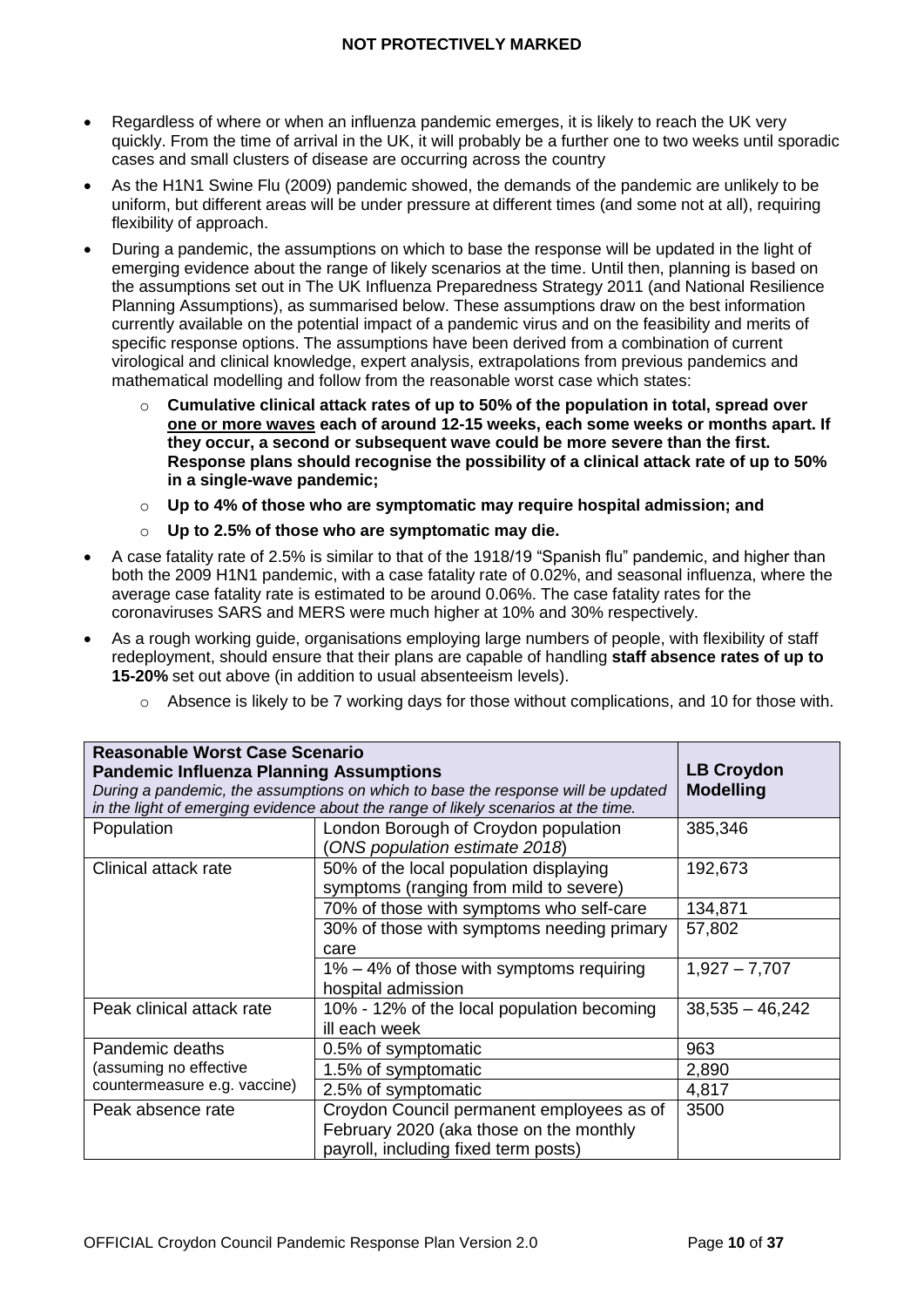| <b>Reasonable Worst Case Scenario</b><br><b>Pandemic Influenza Planning Assumptions</b><br>During a pandemic, the assumptions on which to base the response will be updated<br>in the light of emerging evidence about the range of likely scenarios at the time. | <b>LB Croydon</b><br><b>Modelling</b>                                |             |
|-------------------------------------------------------------------------------------------------------------------------------------------------------------------------------------------------------------------------------------------------------------------|----------------------------------------------------------------------|-------------|
|                                                                                                                                                                                                                                                                   | Up to 50% of staff may become ill over the<br>period of the pandemic | 1750        |
|                                                                                                                                                                                                                                                                   | Between 15% and 20% of staff may be<br>absent on any given day       | $525 - 700$ |



*Figure 1 - Estimated number of clinical cases of influenza in the London Borough of Croydon over a 15 week wave*



*Figure 2 - Estimated number of deaths [pandemic influenza-caused deaths + normally occurring deaths] in the London Borough of Croydon over a 15 week wave*

## <span id="page-10-0"></span>3.3 Roles and responsibilities of key council staff

Generic emergency response roles and responsibilities for teams and individuals in Croydon Council can be found in the **Corporate Emergency Response Plan**. Below are the roles and responsibilities specific to a pandemic influenza.

Local multi-agency roles and responsibilities can be found in the **Croydon Resilience Forum Pandemic Response Plan**.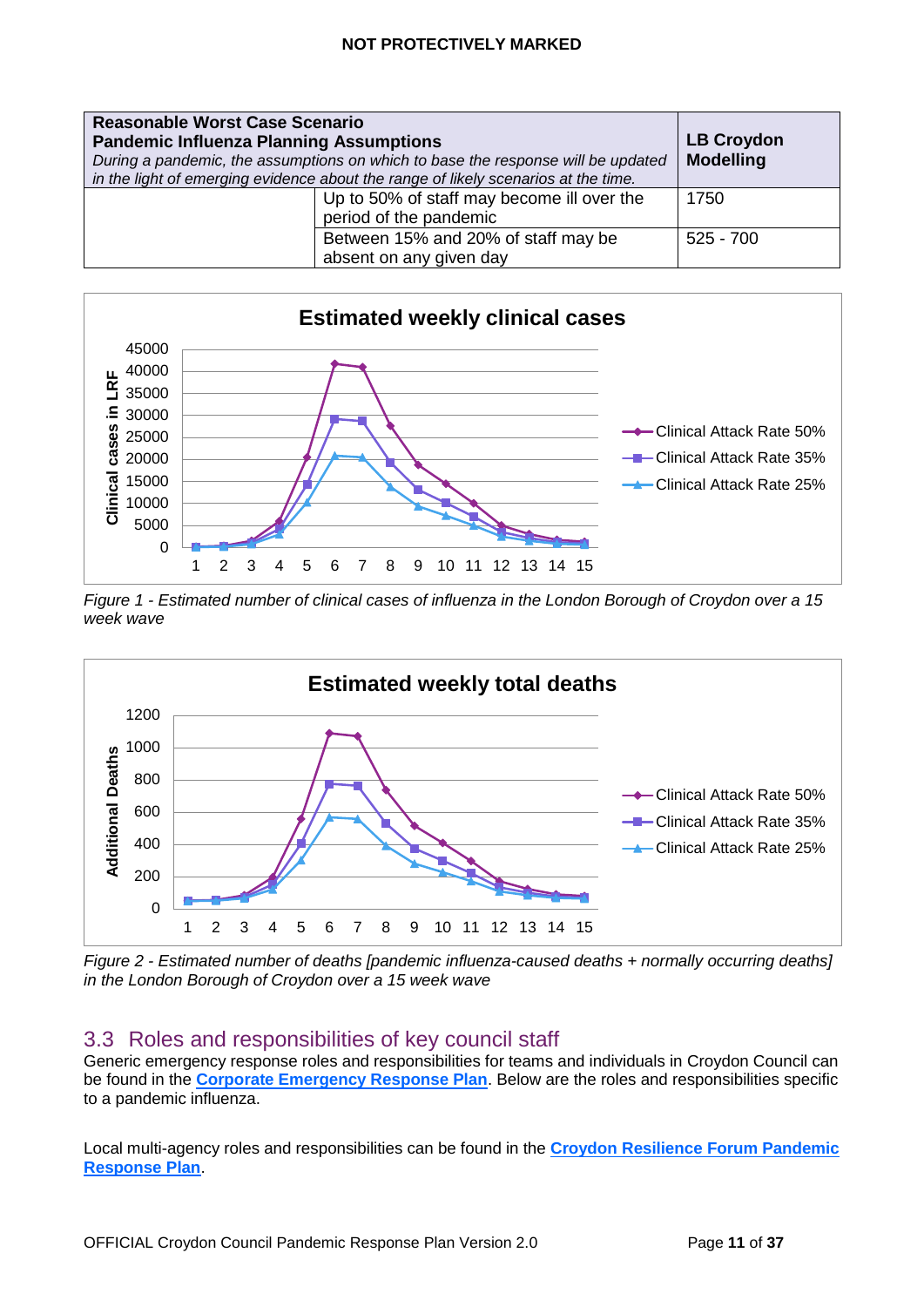| <b>Role</b>                                                    | <b>Pandemic Response Specific Responsibilities</b>                                                                                                                                                                                                                                                                                                                                                                                                                                                                                                                                                                                                                                                                                                                                                                                                                                                                                                                                                                                                                                                                                                                                                                                                                                                                                                                                                                                                                                                                                                                                                             |
|----------------------------------------------------------------|----------------------------------------------------------------------------------------------------------------------------------------------------------------------------------------------------------------------------------------------------------------------------------------------------------------------------------------------------------------------------------------------------------------------------------------------------------------------------------------------------------------------------------------------------------------------------------------------------------------------------------------------------------------------------------------------------------------------------------------------------------------------------------------------------------------------------------------------------------------------------------------------------------------------------------------------------------------------------------------------------------------------------------------------------------------------------------------------------------------------------------------------------------------------------------------------------------------------------------------------------------------------------------------------------------------------------------------------------------------------------------------------------------------------------------------------------------------------------------------------------------------------------------------------------------------------------------------------------------------|
|                                                                | (in addition to those listed in the Corporate Emergency Response Plan)                                                                                                                                                                                                                                                                                                                                                                                                                                                                                                                                                                                                                                                                                                                                                                                                                                                                                                                                                                                                                                                                                                                                                                                                                                                                                                                                                                                                                                                                                                                                         |
| Director of<br><b>Public Health</b>                            | Activate this plan, the Croydon Council Pandemic Response Plan.<br>$\bullet$<br>Obtain assurance that local plans are in place and have been tested<br>$\bullet$<br>Attend and chair relevant coordinating groups and participate in response<br>$\bullet$<br>meetings / teleconferences, as required.<br>Ensure the provision of non-clinical staff to support the response by<br>$\bullet$<br>making available staff from within the Public Health team(s), as required.<br>Ensure the dissemination of pandemic communications to relevant service<br>$\bullet$<br>areas within the local authority and support media activity.                                                                                                                                                                                                                                                                                                                                                                                                                                                                                                                                                                                                                                                                                                                                                                                                                                                                                                                                                                             |
| <b>Public Health</b><br>Team                                   | Attend and act as secretariat to relevant coordinating groups and<br>$\bullet$<br>participate in response meetings / teleconferences, as required.                                                                                                                                                                                                                                                                                                                                                                                                                                                                                                                                                                                                                                                                                                                                                                                                                                                                                                                                                                                                                                                                                                                                                                                                                                                                                                                                                                                                                                                             |
|                                                                | Liaise with Occupational Health Service in providing specialist public health<br>٠<br>advice to the Council to assist Managers, especially in relation to staff<br>exposure and returning to work after absence.                                                                                                                                                                                                                                                                                                                                                                                                                                                                                                                                                                                                                                                                                                                                                                                                                                                                                                                                                                                                                                                                                                                                                                                                                                                                                                                                                                                               |
| Human<br>Resources &<br>Occupational<br><b>Health Services</b> | HR will have a key role in the monitoring the levels of reported staff<br>$\bullet$<br>absence to enhance the planning of actions involving the availability and<br>redeployment of staff.<br>Tempo of reporting of staff absence levels may be dictated<br>$\circ$<br>regionally, if not nationally.<br>Current sickness absence policies and procedures may be required<br>$\circ$<br>to be reviewed or relaxed in light of the situation. Module 20,<br>chapter 1 of the <b>HR Handbook</b> (available on the intranet),<br>'Deployment of staff in emergency situations', should be referred to.<br>Central 'hotlines' could be set up for staff to report absence daily,<br>$\circ$<br>rather than reporting to individual line managers.<br>Communicating to staff any changes to policies or procedures<br>٠<br>Collaborate with Occupational Health Service to ensure a joined up<br>$\bullet$<br>approach<br>Endorsing the possible need for staff redeployment to support critical<br>$\bullet$<br>services<br>Chair pandemic coordinating groups relating to absence, staff welfare etc.<br>Attend relevant coordinating groups and participate in response meetings /<br>teleconferences, as required<br>Through occupational health services, the Council is normally responsible<br>$\bullet$<br>for the provision of seasonal influenza vaccinations to health and social<br>care staff that work directly with vulnerable residents. The Council's<br>seasonal influenza vaccination provision process will be an important<br>element of the Council focused response to a pandemic outbreak. |
| Managers of<br><b>Staff</b>                                    | Managers of staff are responsible for recording reported absence on My<br>$\bullet$<br>Resources as soon as they are informed by the member of staff                                                                                                                                                                                                                                                                                                                                                                                                                                                                                                                                                                                                                                                                                                                                                                                                                                                                                                                                                                                                                                                                                                                                                                                                                                                                                                                                                                                                                                                           |
| All Staff                                                      | Half of staff in total could be sick (and hence absent from work for a period) at<br>some point during the course of the pandemic, and 20% of staff could be<br>absent at any one time. Therefore those staff who are available may be<br>directed towards the critical services that the Council must maintain to ensure<br>that the community and the council does not unduly suffer.                                                                                                                                                                                                                                                                                                                                                                                                                                                                                                                                                                                                                                                                                                                                                                                                                                                                                                                                                                                                                                                                                                                                                                                                                        |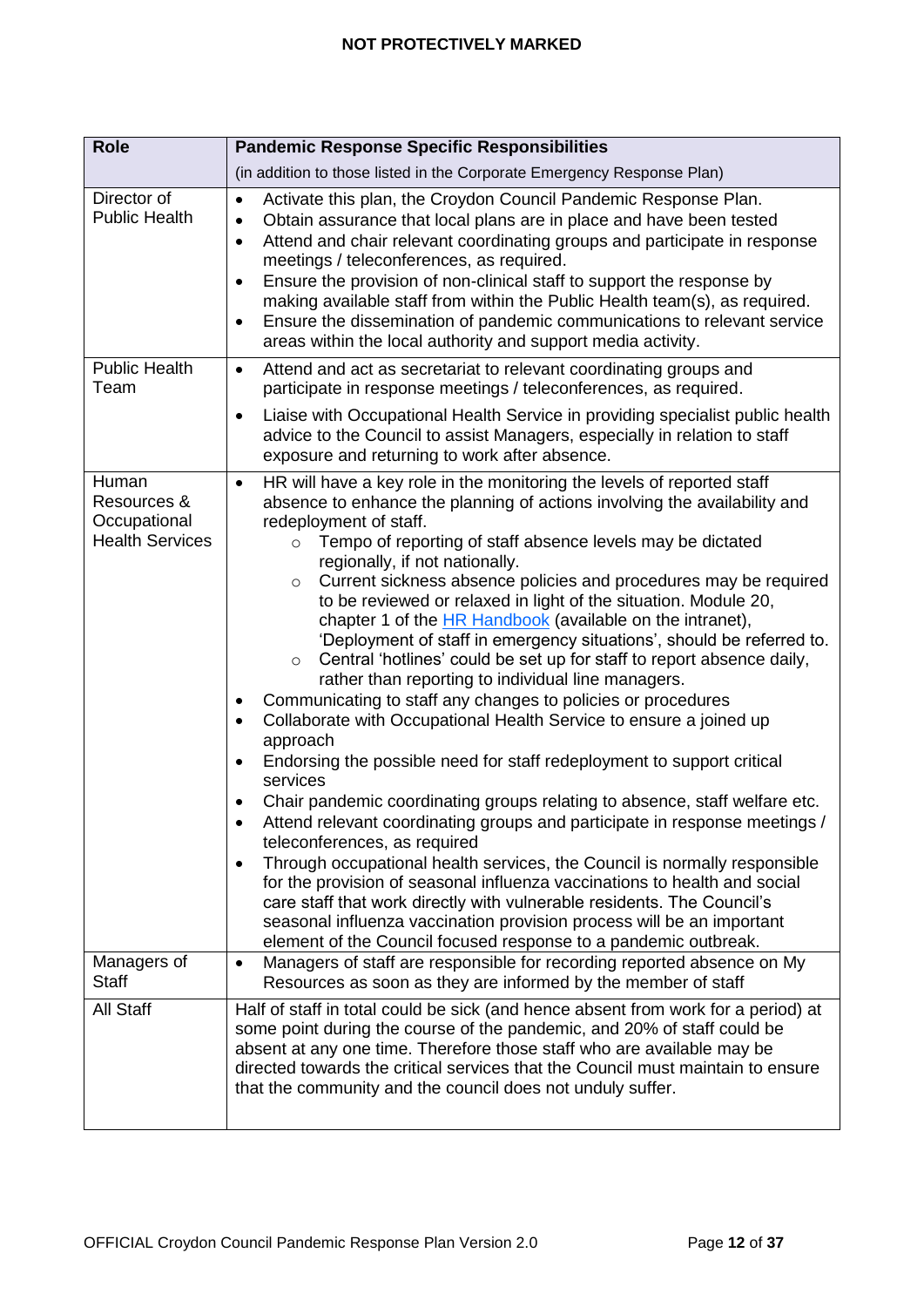| <b>Role</b> | <b>Pandemic Response Specific Responsibilities</b>                                                                                                                                                                                                                                                                                                                                                                 |
|-------------|--------------------------------------------------------------------------------------------------------------------------------------------------------------------------------------------------------------------------------------------------------------------------------------------------------------------------------------------------------------------------------------------------------------------|
|             | (in addition to those listed in the Corporate Emergency Response Plan)                                                                                                                                                                                                                                                                                                                                             |
|             | The plan also reflects that services may have to be delivered in a different way<br>to help reduce the spread of infection. This includes finding ways to reduce<br>face-to-face encounters, and the use of appropriate hygiene procedures.<br>The basic assumptions are that during a pandemic the Council expects                                                                                                |
|             | staff to:                                                                                                                                                                                                                                                                                                                                                                                                          |
|             | Report for work if they are not ill and do not have vulnerable dependants at<br>home                                                                                                                                                                                                                                                                                                                               |
|             | 'Reporting for work' includes working remotely as appropriate<br>$\circ$<br>Report absence daily, either to line manager in line with the council's<br>sickness absence management policy, or to a pandemic-specific absence<br>monitoring process                                                                                                                                                                 |
|             | Follow infection control and personal respiratory and hand hygiene<br>$\bullet$<br>procedures                                                                                                                                                                                                                                                                                                                      |
|             | Work flexibly, covering for the absence of colleagues<br>$\bullet$<br>Be prepared to be re-deployed to maintain critical services if necessary<br>$\bullet$<br>It is vital that health and social care staff not only protect themselves<br>$\bullet$<br>against the novel virus, but recognise the importance of infection<br>prevention and control and protecting residents and service users in their<br>care. |
|             | Staff may be asked to delay taking holidays and annual leave where possible.                                                                                                                                                                                                                                                                                                                                       |
|             | As an employer, the Council undertakes to:                                                                                                                                                                                                                                                                                                                                                                         |
|             | Take reasonable steps to protect the health and well-being of staff<br>$\bullet$<br>Allow staff to take sick or carer leave if required<br>$\bullet$<br>Assess the risks of re-deploying staff<br>Not expect staff to undertake work beyond their competence                                                                                                                                                       |
|             | See Module 20 of the HR Handbook 'Deployment of Staff in Emergency<br>Situations' for further guidance.                                                                                                                                                                                                                                                                                                            |

# <span id="page-12-0"></span>3.4 Corporate business continuity

Business continuity is an organisation's ability to maintain essential functions during and after a disaster has occurred. Business continuity planning establishes processes and procedures that aim to prevent interruptions to critical services, and reestablish full function to the organisation as quickly and smoothly as possible.

Each service (Tier 3 manager) is required to undertake a business impact assessment (BIA) for the teams within their service area. Impact assessment of team high-level core deliverables indicate whether the team is rated a Priority 1 (most critical), 2 or 3 – building a corporate picture of those which should take priority for continuation and restoration. All teams will then complete a business continuity plan which includes immediate/ short term considerations for disruption. All BIAs and plans are held centrally in the business continuity collaboration site within **SharePoint**, maintained by the Corporate Resilience Team. Each service (at Tier 3) is permission protected, with access only given to those require it to view/update.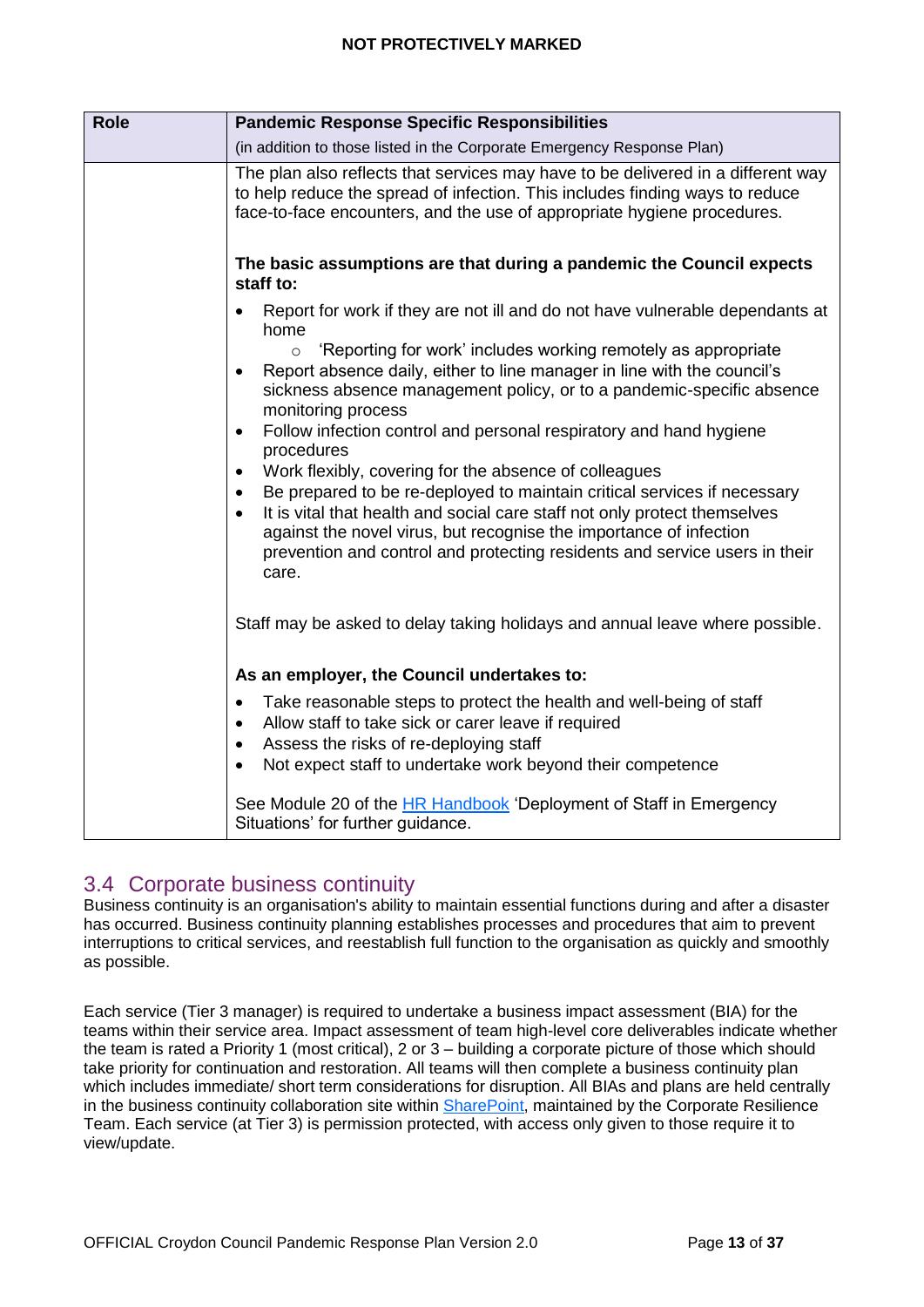Croydon council business continuity plans are not written specifically for different scenarios, but more generically for the impacts and consequences that result from them, for example significant staff absence or failure of IT.

Business Continuity Plan owners should invoke business continuity plans when their trigger points are reached. If the pandemic starts to impact on service provision, the Corporate Resilience Team will activate the Corporate SitRep Process. This is a Microsoft Form that services are required to complete when requested, to report the impacts the incident is having on their service. These reports are then collated to provide a council-wide picture of the impact of the pandemic.

|                            | Key pandemic-related business continuity issues:                                                                                                                                                                                                                                                                                                                                                                                                                                                                     | <b>Potential mitigations</b>                                                                                                                                                                                                                                                                                     |
|----------------------------|----------------------------------------------------------------------------------------------------------------------------------------------------------------------------------------------------------------------------------------------------------------------------------------------------------------------------------------------------------------------------------------------------------------------------------------------------------------------------------------------------------------------|------------------------------------------------------------------------------------------------------------------------------------------------------------------------------------------------------------------------------------------------------------------------------------------------------------------|
| Human<br>aspects           | The direct impact to council staff is that they<br>may be absent from work due to<br>themselves becoming ill or experiencing an<br>exposure to potential/confirmed pathogen or<br>to care for a family member.<br>The impact to the wider community may<br>result in reduced service or loss of services<br>throughout the pandemic which may<br>necessitate staff absence.<br>An indirect impact may be closure of<br>schools and children's nurseries, resulting<br>in staff unavailability for childcare reasons. | Working remotely<br>$\bullet$<br>Staff redeployment<br>٠<br>Reassignment of activities<br>٠<br>Cross-training<br>$\bullet$                                                                                                                                                                                       |
|                            |                                                                                                                                                                                                                                                                                                                                                                                                                                                                                                                      | Multi-tasking<br>$\bullet$<br>See Module 20 of the HR<br>$\bullet$<br><b>Handbook</b> 'Deployment of<br>Staff in Emergency<br>Situations' for further<br>guidance                                                                                                                                                |
|                            | There may be transport disruptions due to<br>industrial action, and staff sickness/fear.                                                                                                                                                                                                                                                                                                                                                                                                                             |                                                                                                                                                                                                                                                                                                                  |
| Supply chain<br>disruption | While Croydon council can implement its<br>$\bullet$<br>own plans to manage continuity of<br>business, it is also dependent on its end-to-<br>end supply chain management for both<br>outsourced services and equipment, and<br>internal processes.                                                                                                                                                                                                                                                                  | Team BCPs should list the<br>$\bullet$<br>internal and external<br>stakeholder dependencies<br>on their operations<br>Verifying the robustness of<br>$\bullet$<br>stakeholder's (internal and<br>external) business continuity<br>plans<br>Regular communication to<br>٠<br>understand stakeholder's<br>position |

#### <span id="page-13-0"></span>3.4.1 Business continuity review checklist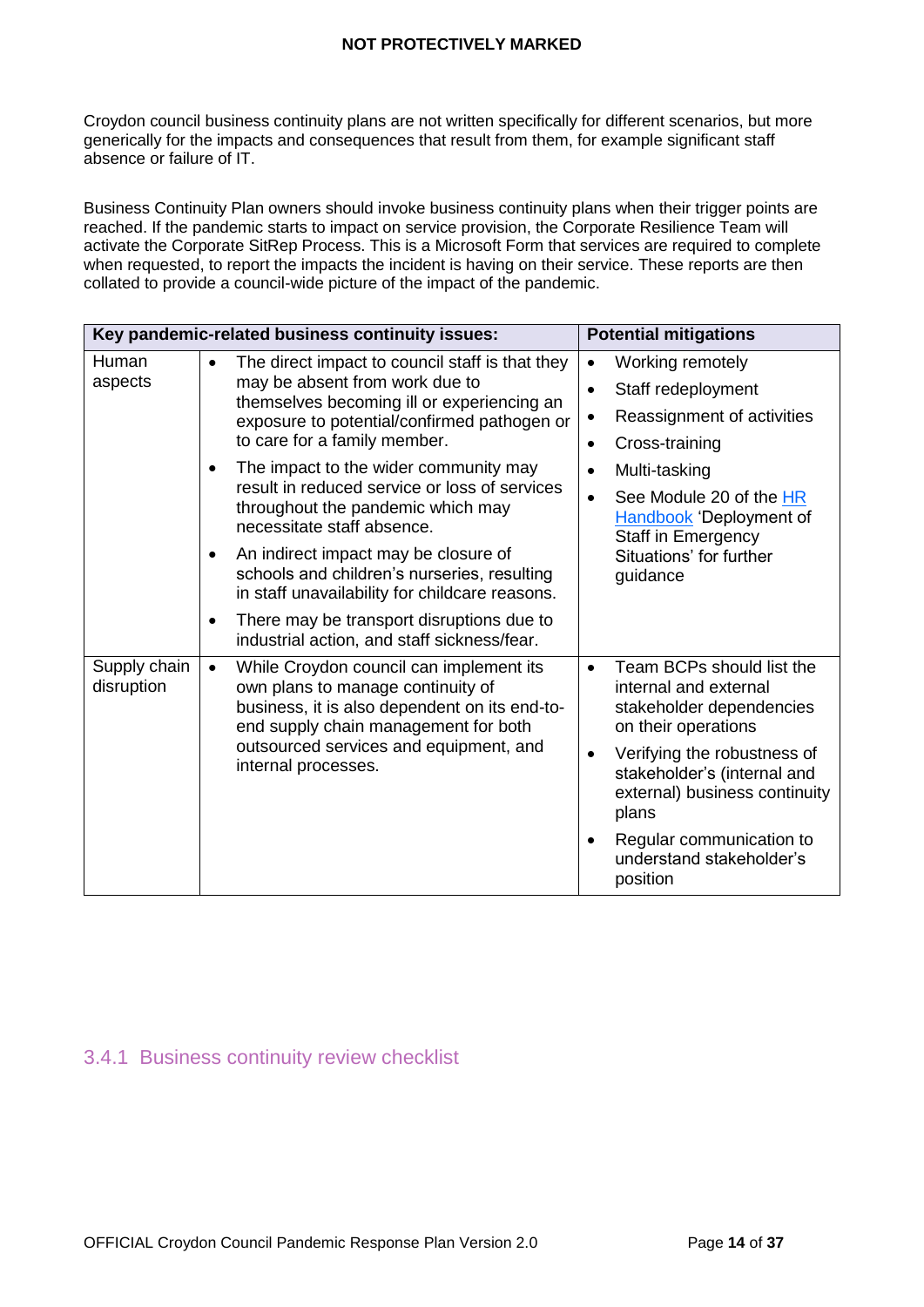**In the early stages of a novel contagious illness, the Corporate Resilience Team will advise when managers should review their business impact assessments and business continuity plans.** 

When prompting this review, the following considerations should be provided so managers are prompted to think in more detail about the potential impact a pandemic specifically could have on their service.

- 1. How many people work in each team?
	- Include a summary of what each role does.
	- Might any of these roles require Personal Protective Equipment (PPE)?
	- Can these roles work remotely while still maintaining service continuity?
	- What is the absolute minimum staffing levels needed to maintain a 'bare bones' service?
- 2. Are specialist skills or qualifications required to carry out roles in your service?
	- Include details of training that would be required for someone else to take over this role.
- 3. List the critical activities that your service performs, including the impact if these cease.
- 4. Do you perform any income earning activities?
- 5. What is the impact on the council / community if the service ceases to function?
- 6. What IT systems do you use (excluding the Microsoft suite), and what is the impact if these aren't available?
- 7. Do you have an up to date key suppliers/contractors/providers list, including contact details?
- 8. Ensure you have personal and work contact details for everyone in your service, and share the SharePoint location link with all senior team members.

## <span id="page-14-1"></span>3.5 Excess deaths

Croydon Council is the organisation responsible for leading on the planning for excess deaths within the London Borough of Croydon.

Within Croydon, there are three plans that support this capability:

- The **Croydon Council Excess Deaths Plan** details the council's actions and arrangements required to respond to an excess deaths event.
- The **South London Area Coroner's Consortium Excess Deaths Capability** details how death management practitioners in the London Boroughs of Bexley, Bromley, Croydon and Sutton will monitor any unusual increases in each stage of the death management process.
- <span id="page-14-0"></span> The **Croydon Multi-Agency Pandemic Response Plan** details how the Excess Deaths Working Group fits into the local multi-agency response**.**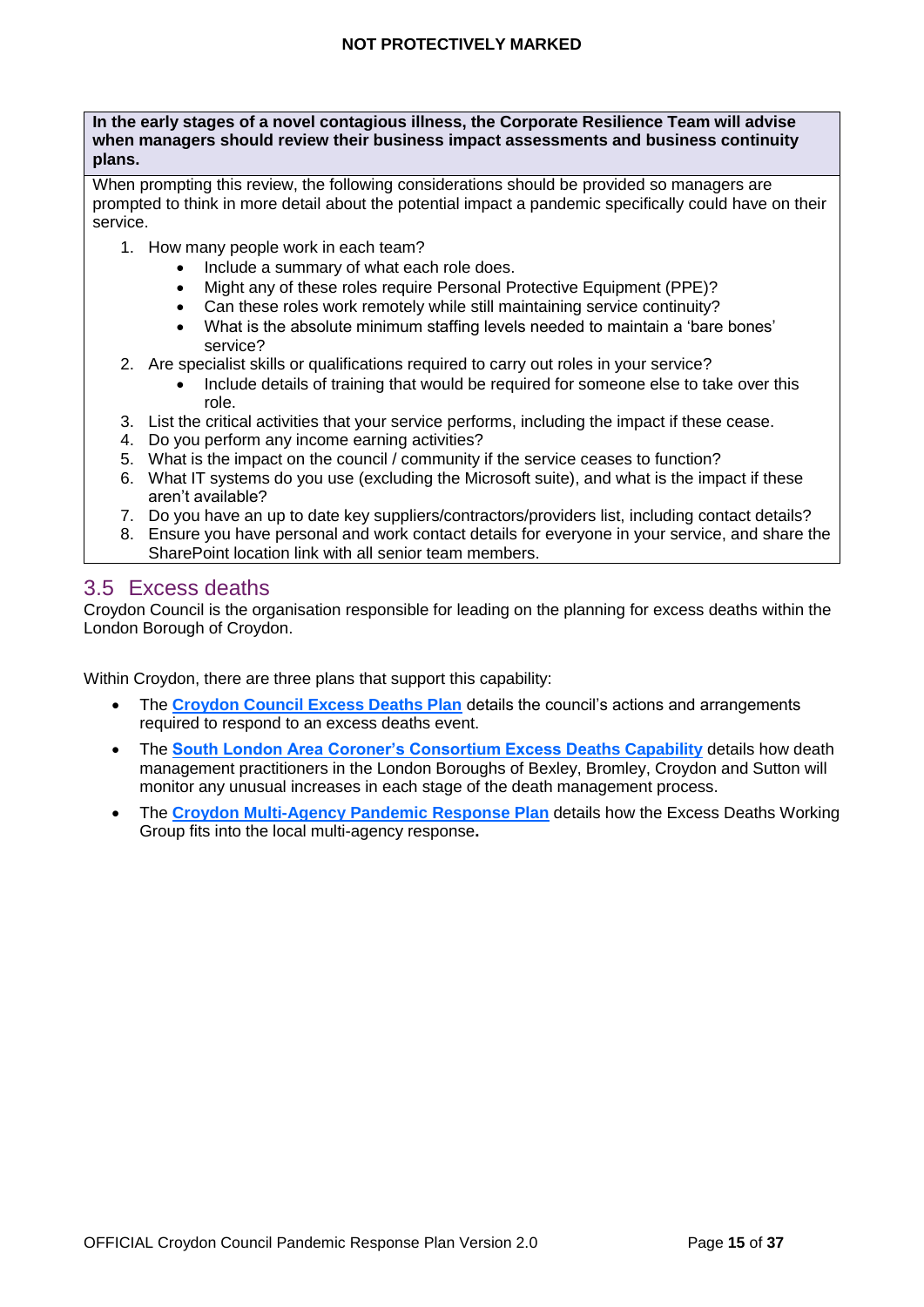# <span id="page-15-0"></span>4 Council (internal) coordination arrangements

**The response to any incident should reflect the command and control structure detailed in the corporate emergency response plan, and the impact and demand seen locally.**



**Figure 3 - Suggested council pandemic coordination group structure**

# <span id="page-15-1"></span>4.1 Escalation and activation principles

- The response to an emerging infectious disease should start well in advance of a pandemic being declared (if it even becomes one).
	- o An emerging infectious disease is unlikely to originate in the United Kingdom, and so there will be lots of stories circulating in the media about such an illness probably before anyone in the UK is diagnosed with it.
	- $\circ$  Being on top of the response, including being proactive with communications, will lay a good foundation for an effective, proportionate response.
- The table of actions in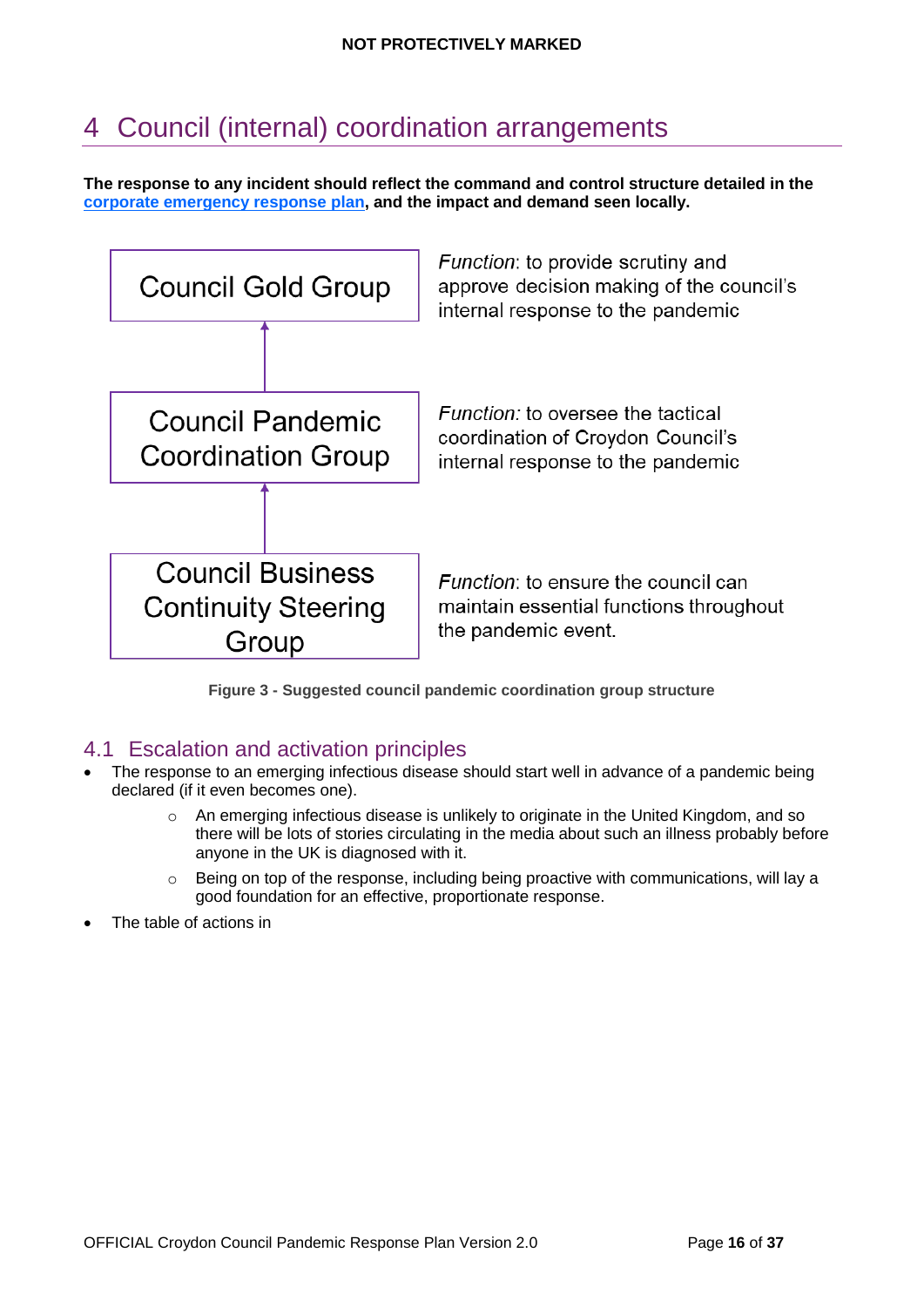- *[Council activities at each stage](#page-21-4)* of DATER should be followed as it provides guidance at each stage, including in the "shadow phase" before any national or regional pandemic plans are activated.
- A proportionate escalation approach is advised; reviewing the approach as the situation progresses and more information becomes available.
	- $\circ$  The initial response should be led by the Director of Public Health, with input from the public health and communications teams, with support and coordination advice provided by the resilience team.
	- $\circ$  This pandemic response plan should be activated by the Director of Public Health when response activity is sustained and requires structured coordination and resource to ensure effectiveness; or on notification from London Resilience that a pandemic response is required.
	- o The corporate emergency response plan (CERP) should then be activated by the Chief Executive when the emerging infectious disease starts to affect the borough or council operations.
		- The CERP is designed to guide Croydon Council officers through the expected response to an incident and outline the internal coordinating structure, key roles, responsibilities and actions.

# <span id="page-16-0"></span>4.2 Prior to activation of this Council Pandemic Response Plan

It is suggested that **when the World Health Organisation (WHO) declare a "Public Health Emergency of International Concern"** (PHEIC) or a Pandemic Alert Phase [Detection phase], a small group of key council officers should convene to establish initial communication and coordination channels.

- Chaired by the Director of Public Health, attendees should include representatives from:
	- Public Health team (in addition to the Director of Public Health)
	- Corporate Resilience Team
	- Communications team

**After identification of the novel virus in patients anywhere in the UK** [Assessment phase], key council leads should meet to review and reflect on internal council preparedness for the emerging risk.

•The table in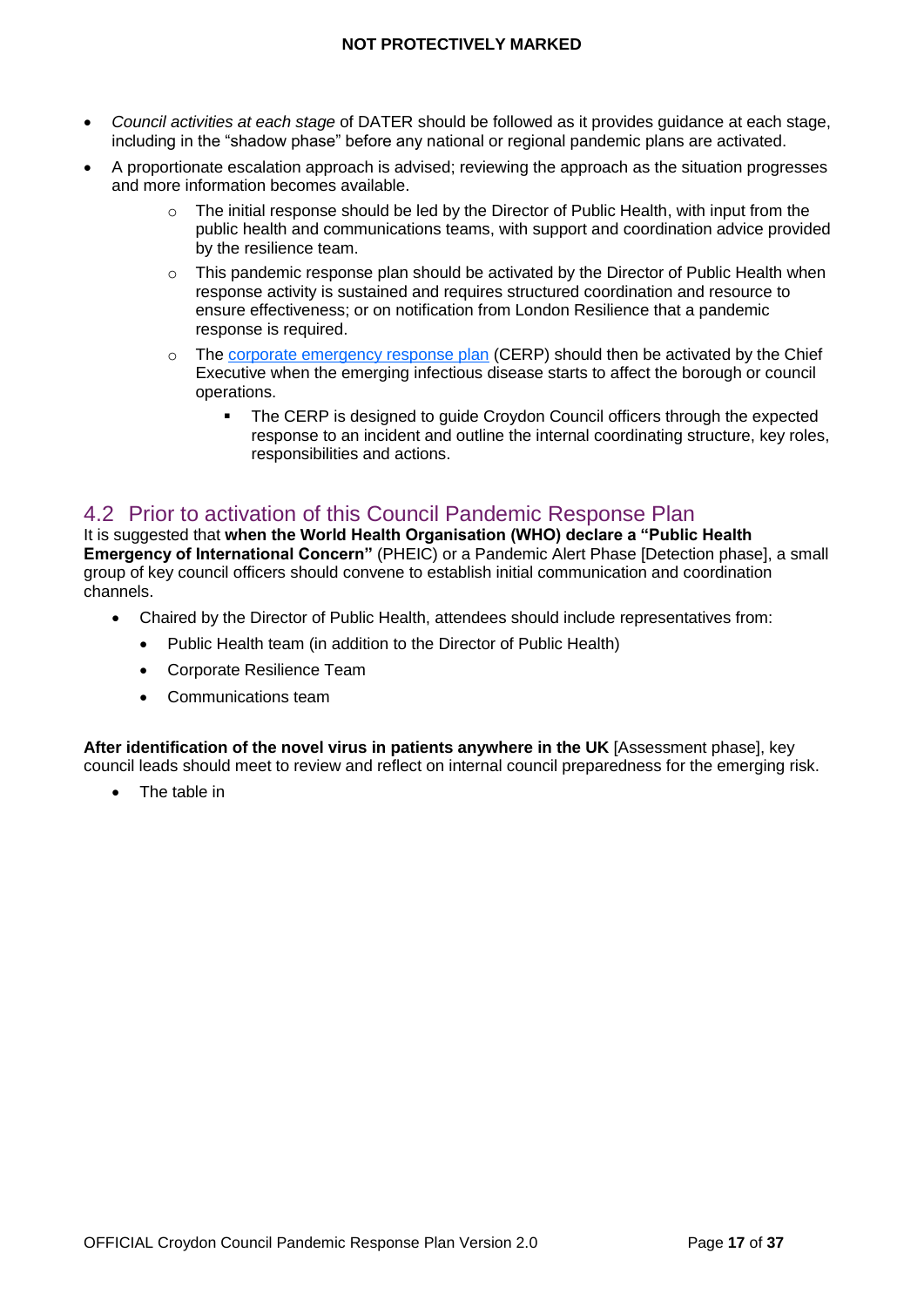- *[Council activities at each stage](#page-21-4)* of DATER provides suggested membership and agenda for this group.
- This group should be suitably named to remain applicable if this plan is activated, and if the Corporate Emergency Response Plan is then activated.
- Meeting notes, actions, and associated documents should be stored in a central repository (for example Microsoft SharePoint, or Teams) for all representatives to be able to access.
	- $\circ$  This will reduce the number of emails, and the likelihood of information being missed, or the viewing and sharing of out of date information.
- The Public Health team are responsible for the secretariat (administrative support: organising meetings, contacting members, taking and sharing notes etc.) of any relevant coordinating groups.

**When there is evidence of sustained community transmission**, i.e. cases not linked to any known or previously identified cases [Treatment phase], and council response activity is sustained and requires structured coordination and resource to ensure effectiveness, formal activation of this plan should be considered. This plan may also be activated on notification from London Resilience that a pandemic response is required.

# <span id="page-17-0"></span>4.3 After activation of this Council Pandemic Response Plan

The group of key council leads should continue to meet, reviewing the following (not an exhaustive list):

- Membership of the group
- The current situation
- The impact of the current situation on the council and its operations
- Response actions happening internally
	- o Have any business continuity plans been activated?
- What do representatives need to do for their service area and the wider council preparedness
- Review of actions coming out of the meetings, who is leading on each, and when it is to be completed.
- Outstanding actions
- Resource requirements

# <span id="page-17-1"></span>4.4 After Corporate Emergency Response Plan activation

**When the emerging infectious disease starts to affect the borough or council operations**, the corporate emergency response plan (CERP) and arrangements should be activated. Refer to the CERP for further detail on the coordinating groups listed below, how to activate them, and how the council's response to an incident should be managed. The information below provides a summary of the key council coordinating groups.

#### **Council Gold Group (CGG)**

- The CGG are be responsible for the strategic co-ordination and monitoring of Council resources.
- It is chaired by Council Gold.
- The CGG, alongside Council Silver and Resilience Advisor, will be responsible for the overall management, co-ordination, control, and monitoring of the emergency situation and disaster recovery actions.
- A CGG meeting is likely to focus closely on:
	- o The impact of the incident on the local community;
	- o Continuity of local public services;
	- o The resourcing needs of the local authority and other local partners; and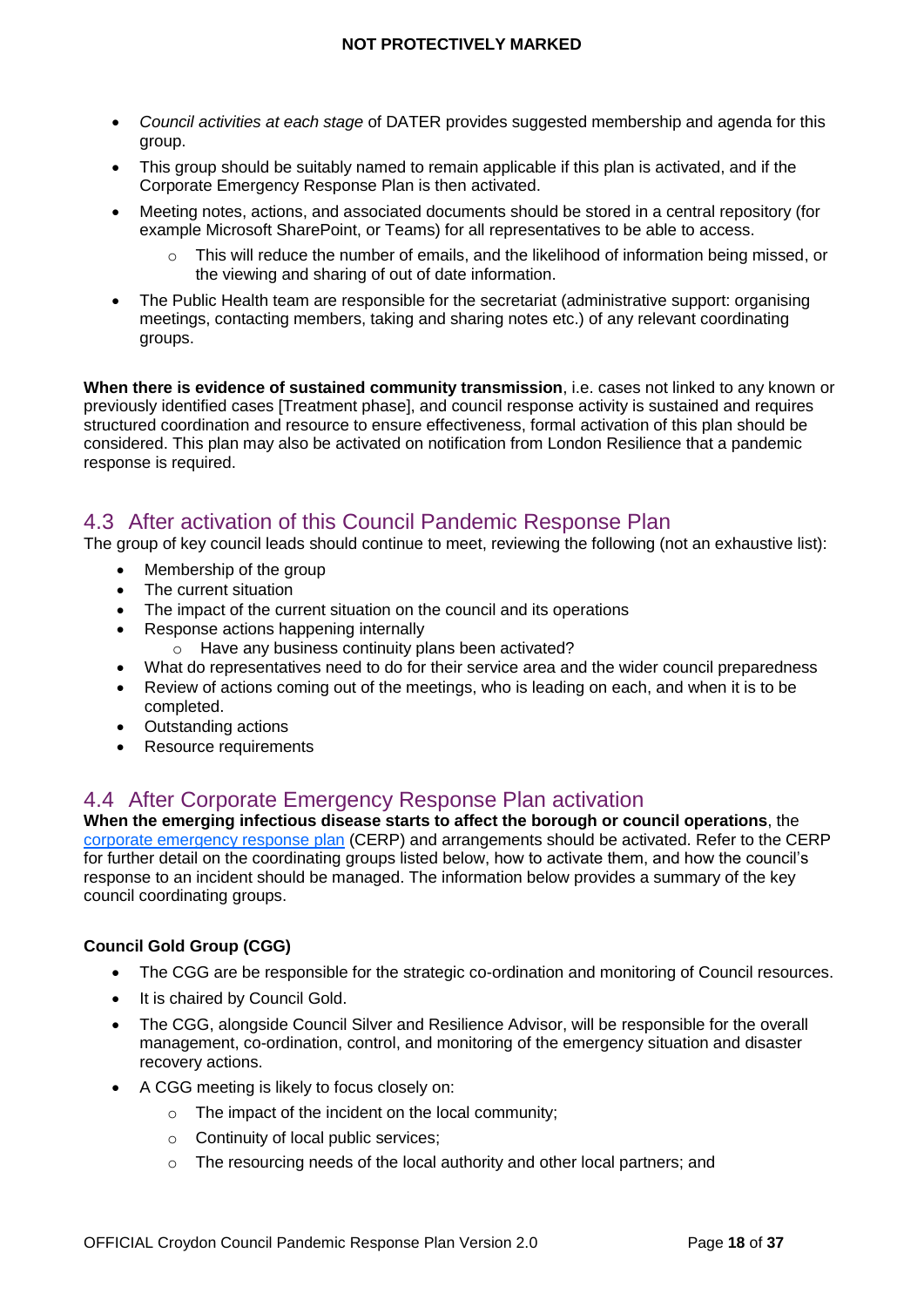o Local stakeholder management.

#### **Council Silver Group (CSG)**

- The CSG are responsible for the tactical identification and deployment of Council resources.
	- $\circ$  In a pandemic response, the group that has been sitting to coordinate the council's response so far will become this group.
		- The name of the existing group could be extended to include "CSG". For example, "Swine Flu Coordinating Group (CSG)".
- It is chaired by Council Silver.
- A CSG meeting is likely to focus closely on:
	- o Reviewing the tactical plan
	- o Management of resources
	- o Outstanding actions & issues
	- o Agreeing priorities
- The CSG should be supportive in:
	- $\circ$  ensuring that service areas required as part of the emergency response undertake desired tasks as requested by the Borough Emergency Control Centre (BECC) / Council Silver;
	- o timely updates are provided on tasks allocated to them;
	- o and that Service Link Officers (SLOs) identified for each responding services have made contact with the designated BECC Officer responsible for their service area.

#### **Business Continuity Steering Group**

Business Continuity Plan owners should invoke business continuity plans when their trigger points are reached, however a business continuity-focused sub group is likely to be needed to coordinate the impacts of the pandemic on council operations.

This group will coordinate the tactical response for business continuity management activities to ensure that critical council services can be maintained. Responsibilities for this group may include:

- Arranging for the identification and continuation of activities within each directorate which are critical to the community on health, social and economic grounds and services that are required by statutory law.
- Assessment of impact on service provision due to reduced / non supplies of services provided by external agencies during a pandemic.
- An assessment of the impact the reduction in staffing levels is/ would have on departments who provide critical services and determining minimum staffing levels and resourcing during a pandemic for those critical services.
- The identification of alternative staff resources, particularly concentrating on where critical functions could be staffed by those from non-critical areas which have the necessary skills and knowledge (there is unlikely to be any capacity available from outside temporary or staffing agencies). This aspect includes the potential lead-in and training time needs of such deployed staff.
- The identification of staff that would be able to work from home without significant impact on their normal activities. This would help reduce the spread of infection, allow for potential transport disruptions or controls on public gatherings, and would allow staff to look after sick relatives or children away from school.
- The assessment of the reliability of supply chains, etc., and how long critical services could continue functioning without those supplies.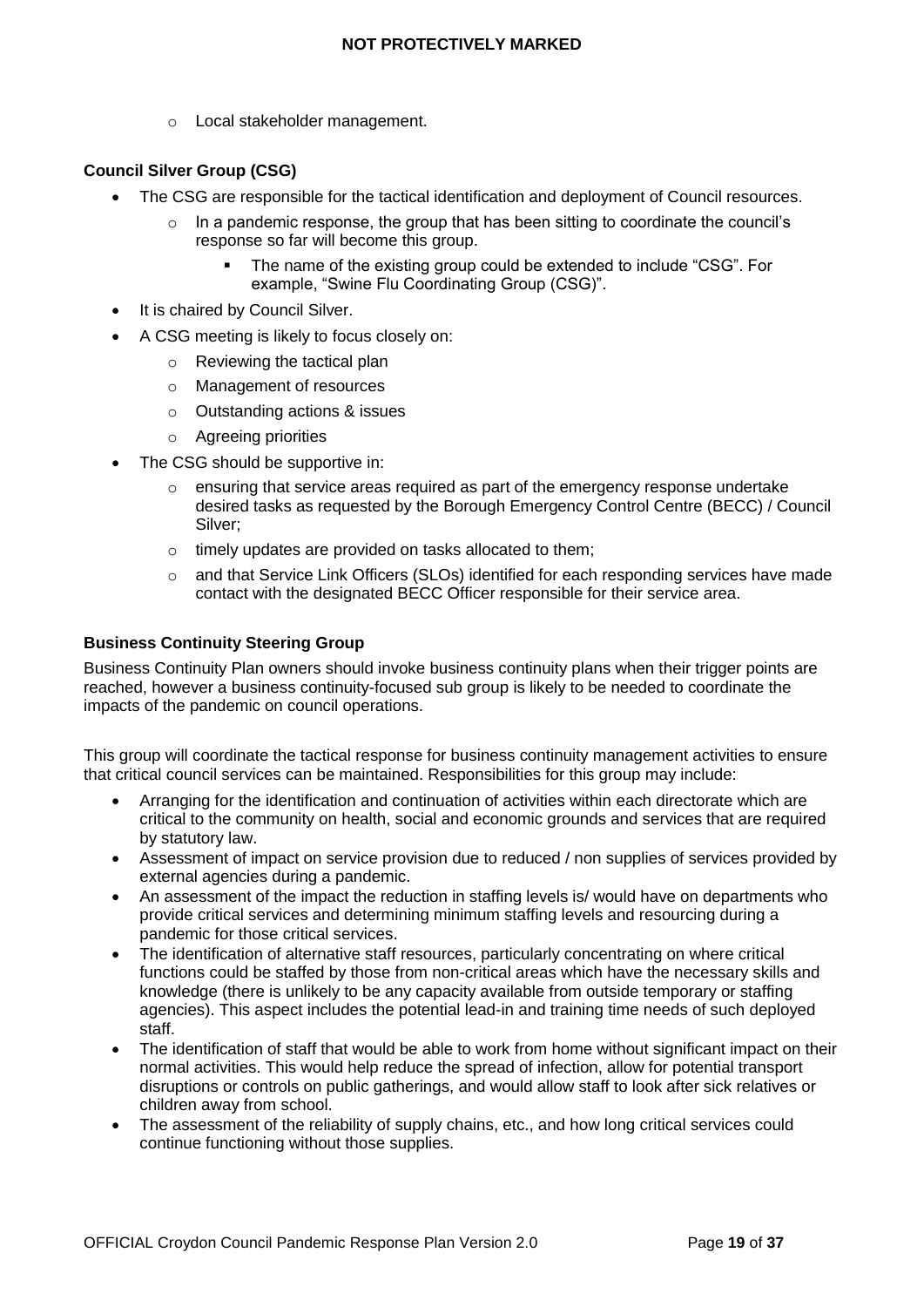#### **Recovery Coordinating Group (RCG)**

- The RCG is the strategic decision making body for the recovery phase, able to hold the broad overview and represent each agency's interests and statutory responsibilities.
- The group is a multi-agency group, Chaired by a Croydon Council Executive Director.

#### **Borough Emergency Control Centre (BECC)**

- The Borough Emergency Control Centre (BECC) is the coordination hub of the local authority emergency response.
- All key incident information should go through the BECC to be able to be input into the Incident Log.
- The BECC will be opened upon the decision of Council Silver and the Resilience Advisor.

#### <span id="page-19-0"></span>4.5 De-escalation and Stand down

See the council's Corporate Emergency Response Plan for further information on stand-down and debriefing arrangements.

- Council Silver (likely the Director of Public Health), with agreement from Council Gold, will determine when the use of this plan may be stood down.
	- o These events will need to be formally communicated and documented.
	- $\circ$  This will follow receipt of notification from NHS England, and London Resilience that the significant impacts of the pandemic are over and regional and national reporting structures are being closed down.
- There may be a continuing need for a Recovery Coordinating Group.
	- $\circ$  Alternatively, it may be that the community and council operational needs have been satisfied to a point in which further activity may be absorbed into "business as usual".
- It should also be noted that it is likely that at least one investigation will be taking place into the incident at this stage.
	- o Copies of notes and logs of actions and decisions should be saved securely, and made available when / if requested.
- Part of the stand down process should be a formal debrief and evaluation of the incident and the council's actions, decisions and activities which were undertaken in response to, and recovery from, the emergency.
	- o This evaluation should be used to enhance plans for future incidents.

## <span id="page-19-1"></span>4.6 Local multi-agency coordination

Responding to the health, social care and wider challenges of a pandemic requires the combined and coordinated effort, experience and expertise of all levels of government, public authorities/agencies and a wide range of private and voluntary organisations.

A separate plan, the **Croydon Multi-Agency Pandemic Response Plan**, provides the framework for Croydon Resilience Forum to be prepared for, and able to respond to and recover from a pandemic, and should be read in conjunction with this plan.

This multi-agency plan details:

- Roles and responsibilities of key responding organisations within Croydon.
- Activation procedure.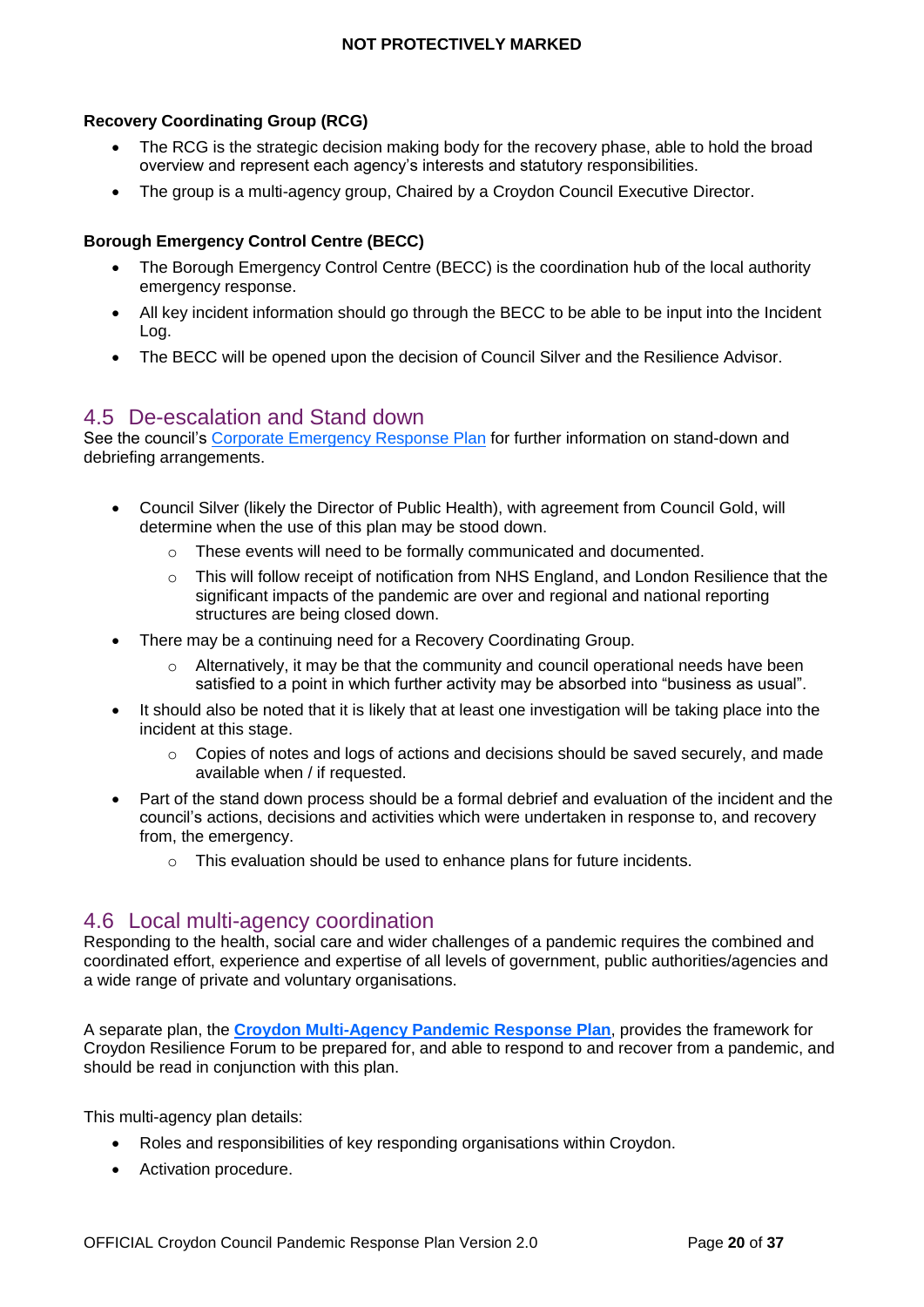- Coordination structures, to ensure an effective response to the local population which fits in with national and regional strategies and coordination structures.
- Situational awareness processes, so that potential problems can be identified early and addressed or, where necessary, raised at a London level.
- Communication arrangements, both between organisations and with the public and media.

It does not detail business continuity arrangements for contributing organisations – each agency is responsible for maintaining an appropriate level of service, which includes being able to actively participate in local response and coordination arrangements.

# <span id="page-20-0"></span>4.7 Regional (London) multi-agency coordination

London's strategic coordination arrangements are set out in the Strategic Coordination Protocol available on the [London Prepared](https://www.london.gov.uk/about-us/organisations-we-work/london-prepared/planning-emergencies-capital) website. The Protocol details the arrangements for the coordinated strategic response and recovery to any emergency, as defined by the Civil Contingencies Act 2004, in London; including a pandemic.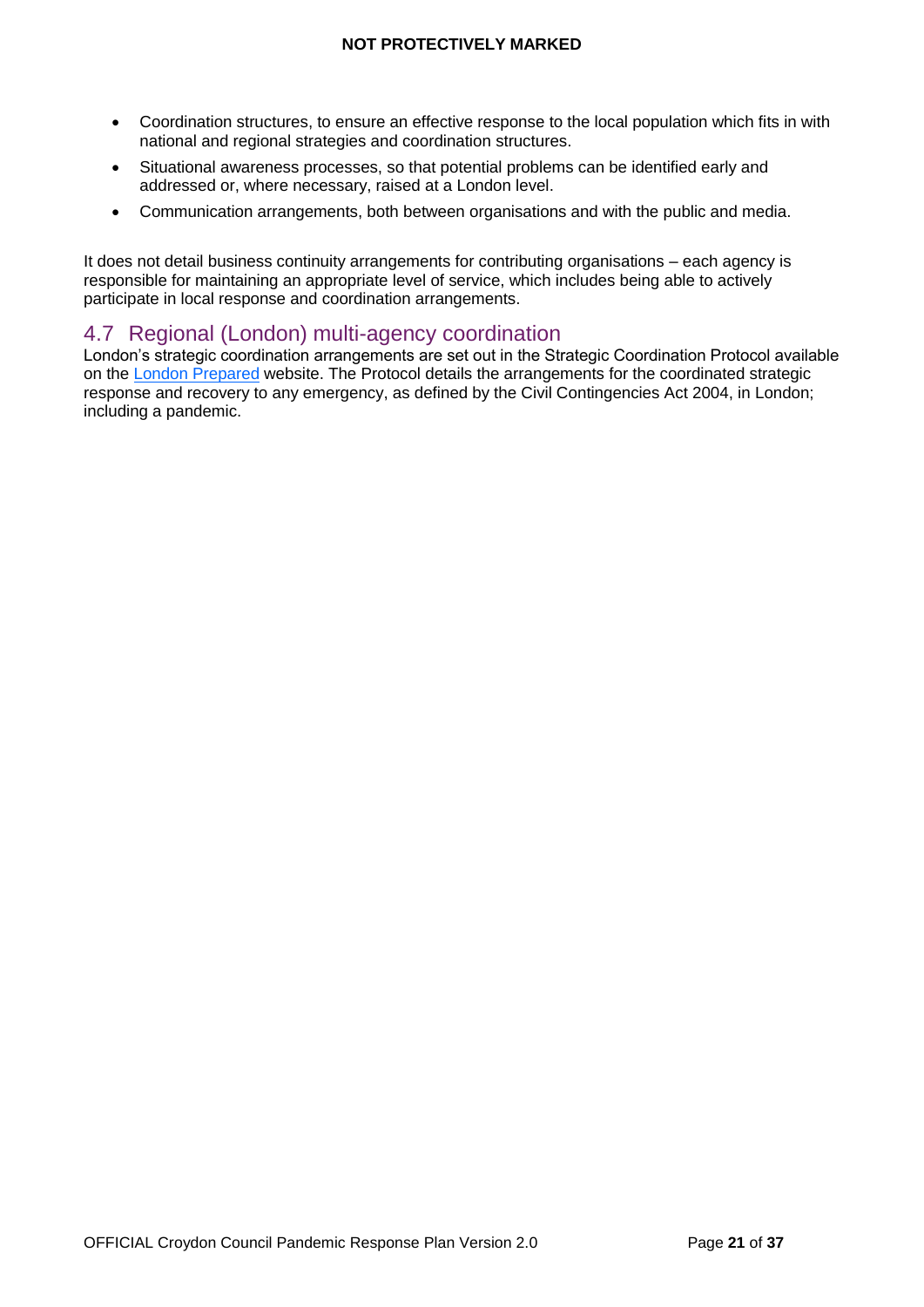# <span id="page-21-0"></span>5 Response

The response to an emerging infectious disease should start well in advance of a pandemic being declared (if it even becomes one).

The council's response to any emerging infectious illness should always be precautionary, proportional, and flexible based on the risk at the time.

## <span id="page-21-1"></span>5.1 Situational Awareness

Information is crucial to the understanding and response to any major incident. For a pandemic this is particularly important, as the inter-dependencies of agencies on each other's' continued resilience over potentially several months will become crucial.

## <span id="page-21-2"></span>5.1.1 Situation Reports

When the London response arrangements have been activated, Croydon Council will be required to supply situation reports to the London Local Authority Coordination Centre (LLACC), which will be collated with those from the other London local authorities and fed into the London Strategic Coordination Group and COBR.

Croydon Council's situation report will be collated and sent by the officers in the Borough Emergency Control Centre (BECC) according to the operational rhythm set by the LLACC. Frequency (or operational rhythm) will be determined by the severity of the pandemic, the scale of the challenges arising, and available resources.

Council teams asked to contribute to this must provide their situation report within the set deadlines, otherwise it will not be included in the return – this is not flexible as there are deadlines that the LLACC has to meet.

Croydon council may be expected to report on the following

- Impacts on local critical services
- Social care provision
- Impacts on cremation and burial services and mortuary capacity to Excess Deaths Steering Group
- Local support to the health service/voluntary and community inputs and mutual aid issues and solutions
- Community concerns
- Business issues

#### <span id="page-21-3"></span>5.1.2 Common Operating Picture (COP)

<span id="page-21-4"></span>Sustaining a clear information picture across the council, and amongst partners, during an incident is essential. When the Corporate Emergency Response Plan has been activated, a Common Operating Picture (COP) will be used by the resilience team to regularly share the most pertinent information relating to an incident with CGG, CSG, key staff, Members and partners. This assists in shared knowledge, efficiencies in information sharing and a reduced need to read minutes and reports to source key pieces of information.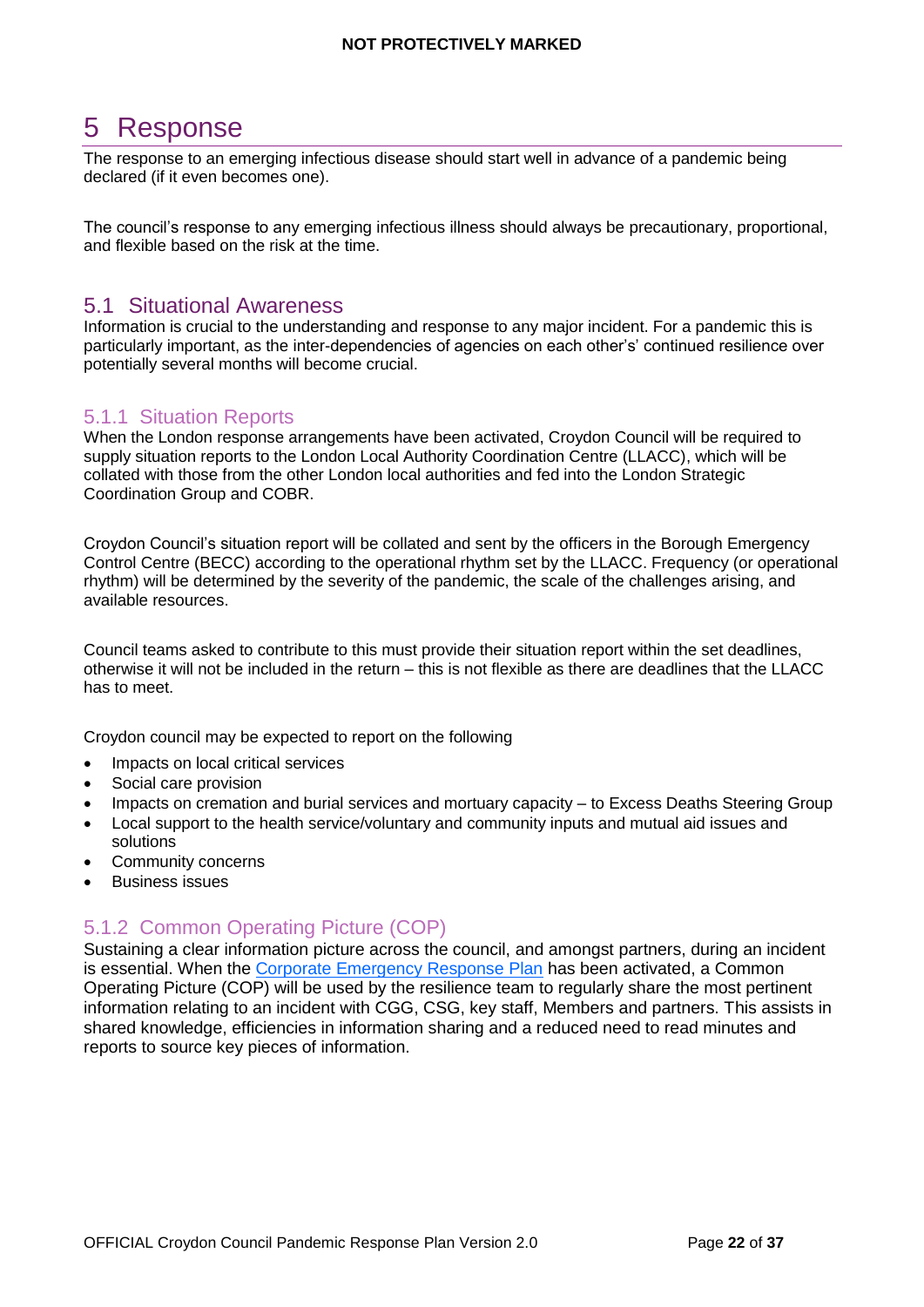# <span id="page-22-0"></span>5.2 Council activities at each stage of DATER

There are five, non-linear, phases of a pandemic response: DATER – **D**etection; **A**ssessment; **T**reatment; **E**scalation; **R**ecovery.

The following table details practical actions and considerations for the council at each of the five stages. The actions and considerations listed below are not exhaustive, and should be precautionary, proportionally, and flexibly applied to the specific risk presented.

With each DATER phase, the actions of the previous stage should also be considered and actioned.

Each stage may last days, weeks, or months depending on the emerging infectious disease, and so all listed actions may not be relevant in the earlier stages of a phase. But the council's response activities should be regularly reviewed to ensure they are proportionate and appropriate.

| <b>Action /</b>                                                                           | <b>Additional Information / Suggestions</b>                                                                                                                                                                                                                                                                                                                                                                                                                                                                                                                                                                                                                       | <b>Responsible</b>                                                                                                       |  |  |  |  |  |
|-------------------------------------------------------------------------------------------|-------------------------------------------------------------------------------------------------------------------------------------------------------------------------------------------------------------------------------------------------------------------------------------------------------------------------------------------------------------------------------------------------------------------------------------------------------------------------------------------------------------------------------------------------------------------------------------------------------------------------------------------------------------------|--------------------------------------------------------------------------------------------------------------------------|--|--|--|--|--|
| <b>Consideration</b>                                                                      |                                                                                                                                                                                                                                                                                                                                                                                                                                                                                                                                                                                                                                                                   |                                                                                                                          |  |  |  |  |  |
|                                                                                           | <b>Detection</b><br>"Public Health Emergency of International Concern" (PHEIC) is declared by the WHO, or the                                                                                                                                                                                                                                                                                                                                                                                                                                                                                                                                                     |                                                                                                                          |  |  |  |  |  |
| WHO declare a Pandemic Alert Phase.                                                       |                                                                                                                                                                                                                                                                                                                                                                                                                                                                                                                                                                                                                                                                   |                                                                                                                          |  |  |  |  |  |
| <b>Establish initial</b><br>communication and<br>coordination<br>channels                 | Determine proportionate initial actions<br>$\bullet$<br>Pooling and sharing of situational reports<br>$\bullet$<br>(sitreps) – public health and resilience teams<br>are likely to get sitreps via different channels<br>Identify and establish key points of contact in<br>$\bullet$<br>public health, resilience, and communications<br>teams<br>Determine staff communication requirements,<br>$\bullet$<br>for example, sharing information about the virus<br>and steps we can take to protect ourselves and<br>others<br>Create an online shared repository for meeting<br>$\bullet$<br>notes/ actions/ key updates etc. accessible by<br>key council leads | <b>Public Health</b><br>$\bullet$<br>team<br>Resilience team<br>$\bullet$<br>Communications<br>$\bullet$<br>team         |  |  |  |  |  |
| Review this plan and<br>referred-to<br>emergency plans                                    | Key contacts / leads in service areas<br>$\bullet$<br>Updating contact details<br>$\bullet$                                                                                                                                                                                                                                                                                                                                                                                                                                                                                                                                                                       | Resilience team<br>$\bullet$<br>Public health<br>$\bullet$<br>team<br>Key named<br>contributors in<br>emergency<br>plans |  |  |  |  |  |
| Communication with<br>council staff                                                       | Publicising normal respiratory illness advice<br>$\bullet$<br>(e.g. catch it, bin it, kill it)<br>Raising awareness of where to find latest<br>$\bullet$<br>information (PHE / government website)<br>Consider all council buildings, not just the civic<br>$\bullet$<br>centre<br>Consider council staff who do not have access<br>$\bullet$<br>to emails or the intranet                                                                                                                                                                                                                                                                                        | Communications<br>$\bullet$<br>team                                                                                      |  |  |  |  |  |
| <b>Assessment</b><br>Identification of the novel (influenza) virus in patients in the UK. |                                                                                                                                                                                                                                                                                                                                                                                                                                                                                                                                                                                                                                                                   |                                                                                                                          |  |  |  |  |  |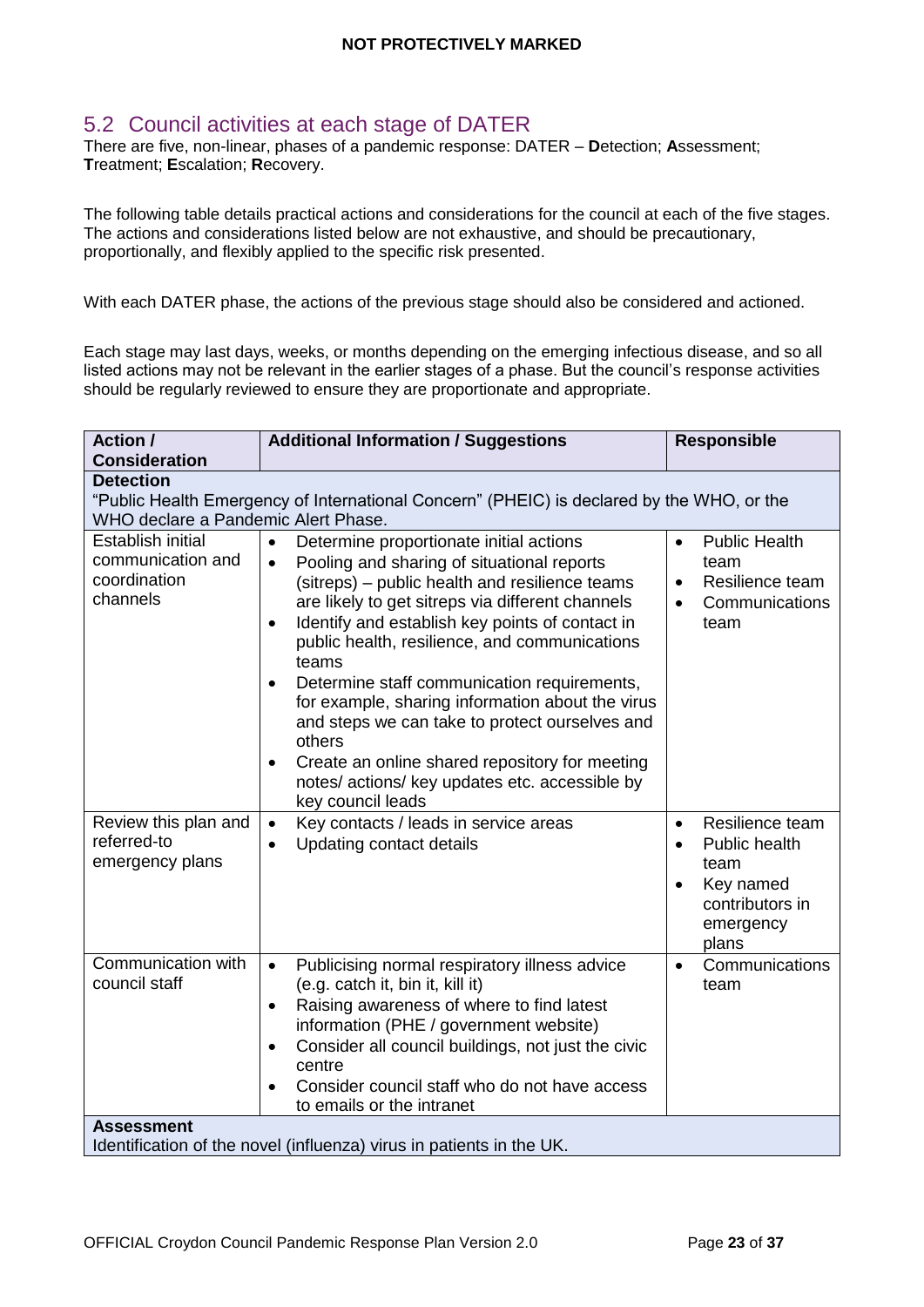| Action /                                                                                                                 | <b>Additional Information / Suggestions</b>                                                                                                                                                                                                                                                                                                                                                                                                                                                                                                                                                                                                                                                                                                                                                                                                                                                                                                                     | <b>Responsible</b>                        |
|--------------------------------------------------------------------------------------------------------------------------|-----------------------------------------------------------------------------------------------------------------------------------------------------------------------------------------------------------------------------------------------------------------------------------------------------------------------------------------------------------------------------------------------------------------------------------------------------------------------------------------------------------------------------------------------------------------------------------------------------------------------------------------------------------------------------------------------------------------------------------------------------------------------------------------------------------------------------------------------------------------------------------------------------------------------------------------------------------------|-------------------------------------------|
| <b>Consideration</b>                                                                                                     |                                                                                                                                                                                                                                                                                                                                                                                                                                                                                                                                                                                                                                                                                                                                                                                                                                                                                                                                                                 |                                           |
| Meeting of key<br>council leads to<br>review and reflect on<br>internal council<br>preparedness for the<br>emerging risk | Proposed agenda: update on the current<br>$\bullet$<br>situation / what is currently happening internally<br>what do attendees need to do for their service<br>area and the council preparedness / review of<br>actions coming out of the meeting, who is<br>leading on each, and when it is to be<br>completed.<br>Suggested attendees, representatives from:<br>٠<br>Public Health (chair and secretariat) / Duty<br>Council Silver / Emergency Planning /<br>Communications / Facilities Management /<br>Schools / Children's Social Care / Adults Social<br>Care / Access Croydon / Housing / Businesses<br>/ Human Resources / Violence Reduction Unit /<br>CDS / Bereavement Services / Events &<br>licensing / Chair of Council Business Continuity<br>Steering Group / Democratic Services (note /<br>action taker)<br>Use the created online shared repository for<br>٠<br>meeting notes/ actions/ key updates etc.<br>accessible by key council leads | <b>Public Health</b><br>$\bullet$<br>team |
| Communication with<br>council staff                                                                                      | See the Communicating in an Incident Plan<br>$\bullet$<br>Publicising normal respiratory illness advice<br>$\bullet$<br>(e.g. catch it, bin it, kill it)<br>Raising awareness of where to find latest<br>$\bullet$<br>information (PHE / government website)<br>Consideration of how to target front line staff<br>٠<br>Consider a dedicated email address for internal<br>$\bullet$<br>staff to contact with queries.<br>The incident could go on for a long<br>O<br>time and it is better to have a central<br>contact point for internal queries,<br>rather than contacting individuals.<br>The Public Health team could<br>$\circ$<br>manage the inbox, and monitor if<br>there is commonality in queries to<br>update information on the intranet                                                                                                                                                                                                          | Communications<br>$\bullet$<br>team       |
| Communication with<br>the public                                                                                         | See the Communicating in an Incident Plan<br>$\bullet$<br>Reiterate messages from NHS and PHE<br>$\bullet$<br>Support targeted communications to different<br>$\bullet$<br>population groups in Croydon, e.g. non-English<br>speakers, people with learning disabilities etc.<br>Coordinate with other local responding<br>$\bullet$<br>organisations to ensure consistent and effective<br>public communications                                                                                                                                                                                                                                                                                                                                                                                                                                                                                                                                               | Communications<br>$\bullet$<br>team       |
| <b>Review staff</b><br>absence policy and<br>procedures                                                                  | Are they fit for purpose for a pandemic?<br>$\bullet$<br>Review triggers, protocols, return to work<br>$\bullet$<br>procedures etc.<br>Implement and communicate enhanced<br>$\bullet$<br>absence reporting arrangements                                                                                                                                                                                                                                                                                                                                                                                                                                                                                                                                                                                                                                                                                                                                        | Human<br>$\bullet$<br>Resources team      |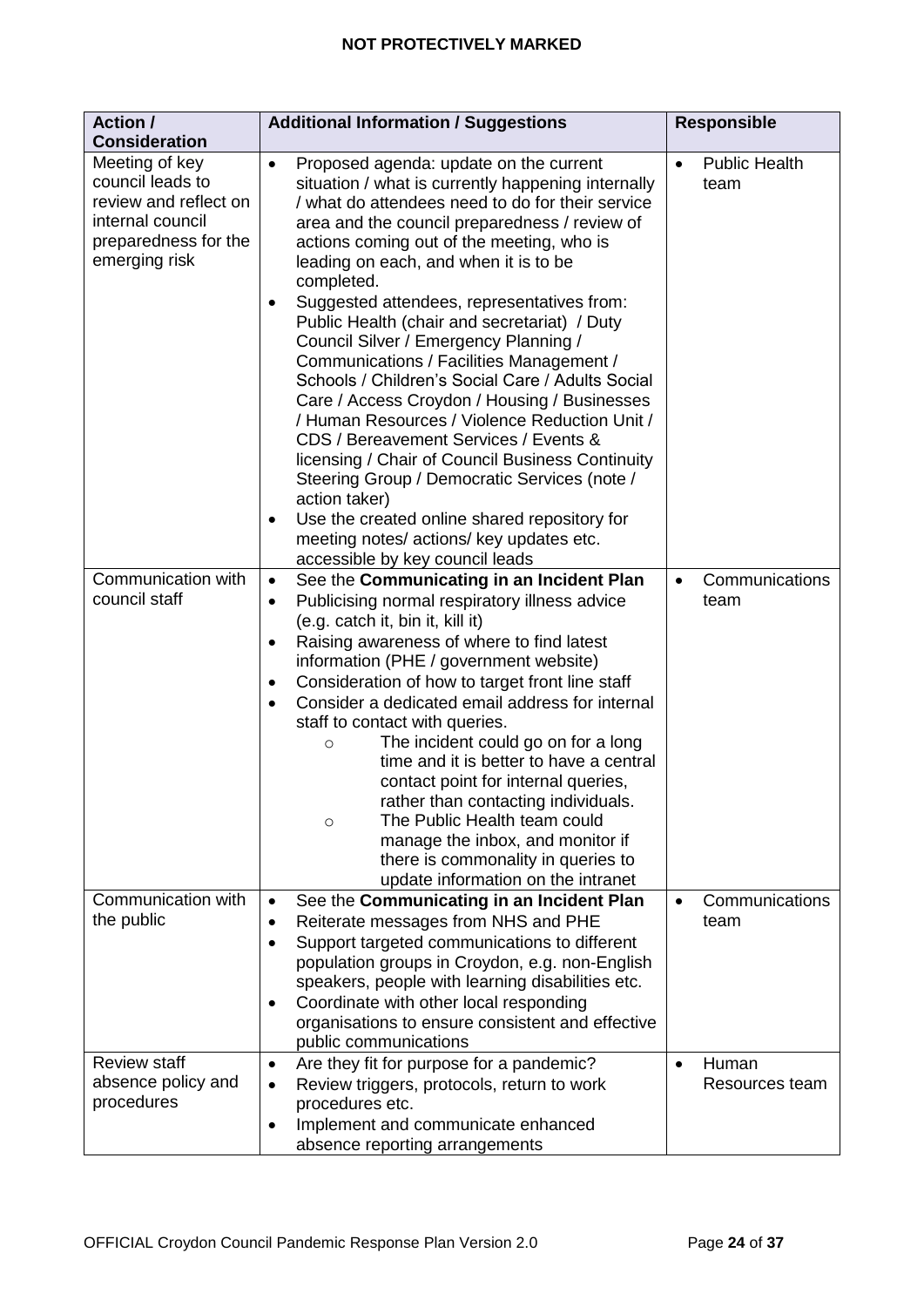| <b>Action /</b><br><b>Consideration</b> | <b>Additional Information / Suggestions</b>                                                    | <b>Responsible</b>           |
|-----------------------------------------|------------------------------------------------------------------------------------------------|------------------------------|
| <b>Treatment</b>                        |                                                                                                |                              |
|                                         | Evidence of sustained community transmission, i.e. cases not linked to any known or previously |                              |
| identified cases.                       |                                                                                                |                              |
| Review of all                           | Circulate the prompting questions in Business<br>$\bullet$                                     | Resilience team<br>$\bullet$ |
| business continuity                     | continuity review checklist to business                                                        | <b>Business</b><br>$\bullet$ |
| plans (BCPs)                            | continuity plan owners                                                                         | continuity plan              |
|                                         | Directors are responsible to ensure that all<br>$\bullet$                                      | owners (usually              |
|                                         | plans in their area have been updated                                                          | team managers)               |
|                                         | appropriately                                                                                  | <b>All Directors</b>         |
|                                         | Assurance should be sought by BCP owners<br>$\bullet$                                          |                              |
|                                         | from key suppliers and providers about the                                                     |                              |
|                                         | robustness of their business continuity                                                        |                              |
|                                         | measures                                                                                       |                              |
|                                         | Update / reconfirm SitRep reporting<br>$\bullet$                                               |                              |
|                                         | mechanisms, including actions for when BCPs                                                    |                              |
|                                         | are invoked                                                                                    |                              |
|                                         | Services should ensure that plans in place to<br>$\bullet$                                     |                              |
|                                         | support vulnerable population groups (see                                                      |                              |
|                                         | Vulnerable people) are fit for purpose and<br>robust                                           |                              |
|                                         | Ensure that contact details are up to date for                                                 |                              |
|                                         | $\bullet$<br>establishments such as care homes, day                                            |                              |
|                                         | centres, schools etc.                                                                          |                              |
| <b>Activation of this</b>               | This should be considered when response<br>$\bullet$                                           | Director of<br>$\bullet$     |
| pandemic                                | activity is sustained and requires structured                                                  | <b>Public Health</b>         |
| response plan                           | coordination and resource to ensure                                                            |                              |
|                                         | effectiveness                                                                                  |                              |
|                                         | This plan will also be activated on notification<br>$\bullet$                                  |                              |
|                                         | from London Resilience that a pandemic                                                         |                              |
|                                         | response is required                                                                           |                              |
|                                         | It is best practice to stand up emergency<br>$\bullet$                                         |                              |
|                                         | response arrangements early, rather than be on                                                 |                              |
|                                         | the "back foot"                                                                                |                              |
|                                         | It is unlikely to be necessary to activate the<br>$\bullet$                                    |                              |
|                                         | Corporate Emergency Response Plan at this                                                      |                              |
|                                         | stage.                                                                                         |                              |
| Ensure the                              | Ensuring server capacity for increased numbers<br>$\bullet$                                    | IT teams<br>$\bullet$        |
| resilience of key IT                    | of remote workers                                                                              |                              |
| systems                                 | Review the resilience of IT systems used by<br>$\bullet$<br>priority one services              |                              |
|                                         | Review of disaster recovery plans                                                              |                              |
| Council emergency                       | $\bullet$<br>Place Borough Emergency Control Centre                                            |                              |
| response                                | $\bullet$<br>(BECC) staff are on standby and have advised                                      | Resilience team<br>$\bullet$ |
| arrangements                            | their line management of their potential                                                       |                              |
|                                         | absence for BECC duty over the course of the                                                   |                              |
|                                         | pandemic                                                                                       |                              |
| Communication with                      | New or enhanced Council procedures<br>$\bullet$                                                | Communications<br>$\bullet$  |
| council staff                           | Pandemic impact on Croydon<br>$\bullet$                                                        | team                         |
|                                         | Remind about illness / absence procedures<br>$\bullet$                                         |                              |
|                                         | Reinforcement of personal respiratory and hand<br>$\bullet$                                    |                              |
|                                         | hygiene message                                                                                |                              |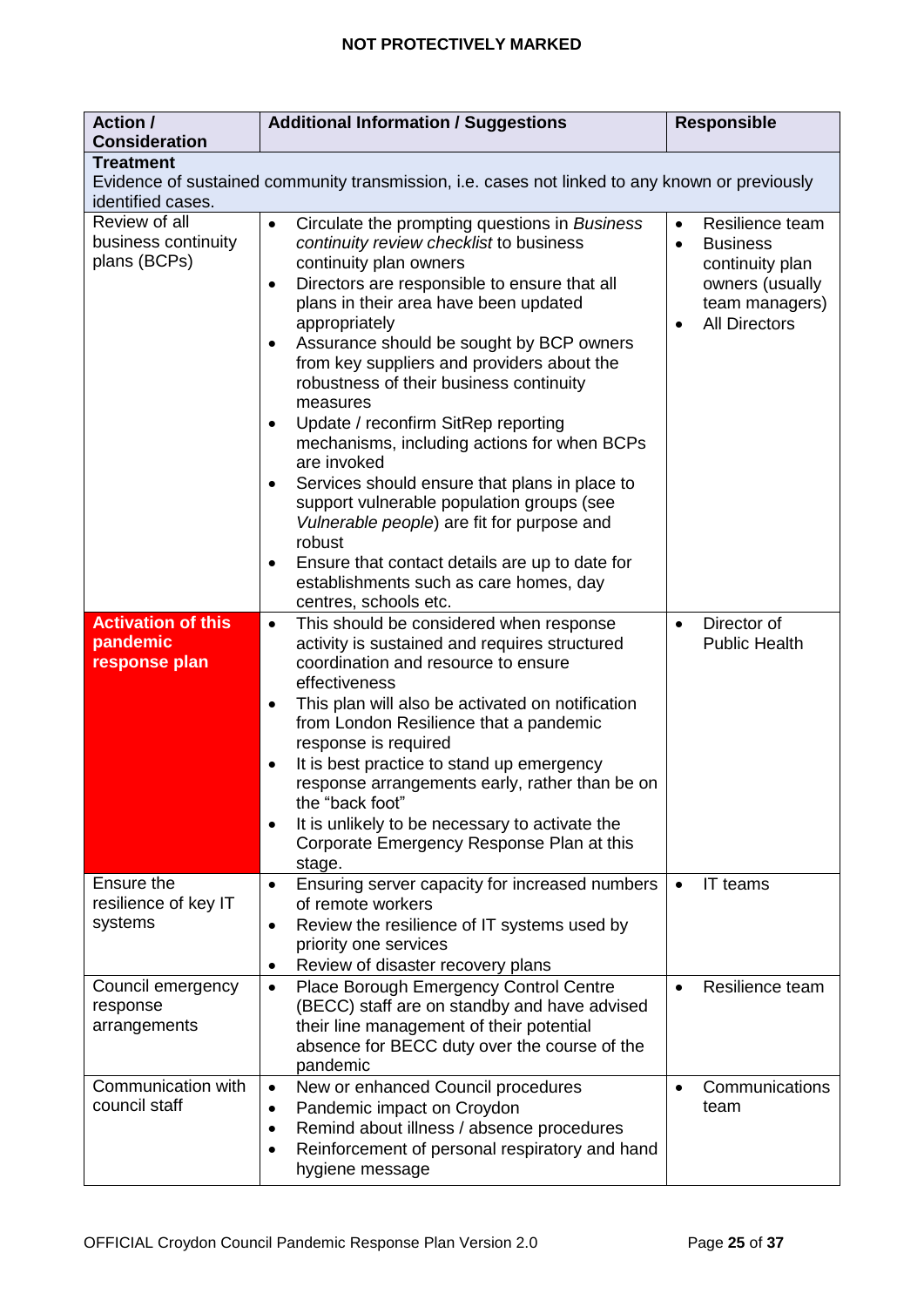| <b>Action /</b>                                                                                                                                                                         | <b>Additional Information / Suggestions</b>                                                                                                                                                                                                                                                                                                                                                                                                                                                                                                                                                    | <b>Responsible</b>                                                  |
|-----------------------------------------------------------------------------------------------------------------------------------------------------------------------------------------|------------------------------------------------------------------------------------------------------------------------------------------------------------------------------------------------------------------------------------------------------------------------------------------------------------------------------------------------------------------------------------------------------------------------------------------------------------------------------------------------------------------------------------------------------------------------------------------------|---------------------------------------------------------------------|
| <b>Consideration</b><br>Communication with<br>the public                                                                                                                                | Any changes about how to access council<br>$\bullet$<br>services (e.g. Access Croydon)<br>Coordinate with other local responding<br>$\bullet$<br>organisations to ensure consistent, effective<br>public communications<br>Provision of a consistent message (following<br>the national messages) to promote community<br>cohesion and ensure that the public are kept<br>informed                                                                                                                                                                                                             | Communications<br>$\bullet$<br>team                                 |
|                                                                                                                                                                                         | The following actions / considerations are more relevant when the emerging infectious illness is<br>affecting higher numbers of people, closer to, or within Croydon.                                                                                                                                                                                                                                                                                                                                                                                                                          |                                                                     |
| Provision of PPE to<br>staff (for example,<br>face masks, hand<br>sanitiser), following<br>national specialist<br>guidance about what<br>is appropriate in<br>different<br>environments | Particular focus on front line services<br>$\bullet$<br>Remember all council buildings, not just the<br>$\bullet$<br>civic centre                                                                                                                                                                                                                                                                                                                                                                                                                                                              | <b>Facilities</b><br>$\bullet$<br>Management<br>team                |
| Staff redeployment<br>needs and re-<br>training for key<br>pandemic-related<br>activities requiring<br>potential<br>enhancement                                                         | See those services listed in Pandemic-specific<br>$\bullet$<br>activities for key council services<br>Consider training needs assessment for cross-<br>$\bullet$<br>training of staff to fulfil key roles<br>Consider other roles with transferrable skills<br>$\bullet$<br>Who will facilitate the training required?<br>$\bullet$<br>Consultation with Trade Unions on potential<br>$\bullet$<br>redeployment of staff to critical services<br>Ensure all staff are aware of the likely impact of<br>$\bullet$<br>the pandemic and the changes to working<br>practices that will be employed | <b>Business</b><br>$\bullet$<br>Continuity<br><b>Steering Group</b> |
| Monitoring of staff<br>absence                                                                                                                                                          | This is likely to be a required daily reporting line<br>$\bullet$<br>for London Resilience<br>Confirmation of recorded sickness, annual and<br>$\bullet$<br>compassionate leave arrangements during the<br>pandemic period<br>Decide upon staff segregation or isolation<br>$\bullet$<br>policies for those who come to work while<br>apparently ill                                                                                                                                                                                                                                           | Human<br>$\bullet$<br>Resources team                                |
| <b>CRF Multi-Agency</b><br>Pandemic Response<br>Plan will be<br>activated                                                                                                               | This should be considered when response<br>$\bullet$<br>activity is sustained and requires structured<br>local multi-agency coordination and resource to<br>ensure effectiveness.<br>It is best practice to stand up emergency<br>$\bullet$<br>response arrangements early, rather than be on<br>the "back foot"<br>Pandemic command and control arrangements<br>will invoked, which requires attendance at multi-<br>agency meetings (e.g. PICG and Strategic<br>Group)                                                                                                                       | Director of<br>$\bullet$<br><b>Public Health</b>                    |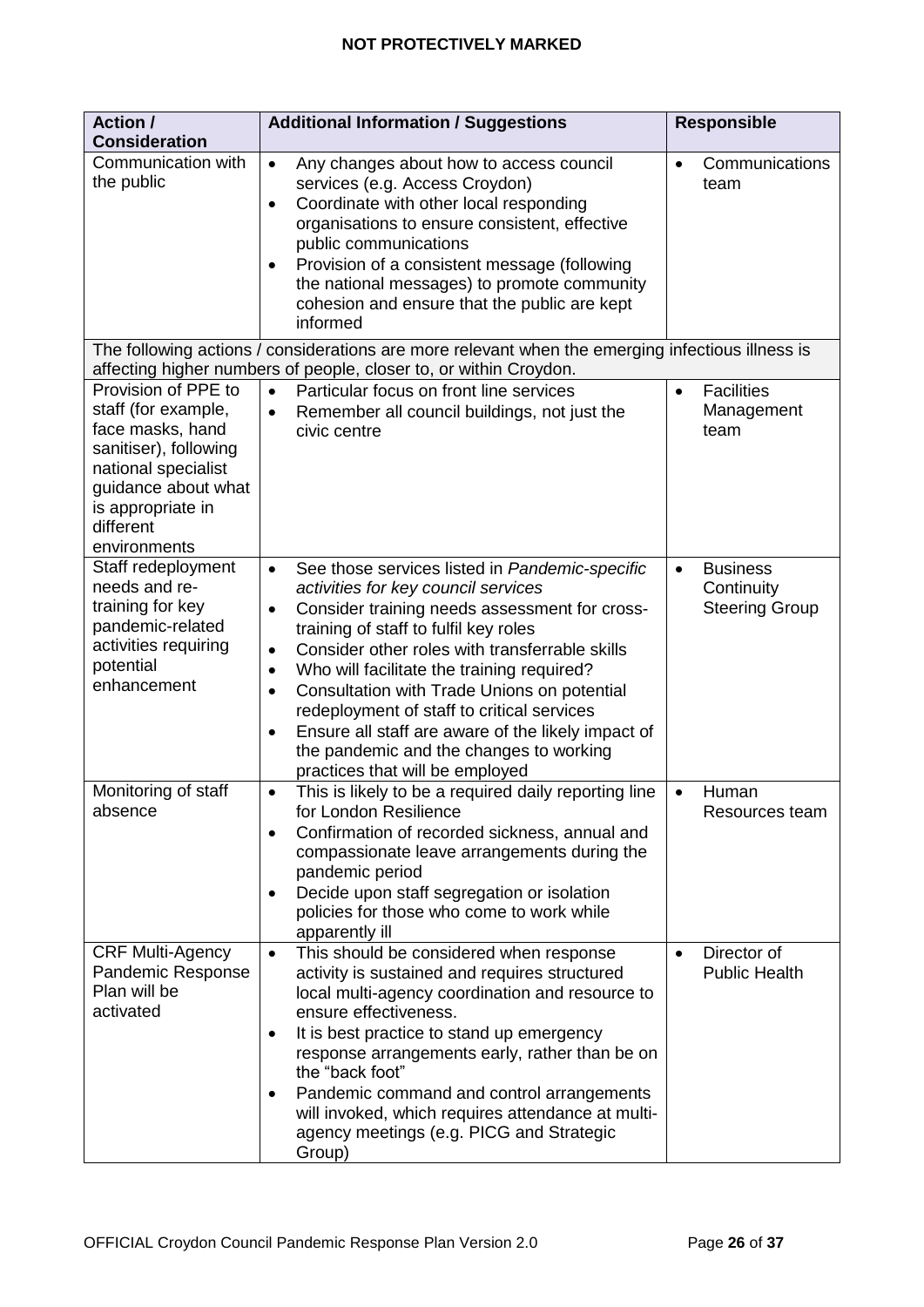| <b>Action /</b>                                                                                                                                                                                                                                                                                                                        | <b>Additional Information / Suggestions</b>                                                                                                                                                                                                                                                                                                                                                                                                                                                                                             | <b>Responsible</b>                                                                                                                   |
|----------------------------------------------------------------------------------------------------------------------------------------------------------------------------------------------------------------------------------------------------------------------------------------------------------------------------------------|-----------------------------------------------------------------------------------------------------------------------------------------------------------------------------------------------------------------------------------------------------------------------------------------------------------------------------------------------------------------------------------------------------------------------------------------------------------------------------------------------------------------------------------------|--------------------------------------------------------------------------------------------------------------------------------------|
| <b>Consideration</b>                                                                                                                                                                                                                                                                                                                   |                                                                                                                                                                                                                                                                                                                                                                                                                                                                                                                                         |                                                                                                                                      |
| <b>Activation of the</b><br><b>Corporate</b><br><u>Emergency</u><br><b>Response Plan</b>                                                                                                                                                                                                                                               | When the emerging infectious disease starts to<br>$\bullet$<br>affect the borough or council operations, the<br>CERP and arrangements should be activated.<br>This will include activation of the Borough<br>$\bullet$<br><b>Emergency Control Centre (BECC)</b><br>arrangements, and Council Gold Group and<br>Council Silver Group meetings.                                                                                                                                                                                          | <b>Chief Executive</b><br>$\bullet$                                                                                                  |
| <b>Escalation</b>                                                                                                                                                                                                                                                                                                                      | Demands for services start to exceed the capacity available.                                                                                                                                                                                                                                                                                                                                                                                                                                                                            |                                                                                                                                      |
| Strategic direction<br>about which services<br>can be suspended                                                                                                                                                                                                                                                                        | Depending on resource availability, some<br>$\bullet$<br>services may be required to suspend activity to<br>focus resources on critical services.<br>Use the council business continuity situation<br>$\bullet$<br>report summary to guide this decision.                                                                                                                                                                                                                                                                               | <b>Business</b><br>$\bullet$<br>Continuity<br><b>Steering Group</b><br>Final decisions<br>to be approved<br>by Council Gold<br>Group |
| <b>Critical service</b><br>assessment and<br>forward planning                                                                                                                                                                                                                                                                          | Linking in with staff absence figures<br>$\bullet$                                                                                                                                                                                                                                                                                                                                                                                                                                                                                      | <b>Business</b><br>$\bullet$<br>Continuity<br><b>Steering Group</b>                                                                  |
| Communication with<br>the public                                                                                                                                                                                                                                                                                                       | Ensure that residents, local business,<br>$\bullet$<br>community group and partners expectations of<br>Council services are appropriately managed,<br>including through the media.<br>This message should emphasise that should<br>$\bullet$<br>the pandemic have a severe impact on the<br>populace the Council have plans in place to<br>ensure that the critical activities will be<br>maintained, though potentially at a less intense<br>level.<br>Encourage community cohesion, resilience and<br>$\bullet$<br>self-help measures | Communications<br>$\bullet$<br>team                                                                                                  |
| Communication with<br>council staff                                                                                                                                                                                                                                                                                                    | Clear communication on the impact the<br>$\bullet$<br>pandemic is having on the council and the<br>actions the council is taking to maintain critical<br>services<br>Emphasise the importance of every staff<br>$\bullet$<br>member's role and effort in the response                                                                                                                                                                                                                                                                   | Communications<br>$\bullet$<br>team                                                                                                  |
| Voluntary sector<br>support                                                                                                                                                                                                                                                                                                            | Depending on the severity of the pandemic, as<br>$\bullet$<br>well as pre-existing commitments, the Voluntary<br>Sector may be able to provide additional<br>support services.<br>Assistance should be sought as per the<br>$\bullet$<br>methods described in the London Voluntary<br><b>Sector Capabilities Document.</b>                                                                                                                                                                                                              | <b>Council Silver</b><br>$\bullet$<br>Group                                                                                          |
| <b>Recovery</b><br>Influenza activity is either significantly reduced compared to the peak or the activity is considered<br>to be within acceptable parameters.                                                                                                                                                                        |                                                                                                                                                                                                                                                                                                                                                                                                                                                                                                                                         |                                                                                                                                      |
| Although a pandemic may have two of more waves, each lasting for many weeks, it will<br>eventually end and this will be signalled through communication from the London Resilience<br>Partnership via the London Local Authority Coordination Centre (LLACC). At this stage the<br>number of new cases will show a sustained decrease. |                                                                                                                                                                                                                                                                                                                                                                                                                                                                                                                                         |                                                                                                                                      |

number of new cases will show a sustained decrease.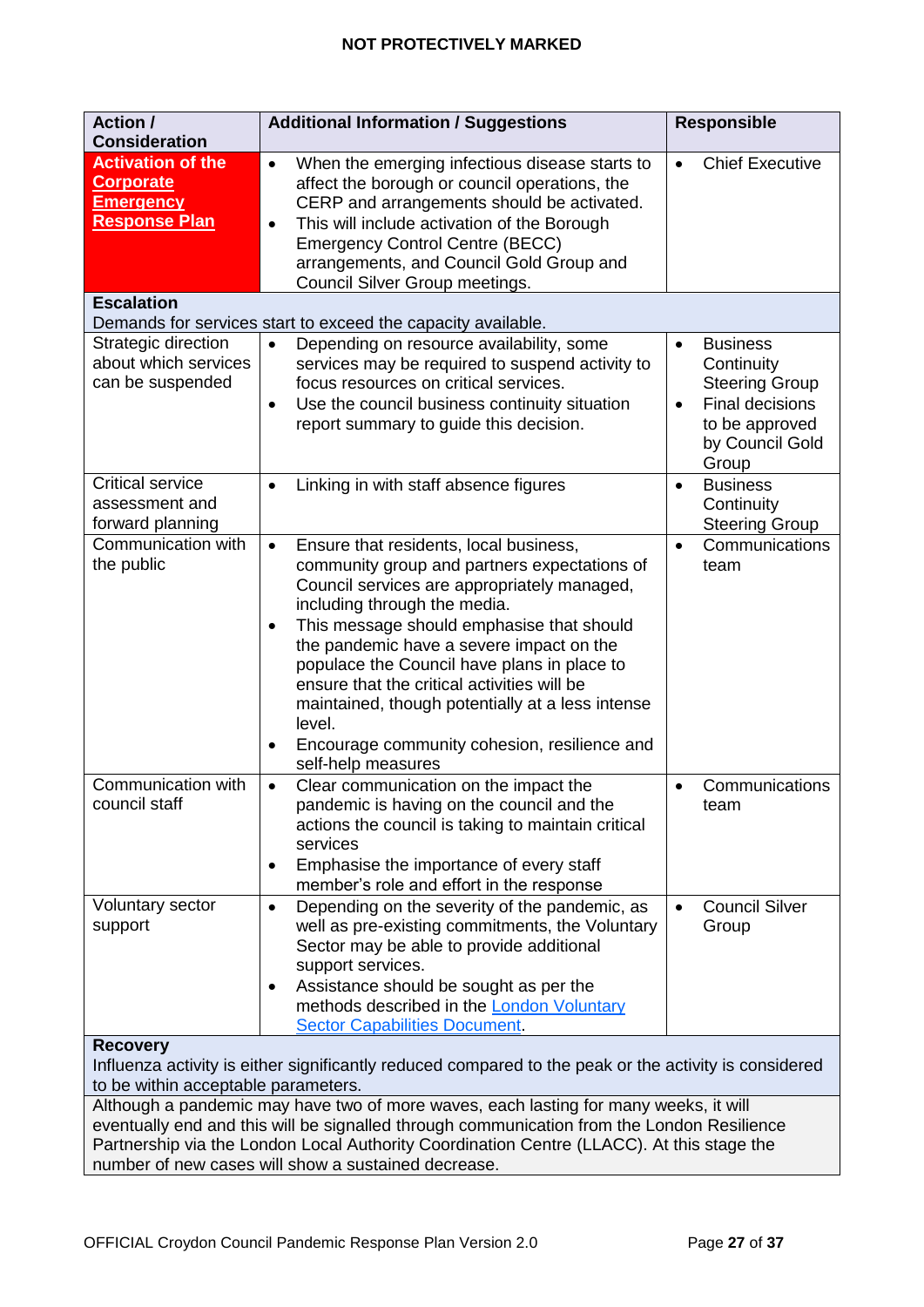| <b>Action /</b>                                                                                                                                                                            | <b>Additional Information / Suggestions</b>                                                                                                                                                                                                                                                                                                                                                                                                                                                                                                                                                                                                                                                                                                                                                       | <b>Responsible</b>                                                                             |
|--------------------------------------------------------------------------------------------------------------------------------------------------------------------------------------------|---------------------------------------------------------------------------------------------------------------------------------------------------------------------------------------------------------------------------------------------------------------------------------------------------------------------------------------------------------------------------------------------------------------------------------------------------------------------------------------------------------------------------------------------------------------------------------------------------------------------------------------------------------------------------------------------------------------------------------------------------------------------------------------------------|------------------------------------------------------------------------------------------------|
| <b>Consideration</b>                                                                                                                                                                       |                                                                                                                                                                                                                                                                                                                                                                                                                                                                                                                                                                                                                                                                                                                                                                                                   |                                                                                                |
| Prioritise the<br>restoration of<br>services and to<br>phase the return to<br>'new-normal' in a<br>managed and<br>sustained way.<br>The pace of<br>recovery will depend<br>on the residual | Refer to the Recovery Management<br>$\bullet$<br><b>Framework</b><br>DHSC will issue information to inform plans<br>$\bullet$<br>following a review of the first wave and the<br>availability of countermeasures.<br>Manage the expectations of the media, public<br>$\bullet$<br>and staff - there will only be an incremental<br>approach to returning to "business as usual" as<br>there will be potentially less staff available<br>(through fatalities and complications from the<br>pandemic), less fully trained staff, bereaved                                                                                                                                                                                                                                                           | Recovery<br>$\bullet$<br>Coordinating<br>Group                                                 |
| impact of the<br>pandemic, on-going<br>demands, backlogs,<br>staff and<br>organisational<br>fatigue and<br>continuing supply<br>difficulties                                               | and traumatised staff, added to a large backlog<br>of work in areas that have been given a low<br>priority rating and therefore not treated as a<br>critical task.<br>Activities should be brought back "on-line"<br>$\bullet$<br>according to priority and timescales as set out<br>in Business Continuity Plans as staff and<br>resources become available                                                                                                                                                                                                                                                                                                                                                                                                                                      |                                                                                                |
| Recruitment<br>activities                                                                                                                                                                  | Prioritise the recruitment activities on critical<br>$\bullet$<br>tasks at first                                                                                                                                                                                                                                                                                                                                                                                                                                                                                                                                                                                                                                                                                                                  | Human<br>$\bullet$<br>Resources team<br><b>Business</b><br>Continuity<br><b>Steering Group</b> |
| Staff welfare                                                                                                                                                                              | Acknowledge staff efforts by some form of<br>$\bullet$<br>recognition, though ensuring that those who<br>have been ill from the pandemic are not<br>adversely treated, or vice versa. Particular<br>efforts "beyond the call of duty" should be<br>rewarded.<br>Consider a memorial service for those staff<br>$\bullet$<br>members who have died in the pandemic -<br>their colleagues may not have had an adequate<br>opportunity to mourn them yet.<br>Make counselling and bereavement support<br>$\bullet$<br>available to those staff members who need it<br>and ensure that management allow staff time to<br>make use of these offers. Resources are<br>available from the Employee Assistance<br>Service, Occupational Health, private providers<br>and the voluntary and faith sectors. | Recovery<br>$\bullet$<br>Coordinating<br>Group                                                 |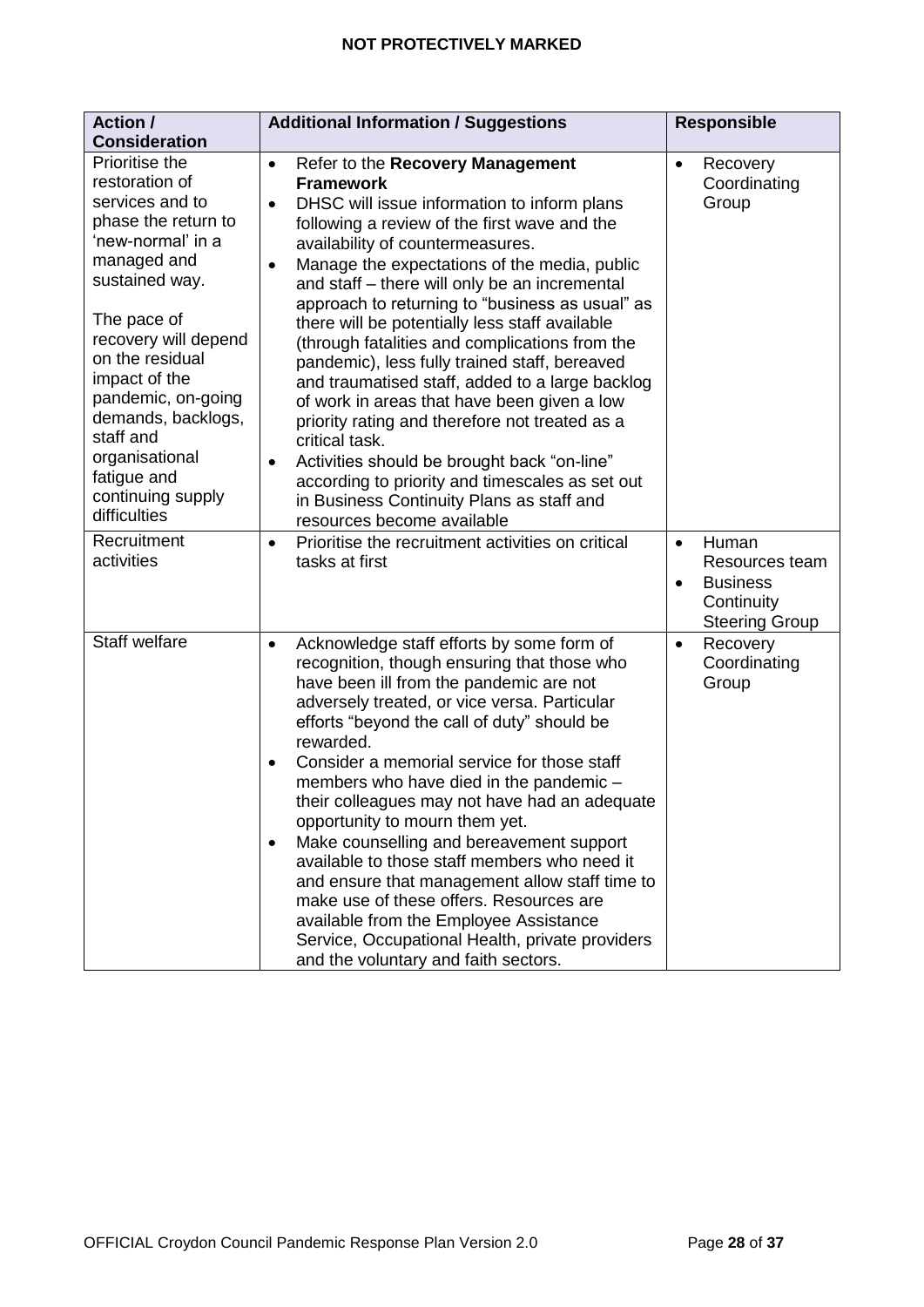# <span id="page-28-0"></span>5.3 Pandemic-specific activities for key council services

Certain areas of the Council will have specific issues and concerns for which some pre-planning is appropriate, and which will mitigate the impact of the pandemic on critical services. In addition to the considerations listed in the table below (not exclusive), every service should ensure their business continuity plan is fit for purpose.

As well as having less staff available, the Council will have to cope with additional demands on it in particular work areas. These will include providing:

- Enhanced social care and support to sectors of the community and individuals found to be particularly susceptible to the infection or who become vulnerable due to the failure of independently arranged care either through their normal formal or informal arrangements
- Greater capacity for the registration of deaths, the storage of bodies and funeral arrangements – see the **Excess Deaths Plan**
- Specific guidance and advice to the community, especially vulnerable groups, e.g. schools and residential nursing homes
- Council transport may be asked to augment or replace critical supply deliveries, e.g. food or pharmaceuticals
- Cash may become difficult to obtain, due to lack of bank staff to move money around the system, so cash-based transactions will have to be moved to cards or electronic payments
- This shortage of cash may have adverse effects on those in the community who do not have credit or debit cards, so there might be a call to the Council to pay benefits in cash rather than into designated accounts
- The logistical hub for the distribution of facemasks (provided by NHS Supply Chain), in line with national guidance, locally within the borough to staff, commissioned services and partner organisations – see Facemask Distribution Proposal
- The Coroner may ask the Council to provide staff to fulfil roles as Coroner's Officers or Administrators (and would provide training in these roles) in case of need, mainly to assist with the efficient issuing of body disposal certificates. Note that coroner's duty requirements could be relaxed by central government if pressures upon the system become too great – see the **Excess Deaths Plan.**

| <b>Service Area</b>                   | <b>Enhanced Service Considerations</b>                                                                                                                                                                                                                                                                                                                                                                                                                                                                                                                                                                                                                                                                                                                                                                                                  |
|---------------------------------------|-----------------------------------------------------------------------------------------------------------------------------------------------------------------------------------------------------------------------------------------------------------------------------------------------------------------------------------------------------------------------------------------------------------------------------------------------------------------------------------------------------------------------------------------------------------------------------------------------------------------------------------------------------------------------------------------------------------------------------------------------------------------------------------------------------------------------------------------|
| <b>Bereavement</b><br><b>Services</b> | Review, and consider the triggers for, the <b>Excess Deaths Plan</b> to<br>$\bullet$<br>mitigate the impact of excess deaths across the death management<br>process.                                                                                                                                                                                                                                                                                                                                                                                                                                                                                                                                                                                                                                                                    |
| <b>Education</b>                      | See the section on School closures below for additional information<br>$\bullet$<br>Provide advice to education providers and childcare settings to ensure a<br>$\bullet$<br>coordinated approach<br>Ensure that education providers have procedures for closure / re-opening<br>$\bullet$<br>of their establishments during / following a pandemic; ensure that there<br>are methods for providing a reasonable level of education service should<br>schools be forced to close<br>Promotion of personal respiratory and hand hygiene message to help to<br>$\bullet$<br>limit the spread of any virus<br>Ensure that education and childcare providers have procedures for<br>$\bullet$<br>segregation of infected children and that parental / guardian contact<br>details are up to date to ensure a rapid and appropriate response |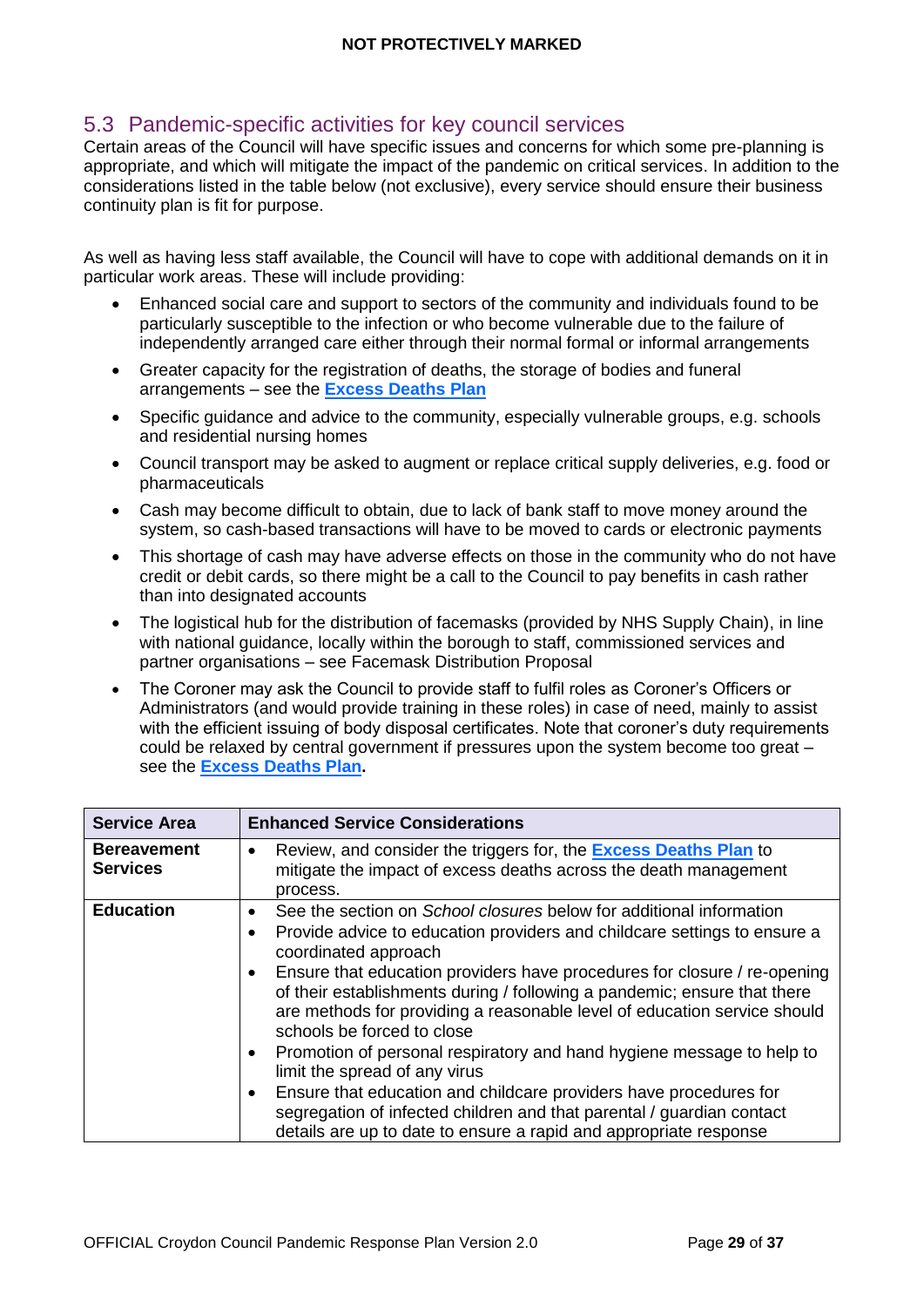| <b>Service Area</b>   | <b>Enhanced Service Considerations</b>                                                                                                             |  |
|-----------------------|----------------------------------------------------------------------------------------------------------------------------------------------------|--|
| <b>Communications</b> | Produce pandemic preparedness web pages to provide latest advice and<br>$\bullet$                                                                  |  |
|                       | guidance to local residents, businesses and communities, including                                                                                 |  |
|                       | school and other closures                                                                                                                          |  |
|                       | Decide who will be the Council public-facing lead on pandemic for<br>٠<br>interviews, and ensure that there are deputies appointed as well. Ensure |  |
|                       | that they are fully briefed.                                                                                                                       |  |
|                       | Determine methods for maintaining communications to all staff, whether<br>$\bullet$                                                                |  |
|                       | they have access to the Council intranet or not.                                                                                                   |  |
|                       | Promote the Council's social media activity to local residents and<br>$\bullet$                                                                    |  |
|                       | businesses for receiving critical health messages                                                                                                  |  |
|                       | Work with Facilities Management to promote the message of personal<br>$\bullet$                                                                    |  |
|                       | respiratory and hand hygiene to help to limit the spread of any virus.                                                                             |  |
|                       | See the <b>Communicating in an Incident Plan</b> for the full range of<br>$\bullet$                                                                |  |
| <b>Democratic</b>     | responsibilities.<br>Review all committee meetings and panels, identifying those which may<br>$\bullet$                                            |  |
| <b>Services</b>       | be postponed or cancelled (due to non-criticality), which may be                                                                                   |  |
|                       | conducted by telephone, and which could be impacted due to a potential                                                                             |  |
|                       | lack of a quorum (adding further members to ensure a large enough pool                                                                             |  |
|                       | of members exist).                                                                                                                                 |  |
|                       | Due to the potential number of coordination meetings taking place on a<br>$\bullet$                                                                |  |
|                       | regular basis (CGG, CSG, Business Continuity Steering Group,                                                                                       |  |
|                       | Pandemic Coordinating Group), rostering of staff to minute/action log the<br>meetings.                                                             |  |
| <b>Facilities</b>     | Promotion of personal respiratory and hand hygiene messages to help to<br>$\bullet$                                                                |  |
| <b>Management</b>     | limit the spread of any virus across all council buildings                                                                                         |  |
|                       | Ensure that soap dispensers are regularly refilled and taps work across<br>$\bullet$                                                               |  |
|                       | all council buildings                                                                                                                              |  |
|                       | Consider preparations for enhanced cleaning as recommended by the<br>$\bullet$                                                                     |  |
|                       | health authorities as and when required to limit spread of infection.                                                                              |  |
|                       | All hard surfaces should be subjected to a "wet clean" daily.<br>$\circ$<br>Cleaning should include all taps, sinks and door handles.<br>$\circ$   |  |
|                       | Prepare to ensure that public rooms and premises, including<br>$\circ$                                                                             |  |
|                       | elevators, lifts and stairwells, as well as reception areas, are                                                                                   |  |
|                       | cleaned daily                                                                                                                                      |  |
|                       | Gloves should be sufficient protection against surface infection<br>$\circ$                                                                        |  |
|                       | Ensure that all buildings maintenance is up-to-date, to limit the potential<br>٠                                                                   |  |
|                       | for failures during the period of the pandemic when response to problems<br>may be limited                                                         |  |
|                       | Ensure that emergency generators have been tested and that there is<br>$\bullet$                                                                   |  |
|                       | maximum provision of diesel for them in the event of power cuts due to                                                                             |  |
|                       | pandemic-related failures of the electricity supply network                                                                                        |  |
| <b>Access Croydon</b> | Prepare public and staff for changes to processes in the service centres<br>$\bullet$                                                              |  |
| & Contact             | to limit the spread of the pandemic virus in the face-to-face environment.                                                                         |  |
| <b>Centre</b>         | The changes could include promoting:<br>$\bullet$                                                                                                  |  |
|                       | Increased use of the website for information<br>$\circ$<br>Using email or the telephone for enquiries rather than face-to-<br>$\circ$              |  |
|                       | face, via courtesy phones or an external free-phone number,                                                                                        |  |
|                       | backed by front-end recorded messages on the switchboard and                                                                                       |  |
|                       | contact centre numbers                                                                                                                             |  |
|                       | Letter boxes / drop off zones for documents and letters<br>$\circ$                                                                                 |  |
|                       | Expand the capacity of the Contact Centre to handle the increased                                                                                  |  |
|                       | volumes of telephone calls expected                                                                                                                |  |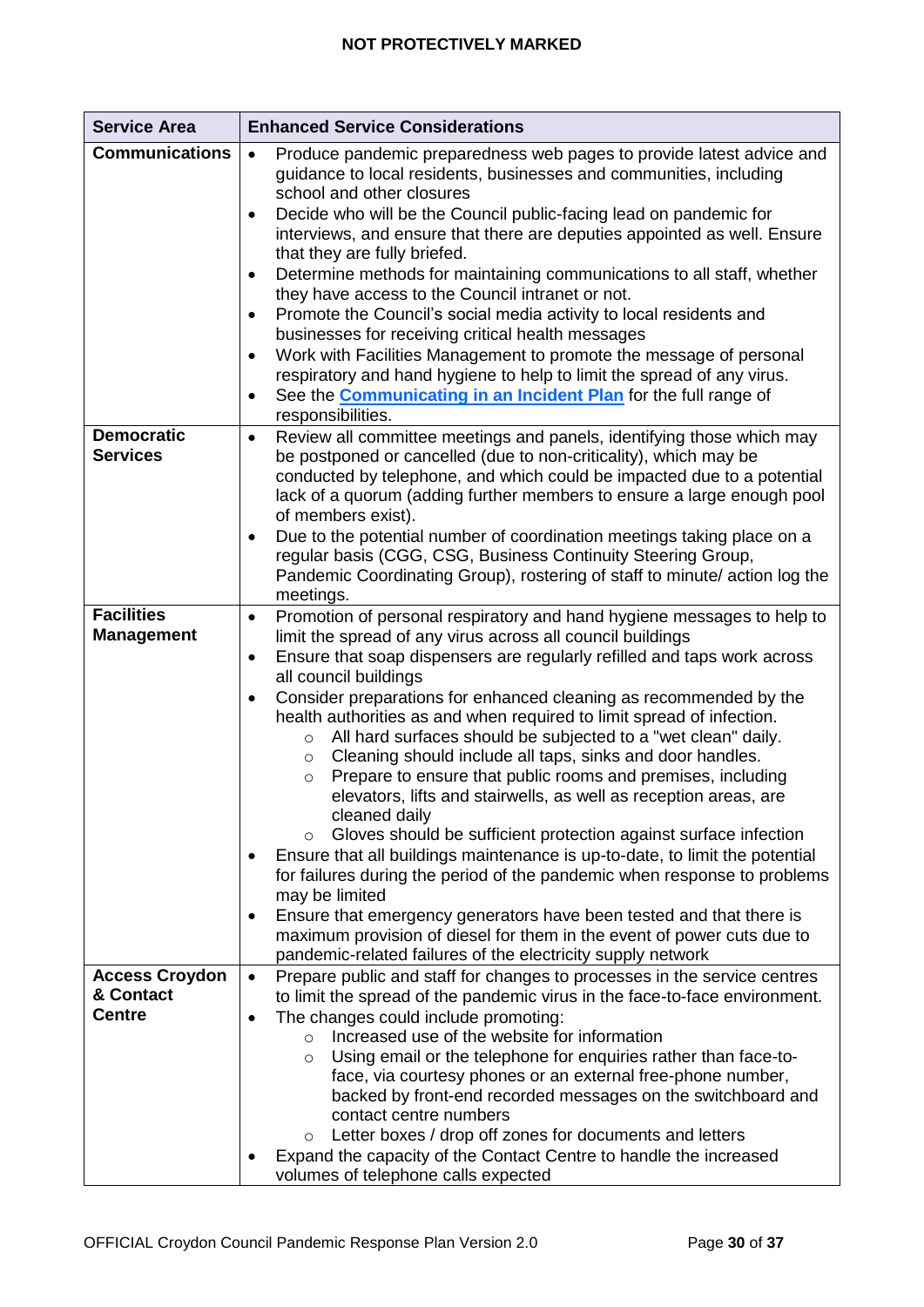| <b>Service Area</b> | <b>Enhanced Service Considerations</b>                                                                                                                                                                                                                                                                                                                                                                                                                                                                                                                                                                                                                                                                                                                                                                                                                                                                                                                                                                                                                                                                                                                                                                                                                                                                              |  |
|---------------------|---------------------------------------------------------------------------------------------------------------------------------------------------------------------------------------------------------------------------------------------------------------------------------------------------------------------------------------------------------------------------------------------------------------------------------------------------------------------------------------------------------------------------------------------------------------------------------------------------------------------------------------------------------------------------------------------------------------------------------------------------------------------------------------------------------------------------------------------------------------------------------------------------------------------------------------------------------------------------------------------------------------------------------------------------------------------------------------------------------------------------------------------------------------------------------------------------------------------------------------------------------------------------------------------------------------------|--|
| <b>Social Care</b>  | Consider formation of a single social care function to pool resources from<br>$\bullet$<br>both adults and children's services, taking into consideration similar<br>resources from local partner organisations<br>Maintain a priority list of clients, considering:<br>those for whom care levels could be reduced for the period of the<br>$\circ$<br>pandemic<br>those for whom the number of visits could be reduced<br>$\circ$<br>where home visits could be replaced by care via the telephone or<br>$\circ$<br>email, potentially opening a helpline for clients<br>sharing / combining visits to clients or areas (e.g. car sharing in a<br>$\circ$<br>fuel shortage), or only a nurse or a social care worker visiting, not<br>both                                                                                                                                                                                                                                                                                                                                                                                                                                                                                                                                                                        |  |
|                     | identify potential vulnerable clients as details of the pandemic are<br>$\circ$<br>announced, e.g. that it is disproportionately impacting particular<br>elements of society<br>where outreach would be able to replace day care centres should<br>$\circ$<br>they be closed                                                                                                                                                                                                                                                                                                                                                                                                                                                                                                                                                                                                                                                                                                                                                                                                                                                                                                                                                                                                                                        |  |
|                     | the personalisation programme of social care<br>$\circ$<br>Begin the process of managing the expectations of clients in a pandemic,<br>$\bullet$<br>communicating with them in ways applicable to their needs, and seeking<br>advice from the communication team where necessary;<br>This should also cover the needs of home carers, and those on<br>$\circ$<br>whom greater responsibility could fall in a pandemic (due to<br>reduced resources being available from normal providers).<br>Ensure that clients are aware of the potential use of personal<br>$\circ$<br>protective equipment by officers (especially important for clients<br>with learning or other disabilities that could mean an adverse<br>reaction to those wearing, for example, a face mask).<br>Be prepared for higher level of patient discharges from hospitals as they<br>$\bullet$<br>prepare for an increased intake of those impacted by the pandemic and<br>requiring hospitalisation;<br>Undertake survey of current bed capacity, including residential<br>$\circ$<br>care and nursing homes, and rehabilitation units.<br>Maintain an ability to regularly obtain and update information on<br>the day-to-day capacity of domiciliary care and care home<br>providers to accept, assess and provide services to new referrals |  |
|                     | Establish plans to sustain patients in the community, including community<br>care such as:<br>Delivery of medicines<br>$\circ$<br>Meals on wheels<br>$\circ$<br><b>Community Nursing</b><br>$\circ$                                                                                                                                                                                                                                                                                                                                                                                                                                                                                                                                                                                                                                                                                                                                                                                                                                                                                                                                                                                                                                                                                                                 |  |
|                     | Health and social care services may experience persistent secondary<br>effects for some time after the pandemic has entered the Recovery<br>phase. There may be increased demand for continuing care from:<br>Patients whose existing illnesses have been exacerbated by the<br>$\circ$<br>virus.<br>Those who may continue to suffer potential medium or long term<br>$\circ$<br>health complications.<br>A backlog of work resulting from the postponement of treatment<br>$\circ$<br>for less urgent conditions.                                                                                                                                                                                                                                                                                                                                                                                                                                                                                                                                                                                                                                                                                                                                                                                                 |  |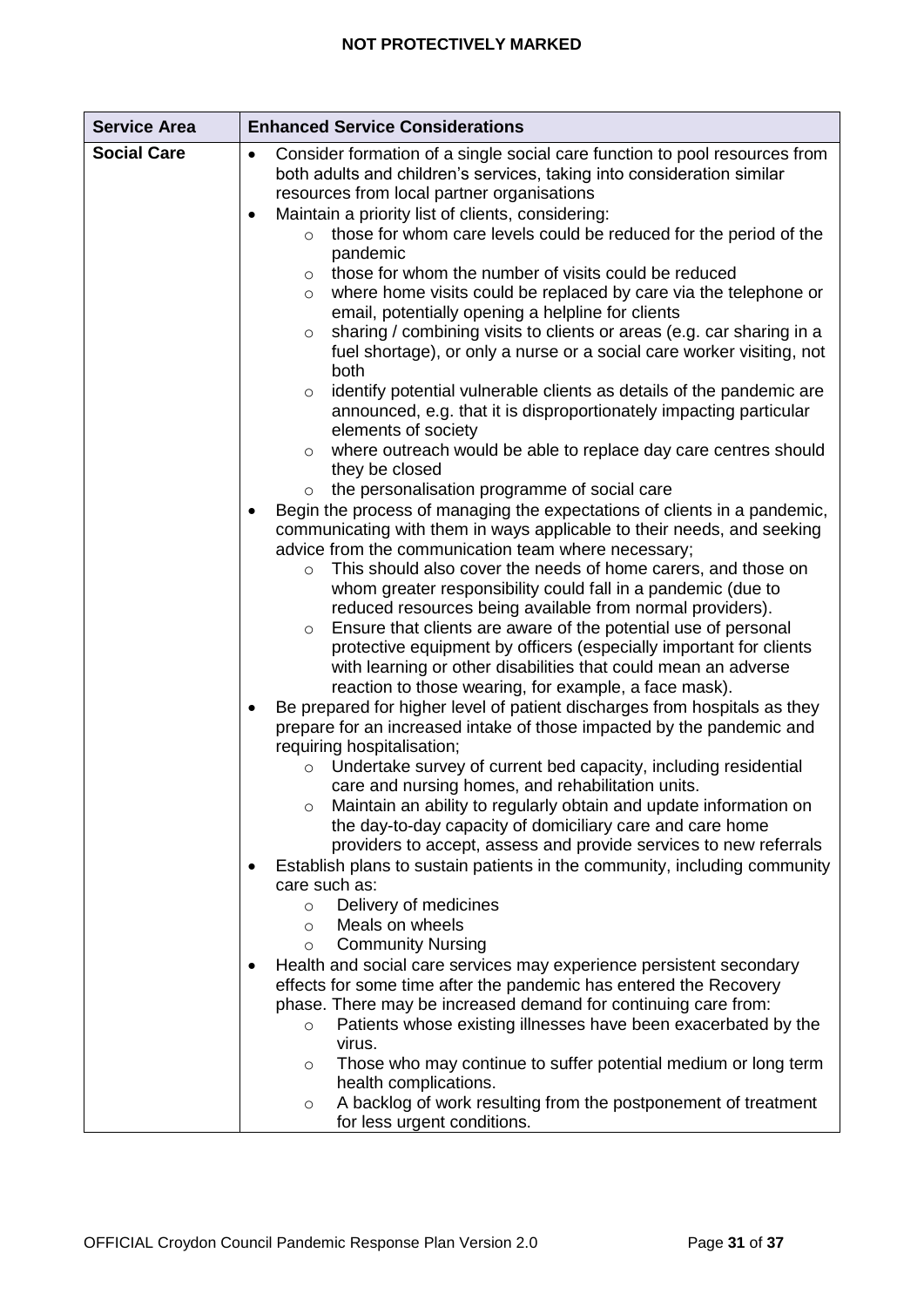| <b>Service Area</b>                   | <b>Enhanced Service Considerations</b>                                                                                                                                                                                                                                                                                                                                                                                                                                                                                                                                                                                                                                                                                             |  |
|---------------------------------------|------------------------------------------------------------------------------------------------------------------------------------------------------------------------------------------------------------------------------------------------------------------------------------------------------------------------------------------------------------------------------------------------------------------------------------------------------------------------------------------------------------------------------------------------------------------------------------------------------------------------------------------------------------------------------------------------------------------------------------|--|
| <b>Waste Services</b>                 | Determine protocols and procedures for the public to report dead birds (in<br>$\bullet$<br>an avian influenza scenario) for safe collection by staff. The Department<br>for the Environment Food and Rural Affairs (DEFRA) will provide advice<br>in these circumstances.<br>Manage expectations of the public for potentially less-frequent<br>recycling/waste collections, emphasising the collection of refuse and food<br>waste as a priority to mitigate impact on public health.<br>Reassure staff that no additional risks to street cleaning and refuse<br>$\bullet$<br>collection exists from the virus so long as gloves are worn and personal                                                                           |  |
|                                       | respiratory and hand hygiene protocols are followed.                                                                                                                                                                                                                                                                                                                                                                                                                                                                                                                                                                                                                                                                               |  |
| <b>Fleet / Transport</b><br>resources | Ensure that all critical vehicle maintenance is up-to-date, to limit the<br>$\bullet$<br>potential for failures during the period of the pandemic when response to<br>problems may be limited; maximise fuel and spares supplies<br>Identify potential resources for use in alternative ways to maintain critical<br>$\bullet$<br>transport utilities, e.g. if schools and other mass-gatherings are<br>prohibited, the vehicles / drivers normally providing transport could be<br>used for local food distribution, or for essential supplies such as anti-viral<br>medication                                                                                                                                                   |  |
|                                       | Consider ability to provide resources to aid funeral directors in moving<br>$\bullet$                                                                                                                                                                                                                                                                                                                                                                                                                                                                                                                                                                                                                                              |  |
| <b>Human</b><br><b>Resources</b>      | bodies, either through the provision of closed-sided vans, drivers or fuel<br>Daily absence reporting will likely be a required report into London<br>$\bullet$<br>Resilience.<br>A method will need to be developed for staff to report absence, bearing in<br>$\bullet$<br>mind the line managers may also be absent.                                                                                                                                                                                                                                                                                                                                                                                                            |  |
| <b>Housing</b>                        | Ensure that all buildings maintenance is up-to-date, to limit the potential<br>$\bullet$<br>for failures during the period of the pandemic when response to problems<br>may be limited<br>Begin the process of managing the expectations of clients in a pandemic,<br>$\bullet$<br>providing them with handouts / documentation applicable to their needs                                                                                                                                                                                                                                                                                                                                                                          |  |
| IT                                    | Prioritise efforts on critical systems and applications, along with<br>$\bullet$<br>maximising the opportunities for home-working during a pandemic to<br>reduce the risk of infection and to allow staff to work from home while<br>caring for sick dependents<br>Seek to provide web-based discussion boards e.g. Microsoft Teams to<br>$\bullet$<br>facilitate a reduction in face to face meetings<br>Ensure that IT providers have invoked their own pandemic and business<br>$\bullet$<br>continuity management plans to maintain critical Council services<br>Consider ceasing all non-essential development work so that available<br>$\bullet$<br>resources may be used to facilitate the maintenance of critical systems |  |
| <b>Events</b>                         | Review arrangements for cancelling public events should central<br>$\bullet$<br>government advice be to cease mass gatherings to limit the spread of the<br>pandemic                                                                                                                                                                                                                                                                                                                                                                                                                                                                                                                                                               |  |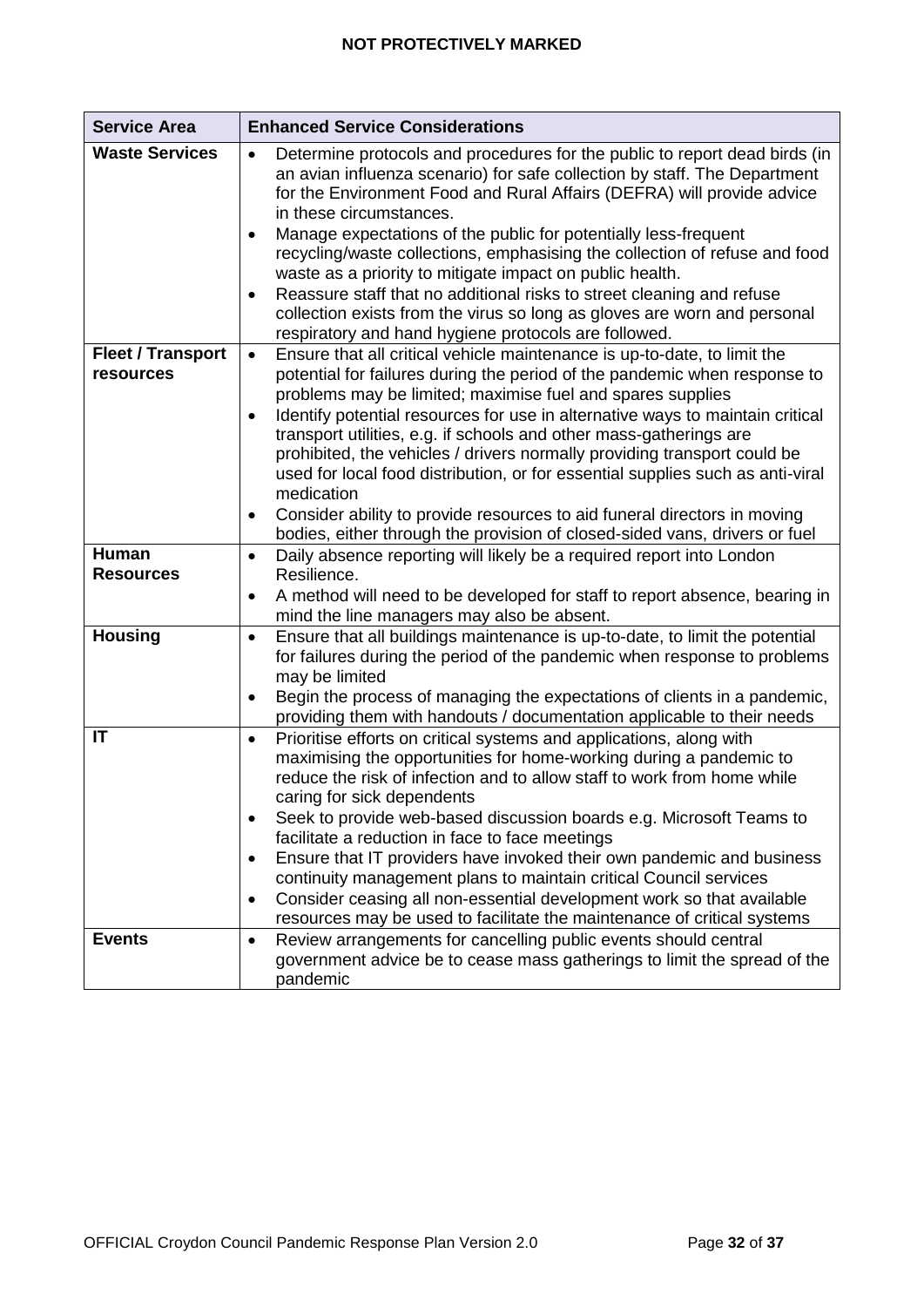# <span id="page-32-0"></span>5.4 Infection control

Advice on infection control in the workplace, in hospitals and healthcare facilities and laboratories is available on the Health and Safety Executive website at: <http://www.hse.gov.uk/biosafety/diseases/pandemic.htm>

HSE's general advice is to encourage each individual employee to **adopt a common sense approach**.

- *If you are feeling unwell with flu-like symptoms and particularly if you are coughing and sneezing – then stay at home.*
- *This will help to prevent the disease being passed on to colleagues (and also fellow passengers on your way to and from work, if you travel by public transport).*
- *In the workplace, practice good personal hygiene measures – use a disposable tissue to control coughs/sneezes, dispose of it appropriately and wash your hands before eating, drinking etc.*
- *Further advice is given regarding what employers should consider in respect of sending staff home, working with the public, whether masks should be worn and adopting alternative ways of working.*

**The importance of hand washing and good personal hygiene cannot be overemphasised.**

#### <span id="page-32-1"></span>5.4.1 PPE procurement and disposal arrangements

- There will not be central stockpiles of Personal Protective Equipment (PPE) or cleaning products for councils to buy from.
- Procurement will need to be via existing routes, noting that these may become out of stock rapidly, or delivery disrupted.
- Disposal of PPE should be as normal, unless otherwise directed by Public Health England or NHS England.

# <span id="page-32-2"></span>5.5 Social Measures

The impact a pandemic has on the population and wider society will be determined by three interdependent factors:

- **Disease characteristics**: the number of cases and deaths, the proportion of severe disease in the population, the clinical groups most affected and the rate of onward transmission. This will only become possible to assess once sufficient data are available.
- **Service capacity**: the number of patients presenting at primary care services and / or admitted to hospital and intensive care and specialist treatment (e.g. extracorporeal membrane oxygenation (ECMO)), and the capacity of public services, utilities and businesses to cope with increased demands and staff absence.
- **Behavioural response**: the levels of concern experienced by the population, positive reactions to good respiratory and hand hygiene campaigns, the likely uptake of antiviral medicines and vaccination and the way health services are accessed and used

So, for example:

- A highly transmissible virus producing relatively mild symptoms may still cause significant disruption to businesses and individuals as well as to health and social care services, due to the high incidence of sickness and staff absence over an extended period.
- A concentrated wave of infection, where a large number of people are infected over a short period with a more severe illness is likely to have a greater impact on society and service capacity than the same number of cases spread over a longer period.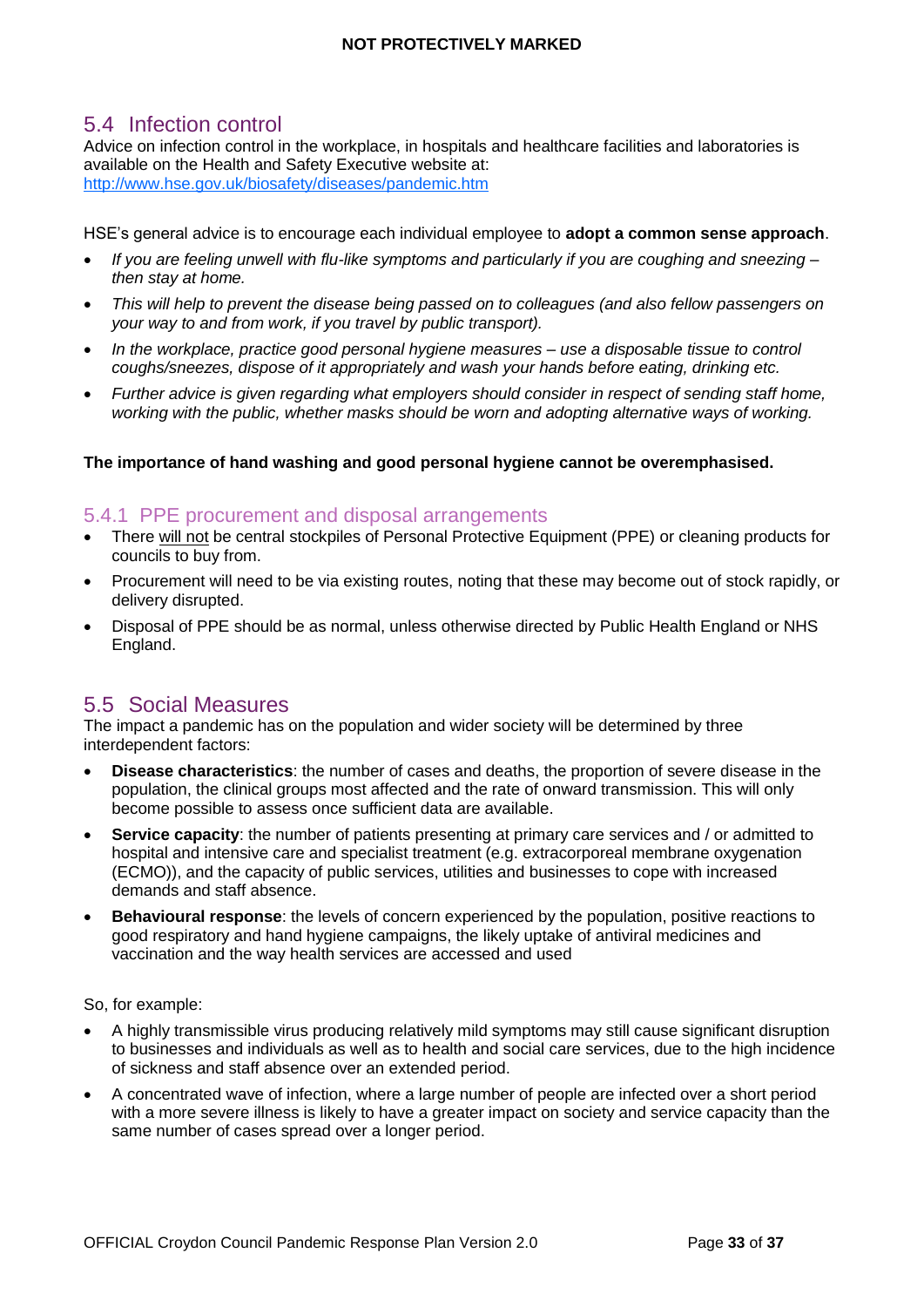Uncertainty about the severity of a new pandemic, and any alarmist reporting in the media, may drive large numbers of people to seek reassurance from health providers, placing strain upon primary and secondary care services.

## <span id="page-33-0"></span>5.5.1 Self-isolation

Members of the public who have been at risk of catching the emerging infectious disease may be asked to self-isolate to restrict the spread of the illness, either while they are currently well or while they are awaiting the results of diagnostic testing.

Public Health England (PHE) will provide guidance on home isolation specific to the infection, and members of the public will be advised to call NHS 111 if they meet the criteria set by PHE.

NOTE: Where a situation does not fall under the Public Health (Control of Disease) Act 1984, unless lawful regulations are implemented, such as The Health Protection (Coronavirus) regulations 2020, selfisolation cannot be enforced.

## <span id="page-33-1"></span>5.5.2 Vulnerable people

Vulnerable people are defined as those "that are less able to help themselves in the circumstances of an emergency". In the event of a pandemic, these may include:

- children (the situation may be exacerbated by school closures)
- older people
- mobility impaired
- mental/cognitive function impaired
- sensory impaired
- individuals supported within the community
- immuno-compromised children and adults
- those with underlying health conditions
- individuals cared for by relatives
- homeless
- pregnant women
- those in need of bereavement support.

See the **Croydon Multi-agency Identification of Vulnerable Person's Plan** for further guidance.

#### <span id="page-33-2"></span>5.5.3 School closures

The impact of closure of schools and similar settings would have substantial economic and social consequences and have a disproportionately large effect on health and social care because of the demographic profile of those employed in these sectors.

Such a step would therefore only be taken in a pandemic with a very high impact and so although school closures cannot be ruled out, it is unlikely to be a major feature of local planning.

Guidance for the education sector is likely to be developed in the early stages of an emerging infectious disease and made available on the GOV.UK website.

#### **Optional Closures**

Under some circumstances the decision may be made by head teachers (and their Board of Governors where relevant) to close establishments temporarily. Such closures should be guided by the following planning principles:

 using a precautionary approach in the early stages of a pandemic and depending on the public health risk assessment, public health may advise localised closures (individual schools or catchment areas). The purpose would be to reduce the initial spread of infection locally while gathering more information about the spread of the virus; and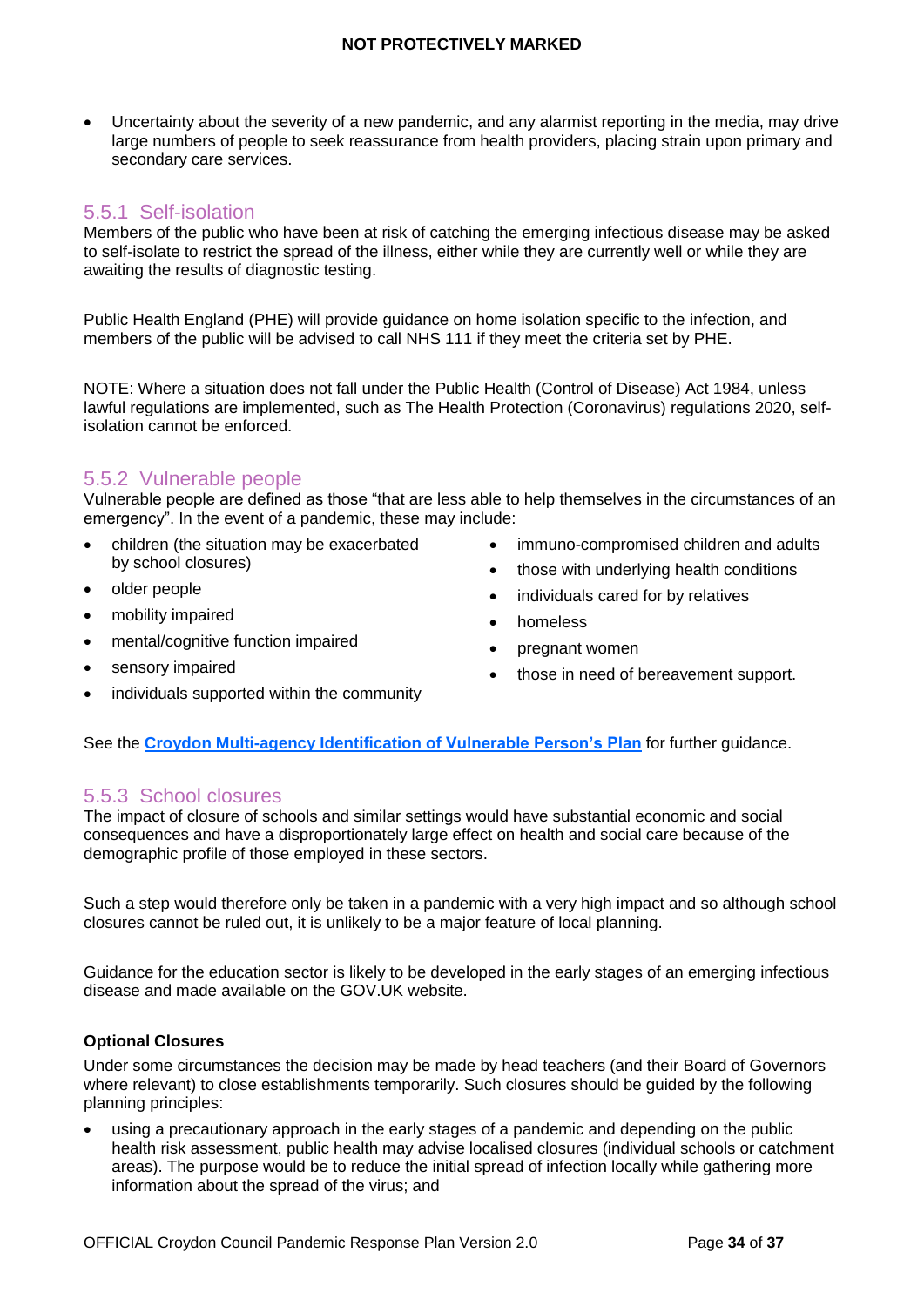once the virus is more established in the country, the general policy would be that schools should not close – unless there are specific local business continuity reasons (staff shortages or particularly vulnerable children). This policy will be reviewed in light of information about how the pandemic is unfolding at the time.

#### **Mandatory Closures**

If the Government considers the pandemic severe enough to advise schools and group early years and childcare settings to close, then the following procedure is likely to be followed.

- The Department for Education (DfE) will advise local authorities whose **education teams are responsible for ensuring that all maintained schools and settings are told of the decision**.
	- The DfE will inform Independent schools, academies and free schools directly.
- The DfE policy is that advice to close would be activated on the basis of Local Resilience Forum areas (for Croydon Council, this is Greater London), with all schools and group early years and childcare settings being **advised to close when the pandemic reached their area**.
- It would be expected schools and settings to **close at the end of the day** when they get the message and remain closed until advised that it is judged safe to reopen.
- Based on evidence from the local Health Protection Unit, Public Health England would decide when the infection rate in an area has fallen to a level where schools and early years and childcare settings could be advised to re-open in relative safety (it can never be "safe" in absolute terms as it is possible that there will be further cases).

## <span id="page-34-0"></span>5.5.4 Transport and travel

Travel may be affected through:

- Any explicit restrictions by central government on travel and public gatherings
- People opting not to travel (e.g. because of cancellation of work / school etc., fear of acquiring infection through travel or fear of leaving home)
- Availability of fuel and transport workers and spares for repairs

The frequency of face-to-face meetings is likely to decrease during a pandemic due to these issues, and also to reduce the potential spread of the infection. Telephones, conference calls, bulletin boards on web-sites and video conferencing should be encouraged.

Impacts on travelling may be addressed by using measures detailed in the **Croydon Council Fuel Disruption Plan**.

## <span id="page-34-1"></span>5.6 Communications (pandemic specific)

- Public Health England (PHE) will lead on communicating with the public and will utilise the London Resilience Gold Communications Group to deliver a consistent London message.
- The Department of Health and Social Care (DHSC) will be the primary source of health-related messages.
- See the Croydon Council **Communicating in an Incident Plan** for communication team roles, responsibilities and actions.
- The council's communication strategy should consider communication methods for different communities, including staff, residents, supplies and contractors
- See the **Croydon Multi-Agency Pandemic Response Plan** for details of a Croydon Pandemic Communications Working Group.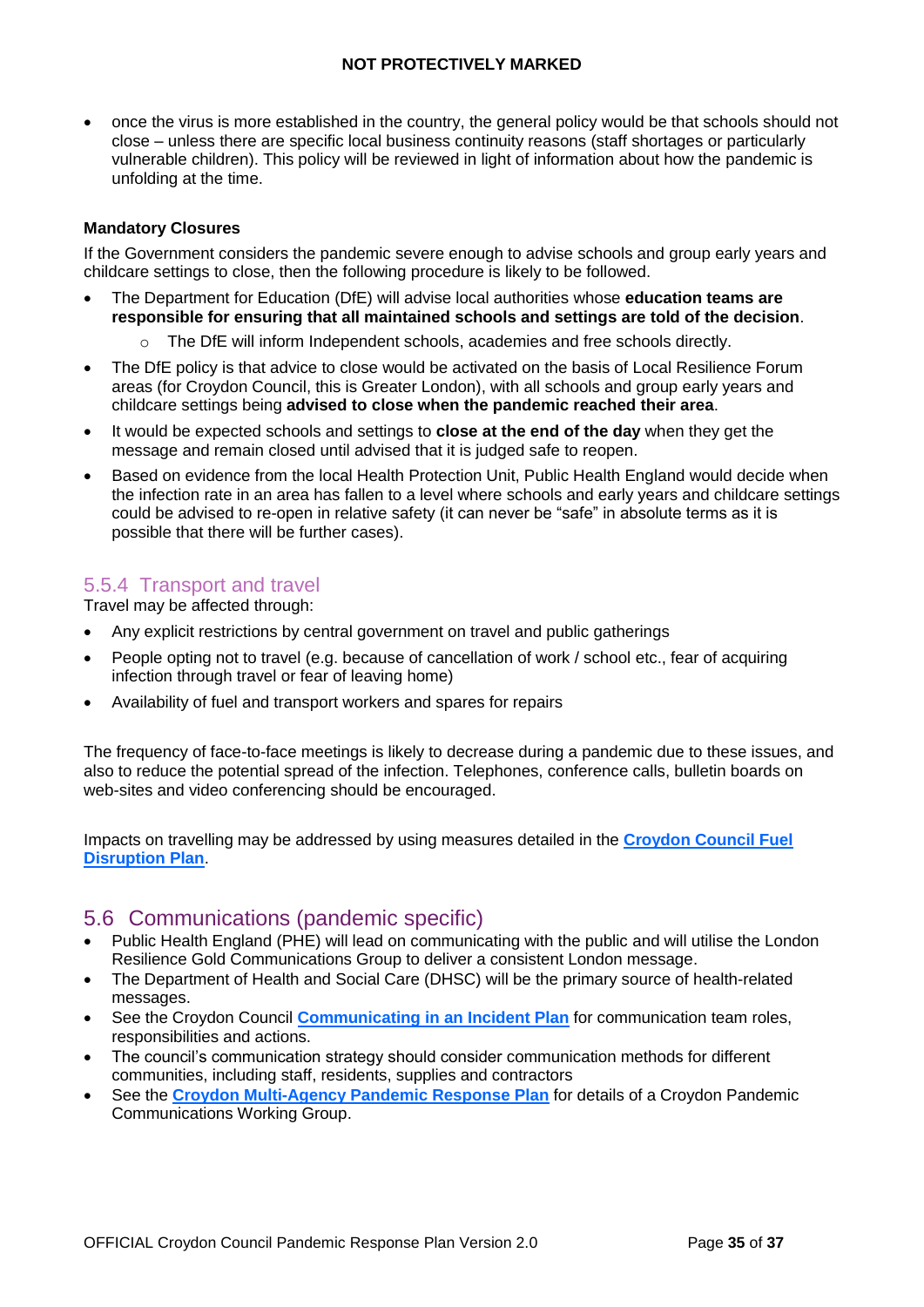During any period of increased alert and throughout the response phase, the communication objectives are to **promote and reinforce individual and collective actions that reduce the spread of the novel virus and minimise its health and wider impact on the UK**.

Lessons identified from the 2009 Swine Flu Pandemic acknowledge:

- Openness and transparency is central to an effective pandemic response.
	- People are likely to respond better and are more likely to take effective and appropriate action if they trust both the advice given and the person or organisation offering it.
- People are more likely to take up recommended behaviours when they clearly understand the risk the pandemic poses to them (e.g. understanding they could become infected with the novel virus themselves).
- Alongside this understanding of the risk, people need to have access to the tools and information to respond to it.
	- $\circ$  Communications are likely to be most effective when they explain clearly why certain actions are protective and why people are being asked to take them.
	- $\circ$  If individuals understand the risk but do not know how to mitigate it, then this is likely to increase the uptake of non-recommended behaviours, e.g. presenting at a GP surgery for assessment and treatment – with the attendant strain that this may place upon services.

#### <span id="page-35-0"></span>5.6.1 Suggested key public messages during a pandemic

- Follow public health advice and consider how you and your family might prepare for disruption to schools or childcare facilities due to staff absence or shortages.
- Do your best to minimise the spread of infection by maintaining a hand hygiene routine.
- Make sure you have supplies of over-the-counter cold and 'flu' medicines and other basic necessities and that you can care for any existing health conditions.
- Familiarise yourselves with local arrangements for accessing health and social care support early should you need them, including getting antiviral medicines if needed.
- Support friends and family who are ill. They might need you to pick up medicines for them or help in other practical ways.
- Be a good neighbour you may know of those in your community who are vulnerable or could be made vulnerable due to a pandemic. You can help them by checking if they are all right or need help.
- If infected, stay at home, keep warm and drink plenty of fluids.
- If you are ill and your symptoms are getting worse, or you have a long-term medical condition, you should contact your GP or other health professional for assessment and advice immediately.